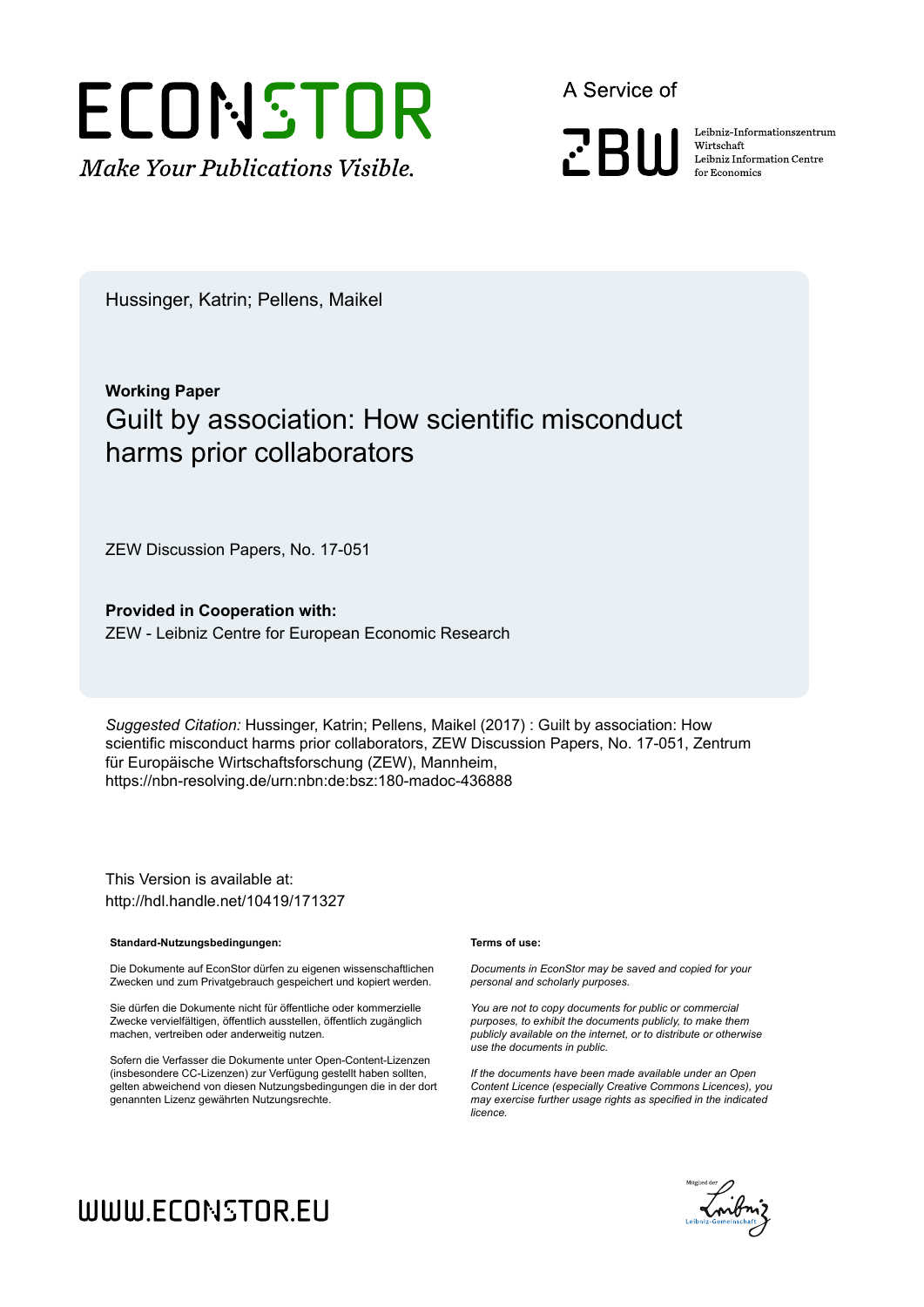Discussion Paper No. 17-051

## **Guilt by Association: How Scientific Misconduct Harms Prior Collaborators**

Katrin Hussinger and Maikel Pellens

**ZEW** 

Zentrum für Europäische Wirtschaftsforschung GmbH

Centre for European Economic Research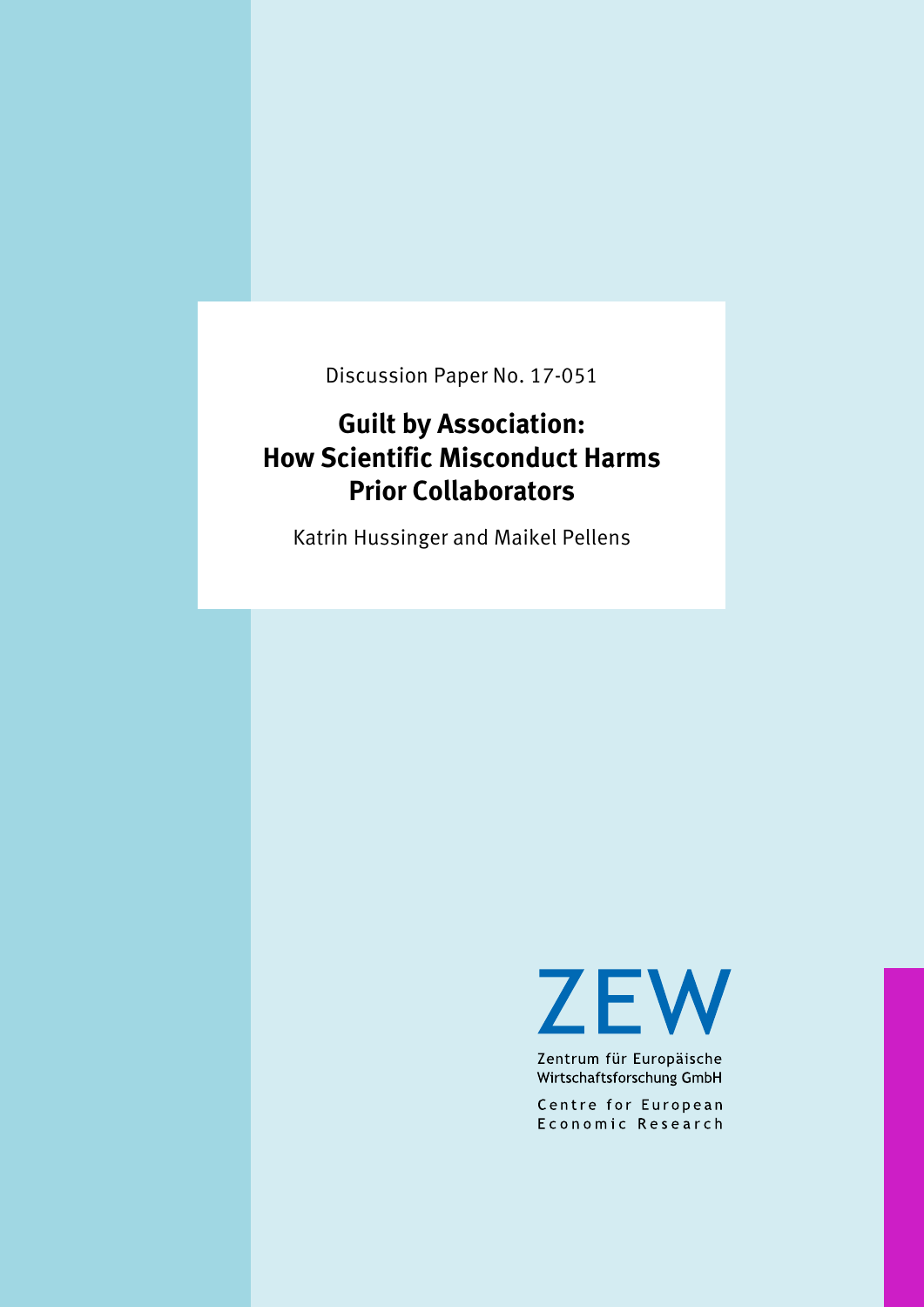Discussion Paper No. 17-051

## **Guilt by Association: How Scientific Misconduct Harms Prior Collaborators**

Katrin Hussinger and Maikel Pellens

Download this ZEW Discussion Paper from our ftp server: http://ftp.zew.de/pub/zew-docs/dp/dp17051.pdf

Die Discussion Papers dienen einer möglichst schnellen Verbreitung von neueren Forschungsarbeiten des ZEW. Die Beiträge liegen in alleiniger Verantwortung der Autoren und stellen nicht notwendigerweise die Meinung des ZEW dar.

Discussion Papers are intended to make results of ZEW research promptly available to other economists in order to encourage discussion and suggestions for revisions. The authors are solely responsible for the contents which do not necessarily represent the opinion of the ZEW.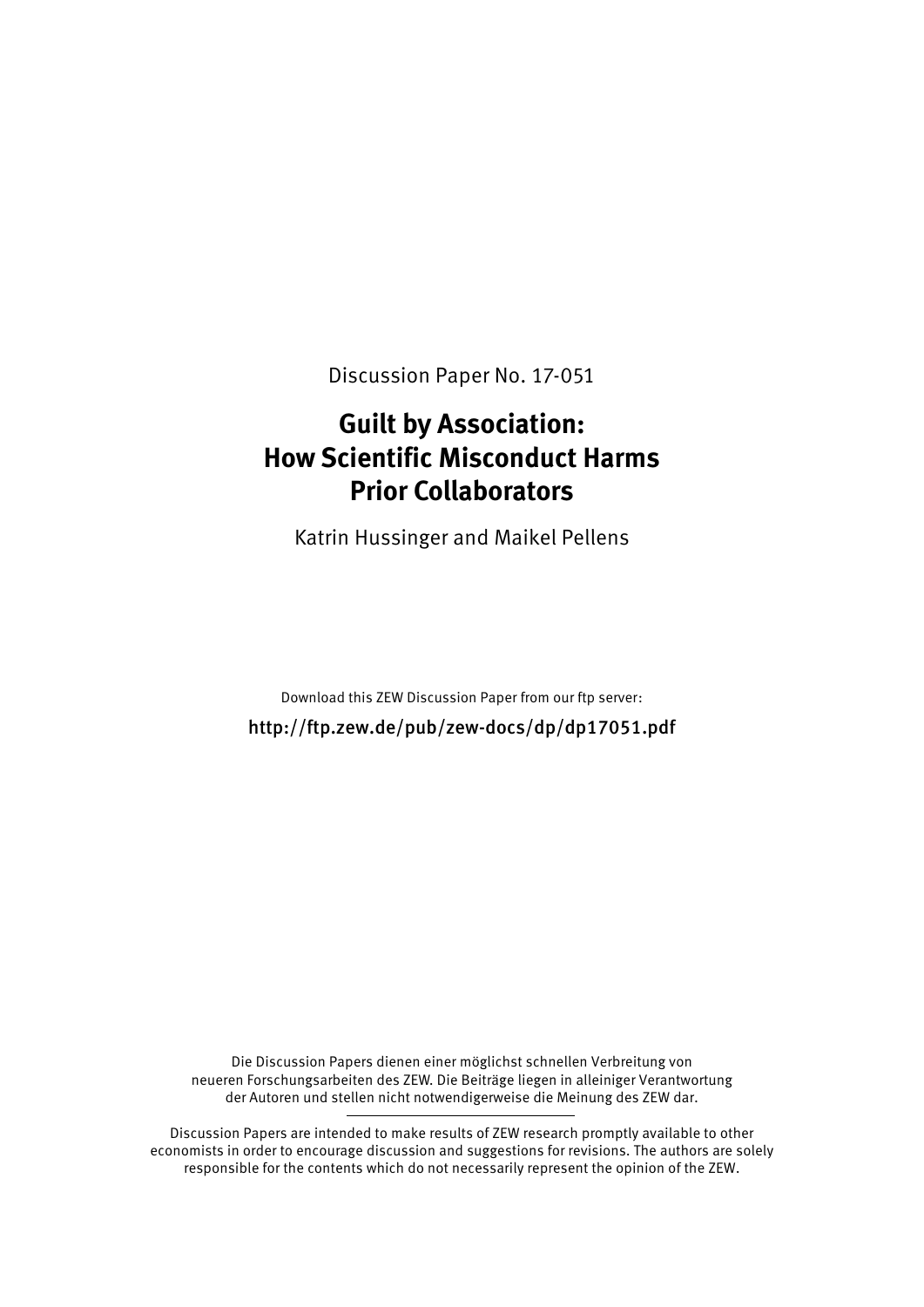## **Guilt by Association: How Scientific Misconduct Harms Prior Collaborators**

Katrin Hussinger<sup>a,b,c</sup> and Maikel Pellens<sup>b,c,\*</sup>

*a University of Luxembourg (Luxembourg) b Centre for European Economic Research (ZEW), Mannheim (Germany) c K.U. Leuven, Dept. of Managerial Economics, Strategy and Innovation (Belgium)* 

**Abstract:** Recent highly publicized cases of scientific misconduct have raised concerns about its consequences for academic careers. Previous and anecdotal evidence suggests that these reach far beyond the fraudulent scientist and her career, affecting coauthors and institutions. Here we show that the negative effects of scientific misconduct spill over to uninvolved prior collaborators: compared to a control group, prior collaborators of misconducting scientists, who have no link to the misconduct case, are cited 8 to 9% less afterwards. We suggest that the mechanism underlying this phenomenon is stigmatization by mere association. The result suggests that scientific misconduct generates large indirect costs in the form of mistrust against a wider range of research findings than was previously assumed. The broad fallout of misconduct implies that potential whistleblowers might be disinclined to make their concerns public in order to protect their own reputation and career.

**Keywords**: scientific misconduct; prior collaborators; stigma

**JEL:** O31, O33

<sup>\*:</sup> corresponding author. Address: Centre for European Economic Research (ZEW), department of Economics of Innovation and Industrial Dynamics, L7, 1, D-68161 Mannheim, Germany. Fax: +49 (0)621 1235-170. Email: maikel.pellens@zew.de

Acknowledgements: The authors thank Paul David, Rainer Frietsch, Ben Jones, Ben Martin, Andy Toole, and John Walsh for valuable comments and inputs. The authors also thank Dimitris Kafteranis for excellent research assistance. Previous versions of the paper were presented in the LEI & BRICK workshop on the Organization, Economics, and Policy of Scientific Research, the DRUID Society Meeting, the Technology Transfer Society Conference, the Asia-Pacific Innovation Conferences, the EARIE, and research seminars at TU München, the University of Luxembourg, ZEW, EPFL Lausanne, Georgia Tech, and the University of Kassel. Any errors remain the author's own.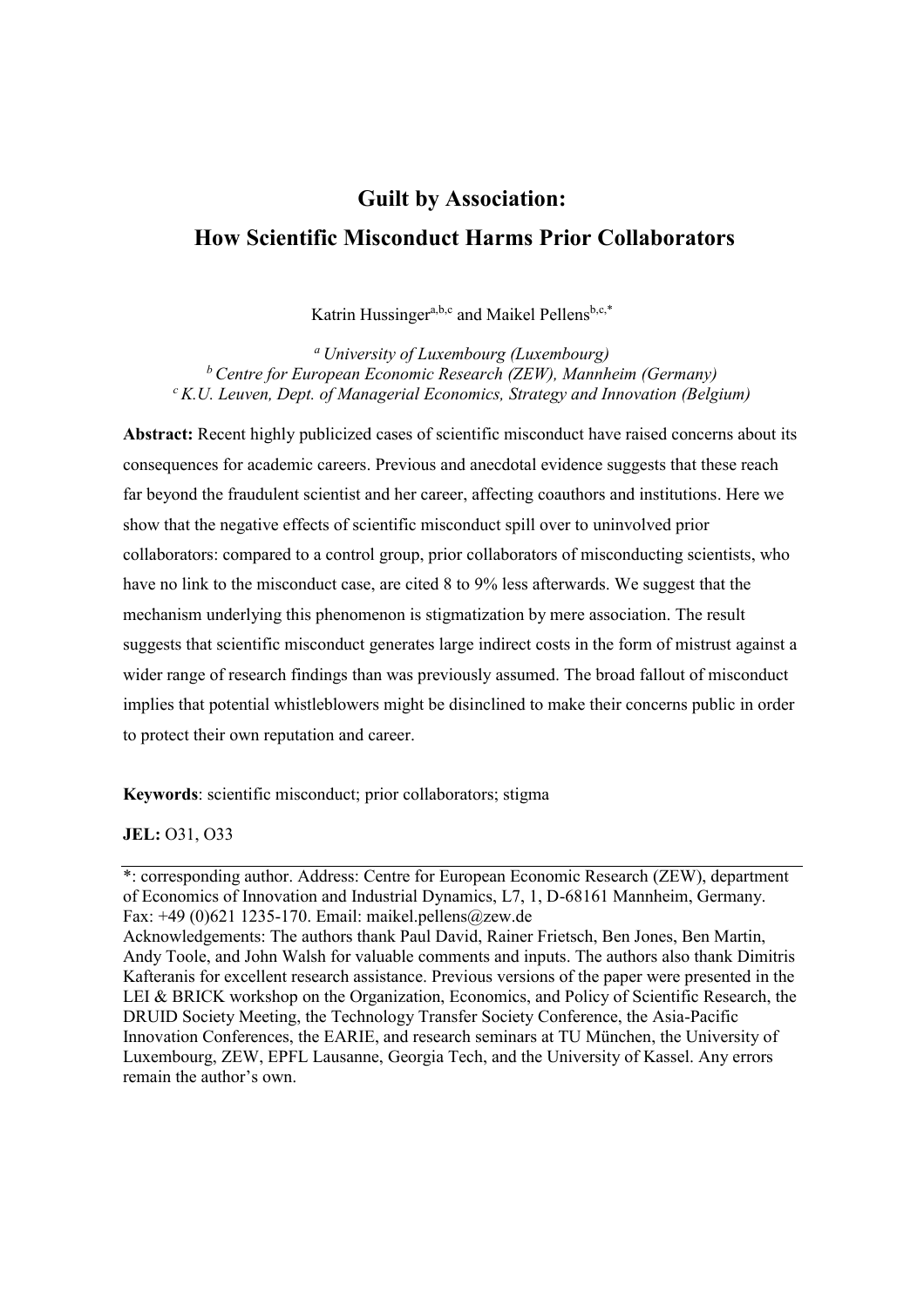## **1. Introduction**

Scientific misconduct affects many more than those who commit it. Consider for instance the case of the Center for Developmental Biology in Kobe, Japan, where in 2014 two retractions due to scientific misconduct led to a change in directors, half of its laboratories closing, merging, or moving elsewhere, and a budget slash of 40% (Cyranoski, 2015). In other cases, such as the one involving Dutch social psychologist Diederik Stapel, the work of graduate students was called into question due to the unethical actions of their supervisor.<sup>1</sup>

The question arises how far the ripple effect of scientific misconduct reaches. Prior research has shown that co-authors of misconducting scientists experience significant drops in their publication flows (Mongeon and Larivière, 2014). While research on actual misconduct cases is scarce and due to the limited amount of cases rather descriptive (Lubalin and Matheson, 1999; Pozzi and David, 2007; Redman and Merz, 2008; Resnik and Dinse, 2012; Reynolds, 2004; Rhoades, 2004), we can refer to a related strand of the previous literature that has focused on retractions of journal articles. Retractions can occur in response to both scientific misconduct, but can also be due to honest mistakes (Azoulay et al., 2014a; Fang et al., 2012; Van Noorden, 2011). Despite the fact that a common cause of retraction is the honest reporting of a mistake by an author, retractions have been shown to have negative implications for the citations to prior and future work of the authors themselves (Azoulay et al., 2015, 2014a; Jin et al., 2013; Lu et al., 2013), articles conceptually related to the questionable science (Lu et al., 2013), and the narrowly defined research field as a whole (Azoulay et al., 2014a).

<sup>&</sup>lt;sup>1</sup> Cf. the report on Mr. Stapel's fraudulent research (Levelt Committee et al., 2012): the work of many of the doctoral dissertations overseen by him needed to be reassessed since they were based on fraudulent data.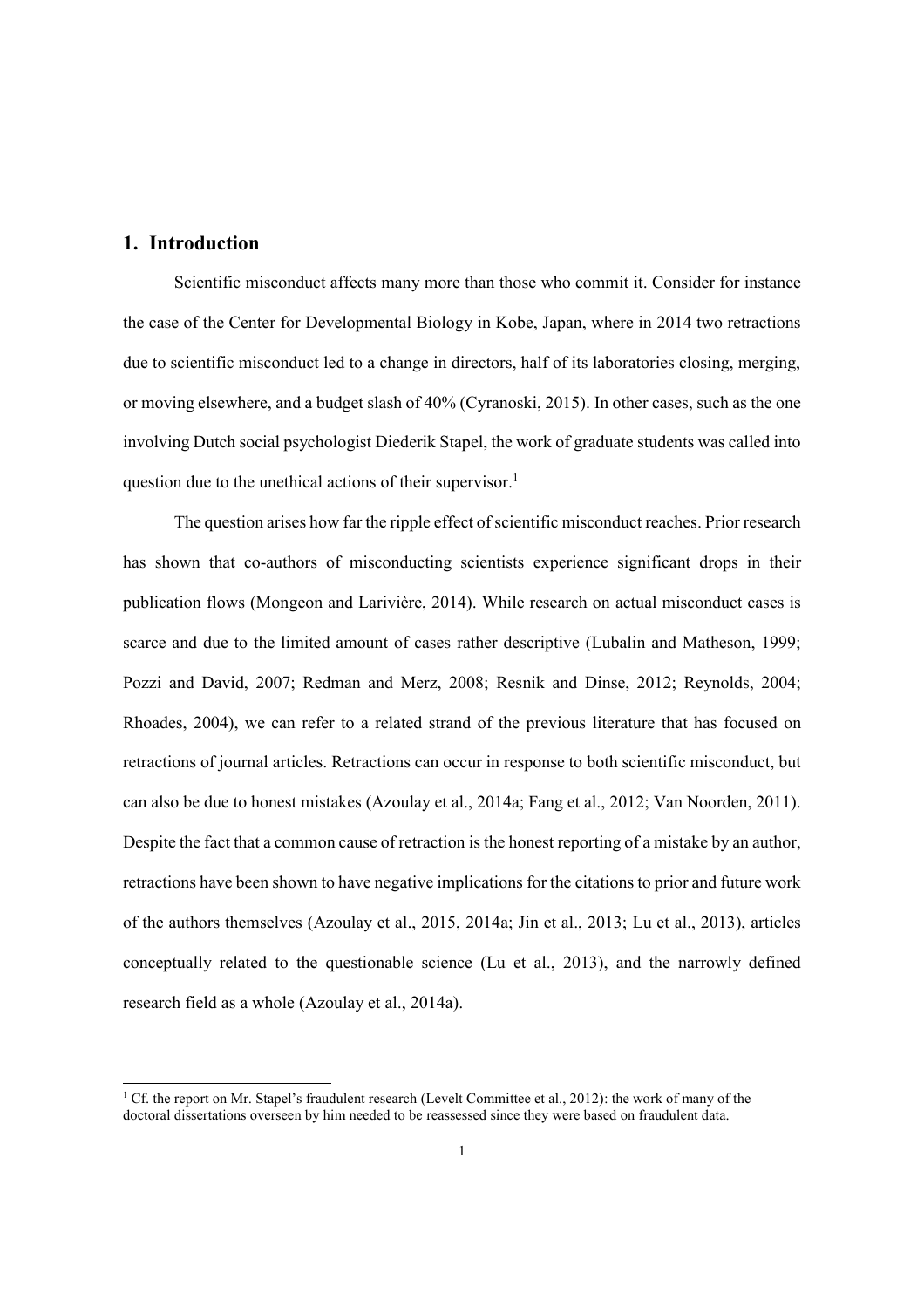Here we show that the damage of scientific misconduct reaches further, affecting prior collaborators who collaborated in the past with a scientist found guilty of scientific misconduct, but who are not involved in the misconduct case. Our empirical analysis shows that prior collaborators face a citation penalty of 8 to 9% in the aftermath of a scientific misconduct case. We base this result on misconduct cases investigated by the U.S. Office of Research Integrity (ORI) between 1993 and 2008, which oversees misconduct investigations for research funded by the National Institute of Health (NIH) and the Public Health Service (PHS). Hence, our database is based on the complete list of investigated and well documented scientific misconduct cases at the world's largest funder of medical research.

This observation fits a theory of stigma spreading through mere association (Pontikes et al., 2010), where scientists are punished by the scientific community for being associated with a misconducting – and hence deviant from the norms – scientist. Crucially, they are punished for associating with scientists who afterwards turns out to have engaged in misconduct, but they did not choose to associate with a known fraudulent scientist. The effect we observe can be interpreted as an extended loss of trust in fellow scientists in the wake of misconduct. Trust plays an important role in science, considering its cumulative nature (Merton, 1973) and the lacking incentives and resources for replication of results (Hamermesh, 2007). While a loss of trust in the work of misconducting scientists can be seen as rational behaviour and as a means of self-regulation of the scientific community (Azoulay et al., 2015), it turns into wasteful ignorance of public knowledge if it spills over to others.

To the best of our knowledge, there is no solution to this problem. Transparency about guilt, a presumably obvious measure, apparently is a necessary but not sufficient precondition as the U.S. ORI already publishes detailed information about the investigated cases, including the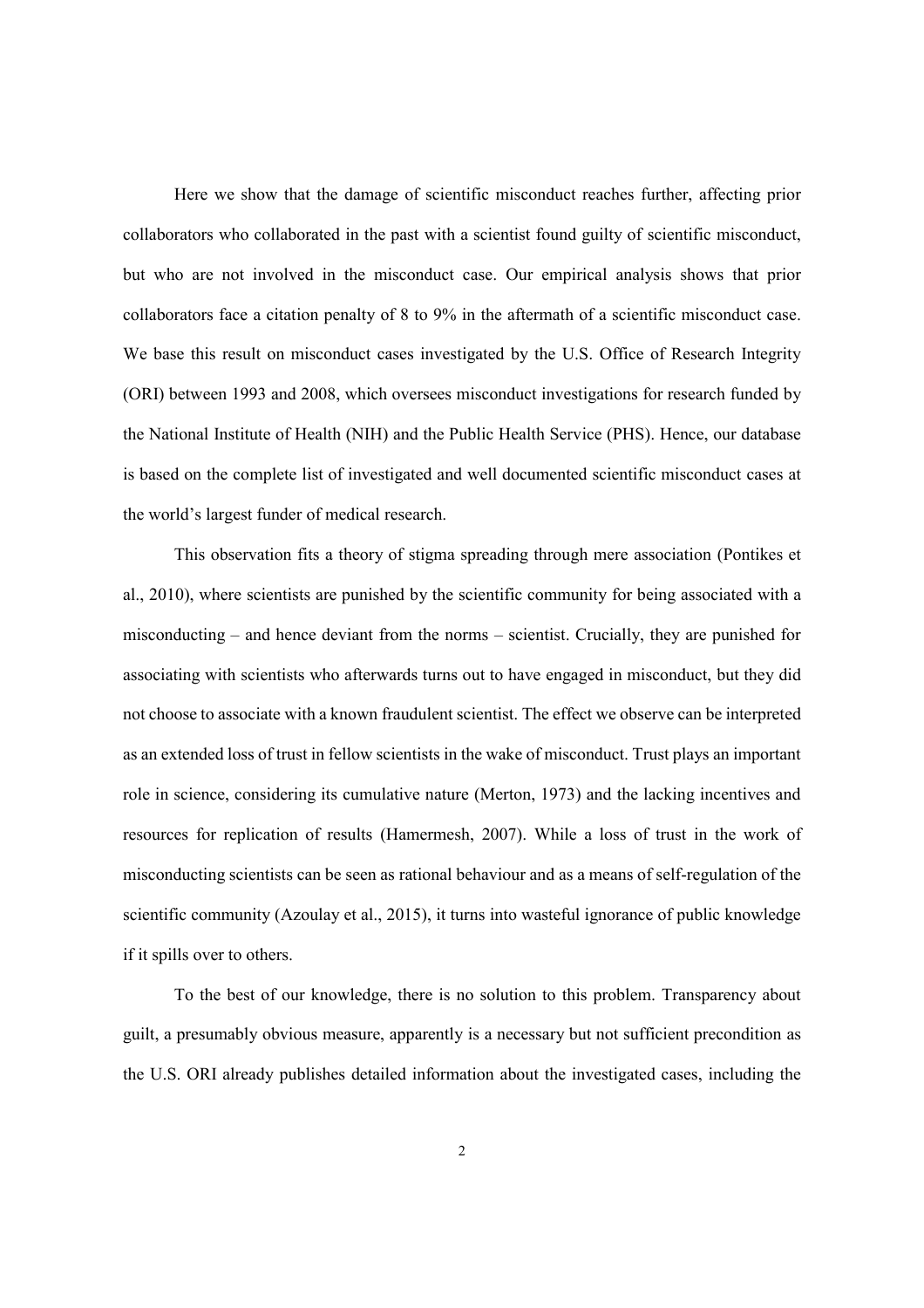names of the scientists found guilty. This should help the community to distinguish fraudulent scientists from innocent bystanders, yet, we do not find innocent bystanders to emerge unscathed from a misconduct scandal.

One important implication of our findings is that incentives for scientists to whistle blow on unethical behaviour of their collaborators are very low: scientists are unlikely to draw attention to foul play if they expect to be considered to be complicit by association. Such behaviour hinders the self-correction mechanism that science relies on. This implies that it is even more important to prevent misconduct at the bench, where it can be corrected without affecting the careers of others.

We contribute to the previous literature in several ways. First, by drawing on the theory of social stigmatization (Goffman, 1963; Pontikes et al., 2010) we provide a general explanation for previously documented negative implications of scientific misconduct and retractions on closely related parties (Mongeon and Larivière, 2015) and the research field (Azoulay et al., 2014a). These articles employ three different mechanisms to describe their findings. The first one is Bayesian updating of beliefs (Azoulay et al., 2015, Jin et al., 2013), predicting that after the surfacing of retractions, involved scientists are considered to be of lower 'quality' than before. Second, a loss of trust may lead scientists to avoid citations to work associated with misconduct – even indirectly – in order to protect their integrity (Fuchs and Westervelt, 1996). Lastly, the actual or feared invalidation of part of the scientific field by a retraction may incentivize scientists to move to different topics (Azoulay et al., 2014a). The concept of stigmatization allows us to connect these different mechanisms. Caused by a *loss of trust*, social stigmatization can be the reason for a *Bayesian updating of beliefs* about the "quality" of prior collaborators and the means by which the members of the scientific community *protect their own scientific integrity*.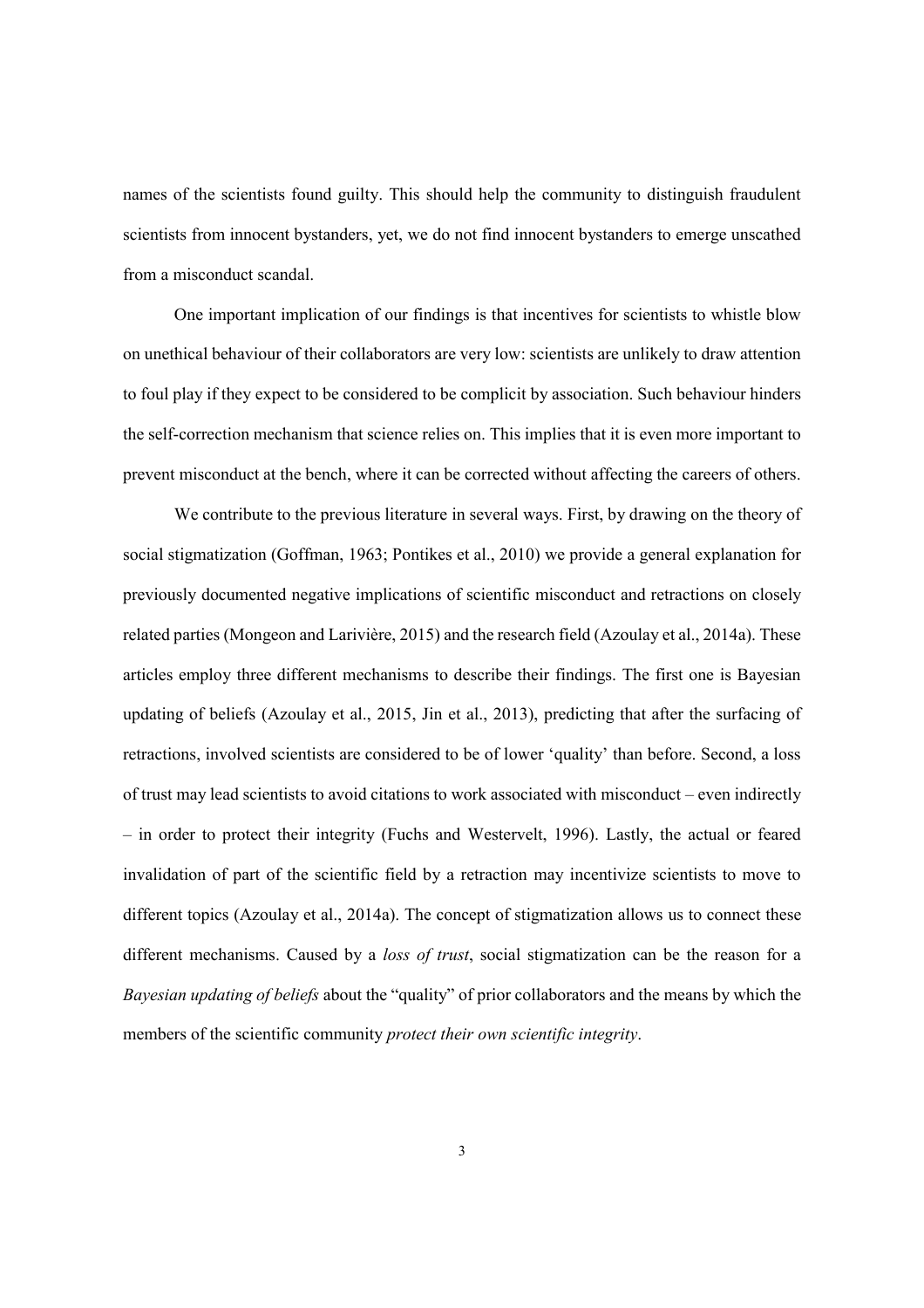Second, our study focuses only on investigated cases of scientific misconduct in the field of medical research. Other than most of the previous studies that are based on retractions (Azoulay et al., 2015, 2014a; Jin et al., 2013; Lu et al., 2013; Mongeon and Larivière, 2015), we base our findings on an analysis of the Findings of Research Misconduct published by the ORI, the central U.S. authority that is responsible for investigating scientific misconduct cases in biomedical research funded by the NIH throughout the country, between 1993 and 2008. This data constitutes a complete list of cases of scientific misconduct committed by NIH grant recipients and grant recipients at the PHS investigated by the ORI. We thus avoid the considerable uncertainty inherent to retraction-based analyses and instead base ourselves on confirmed cases of scientific misconduct (Azoulay et al., 2014a; Fang et al., 2012; Van Noorden, 2011). In doing so, we expand the literature analysing misconduct at the ORI (Lubalin and Matheson, 1999; Pozzi and David, 2007; Redman and Merz, 2008; Resnik and Dinse, 2012; Reynolds, 2004; Rhoades, 2004; Wright et al., 2008).

Third, we contribute to understanding the consequences of misconduct on science by empirically showing that the implications of scientific misconduct spread beyond the scientists involved in the project and the fraudulent scientist's institution. Specifically, our analysis shows that, misconduct scandals affect prior collaborators. Hence, the potential fallout of a misconduct scandal is much wider than one would assume.

The remainder of the article is organized as follows. In the next section, we develop our theoretical framework. Section three provides an overview on the institutional framework in the U.S. Section four details our methodology, before section 5 presents the data along with descriptive statistics. The results are presented in section six. Section seven concludes.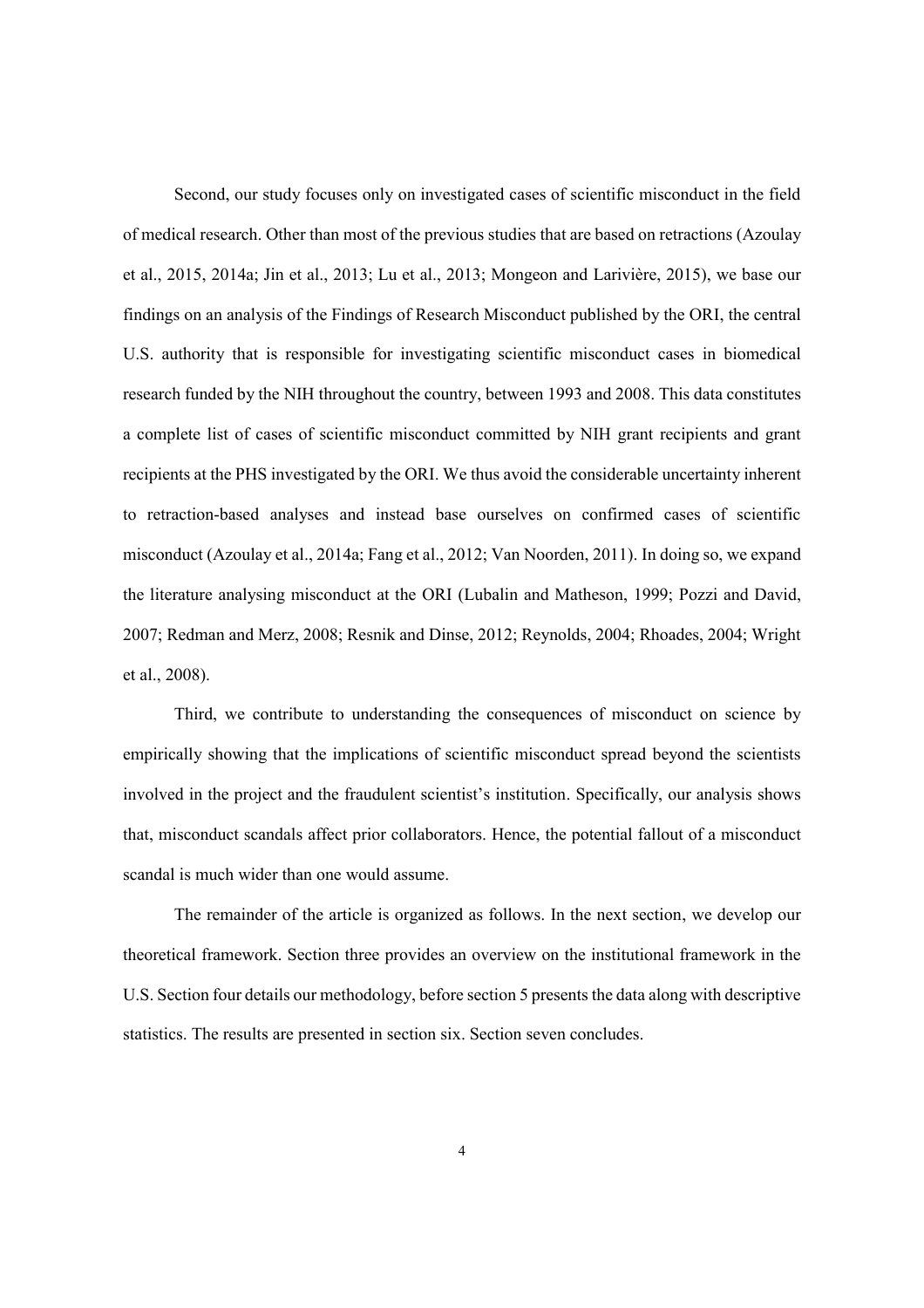#### **2. Conceptual framework**

This section describes the key features of the scientific system that help our understanding of the incentives for scientific misconduct. A second part draws from sociological research in order to introduce the concept of social stigmatization and apply it to the context of science and misconduct.

#### **2.1.Science and misconduct**

Trust is an important pillar of the scientific system (Dasgupta and David, 1994). This is due to its distinctive features, including the way in which scientists compete, the cumulative nature of science (Merton, 1973), and the freedom that scientists enjoy when choosing their projects (Stern, 2004, Aghion et al., 2008).

Scientists compete in a race for priority, gaining reputation when they are first to publish new discoveries in scientific journals. The rewards for publishing include access to further resources, prestigious jobs offers, contacts to peers in science, as well as other lucrative opportunities inside and outside the academic sector (Merton, 1973). The race for priority is a winner-takes-all game: the second to finish wins (almost) nothing, even though her investment might have been large. This structure is beneficial for society as it sets incentives for scientists to disclose their discoveries as soon as possible, thus allowing follow-up research in a speedy manner and avoiding the duplication of research streams (Merton, 1957, Dasgupta and David, 1994, Stephan, 2012). The nature of scientific competition hence pushes scientific progress. The absence of formal intellectual property rights in the normal scientific process further accelerates the dissemination and adaption of scientific results. The fact that third parties can freely access, exploit and modify a published idea is well in lines with the scientists' pursuit of maximizing reputation (Fleming and Sorenson, 2004; Murray and O'Mahony, 2007)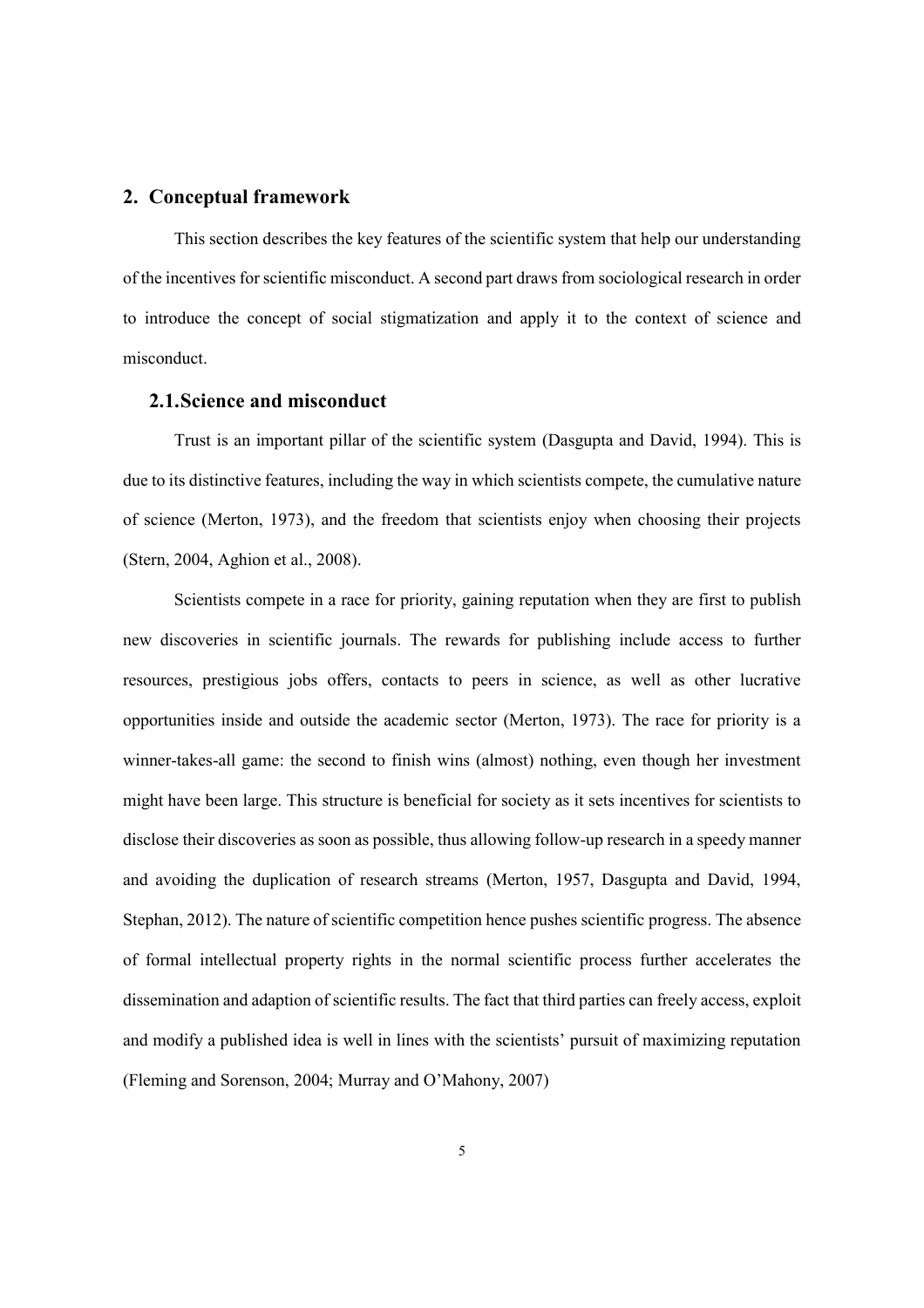The downside of the winner-takes-all competition in science is that it creates incentives to cheat. As in sports, a laggard might find it beneficial to use forbidden means in order to increase the chances of winning a race. Classic game theory predicts that it can be a rational strategy to cheat in these settings, at least when the chances of being caught are relatively low (Nalebuff and Stiglitz, 1983). This seems to be the case in science because incentives for replication and other forms of double checking published results are low (Dewald et al., 1986; Hamermesh, 2007). Kiri et al. (2015) as well as Lacetera and Zirulia (2011) investigate the peer review system in a game theoretical setting. The predictions of their models include a certain positive equilibrium level of misconduct, and the worrisome observation that more stringent verification procedures do not necessarily lead to less misconduct.<sup>2</sup>

In order to establish the importance of trust in science, two more features of the system of science production need to be understood. The first one is the well-known cumulative nature of science (Merton, 1973). Science evolves along specific lines of research where scientists use the prior insights of their colleagues as foundation and stepping stones for their own research (Azoulay et al., 2014a; Mokyr, 2002). The second distinct feature is that science also differs from alternative knowledge production systems insofar as scientists are enjoying substantial discretion in choosing

 $2$  Lacetera and Zirulia (2011) consider four policy levers through which misconduct might be discouraged: facilitating replication studies, easing the "publish or perish" paradigm, increasing punishment for being caught, and involving journal editorials boards in checking for fraud. Although common knowledge dictates that increasing either should result in less fraud, they find that none of these policies is able to eliminate fraudulent behaviour and that some may in fact lead to more fraud. In their model, a reduction of costs for checking for fraud leads to a change in the degree of novelty of research that is conducted. Alleviating pressure to publish leads to more rather than to less fraud. Higher punishment for fraud can deter an author from cheating, but might also reduce incentives for checking. A more active role of the editorial board could crowd out incentives for the reader to check the published results. In a follow up paper, Kiri et al. (2015) focus explicitly on the interplay between investigating efforts in high quality research and efforts spend on validating research results produced by others. More validation leads to a higher research quality level, and low quality research can be eliminated if the incentives for verification and confirmatory research are high enough. However, a high number of scientists performing validation activities may reduce the overall level of validation activities as well as the overall quality level of research as the rewards need to be shared among many. Moreover, in research areas with a high level of collaboration, scientists may collude and not validate each others' research findings if they have doubts.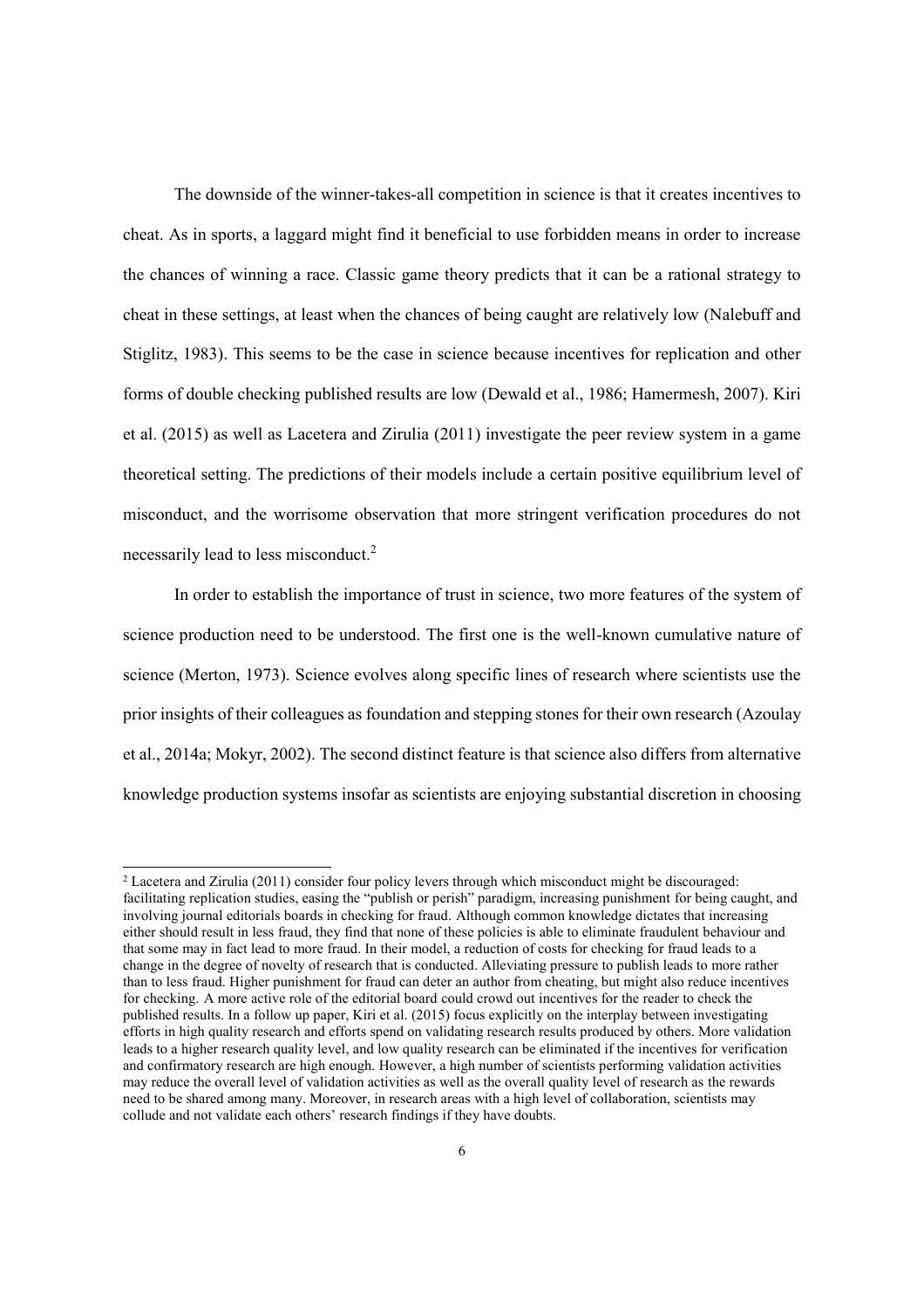their research projects (Aghion et al., 2008; Stern, 2004). As it is not possible to personally verify all prior research results related to a planned project, science depends in great degree on trust. It is thus only rational that scientists shy away from the results of authors that have been involved in retractions in the past (Azoulay et al., 2015, 2014a; Lu et al., 2013; Mongeon and Larivière, 2015).

In line with this, it has been observed that scientists, eager to protect their reputation and wanting to avoid wasteful investments, avoid starting research projects in research areas characterized by a larger amount of retractions (Azoulay et al., 2014a; Lu et al., 2013). Closely related to our study, Azoulay et al. (2014a) investigate the impact of retractions on cumulative science. They show that intelectually related articles receive fewer citations after a retraction occurs, with a stronger decline when the retraction is due to misconduct. Furthermore, scientists tend to avoid research fields in which retractions occur. While Azoulay et al. (2014a) are interested in the cumulativeness of research, employing retractions as a disruption to a research line, we are interested in the implications of scientific misconduct on prior collaborators of the fraudulent scientist investigating the role of trust in scientific communities.

#### **2.2.Stigma and mere association**

The fact that retractions spread beyond the scientists involved in the actual publication has been explained in the prior literature by rational Bayesian updating of beliefs (Azoulay et al., 2015; Jin et al., 2013), and the fear to start projects standing on "shaky shoulders" (Azoulay et al., 2014a). Since we are interested in the effect of misconduct on prior collaborators – who are more distant in time and in the sense that they are not directly involved in the fraud and are not necessarily thematically related to the fraudulent work - we draw in this section from sociology where the notion that bystanders suffer from being unjustifiably associated with others' actions is wellestablished, and finds expression in the concept of stigmatization (Goffman, 1963).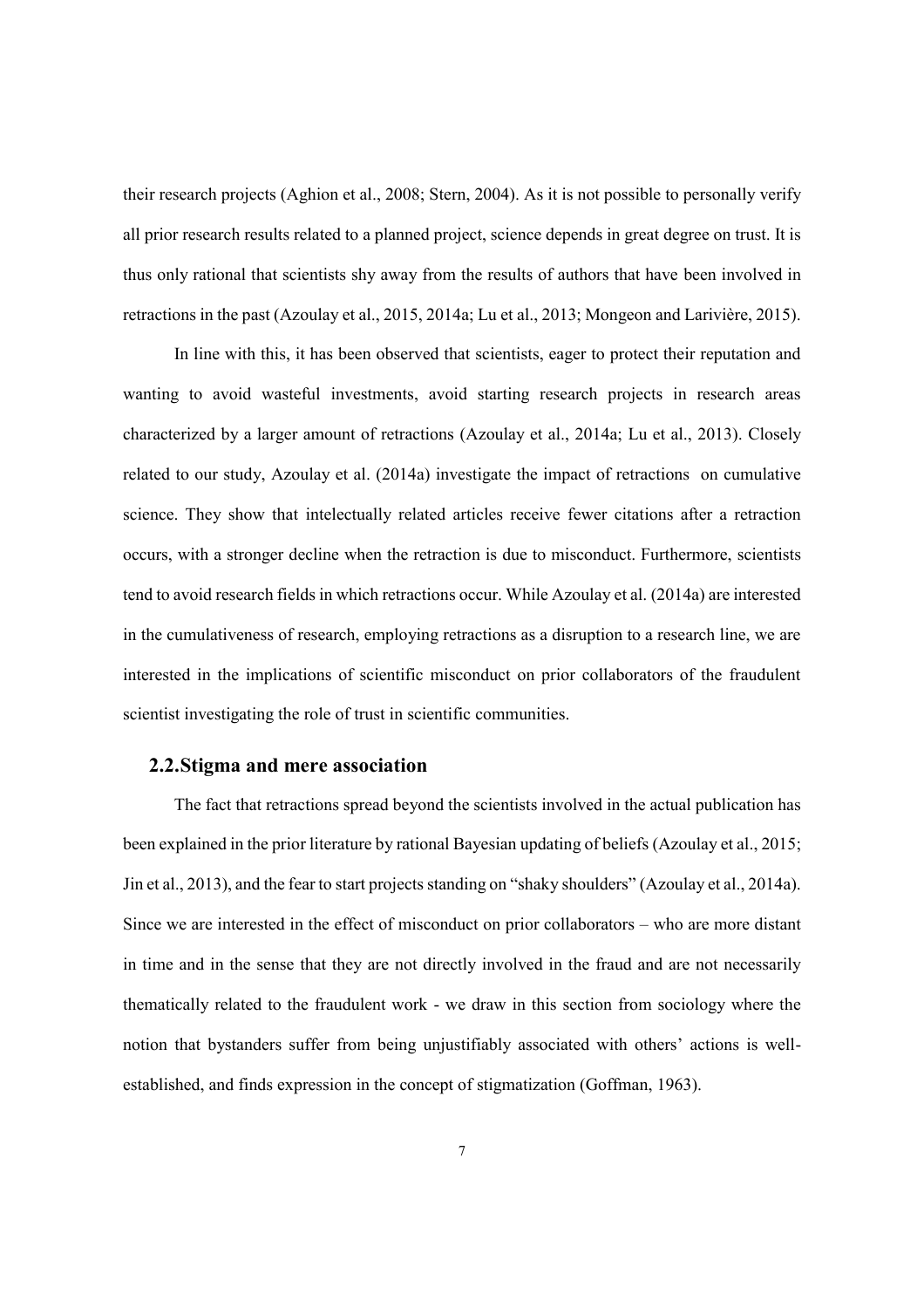A stigma is defined as a perceived undesirable deeply discrediting attribute that disqualifies an individual from full social acceptance (Goffman, 1963). Attributes evoking a stigma can evolve along the attributes of an individual's social identity which include physical appearance, professional activities and self-concept (Goffman, 1963). Stigmatization can hence be described in the general case as a flexible process involving labelling, stereotyping, separation, status loss and discrimination (Link and Phelan, 2001). Put into the context of the scientific community, individuals who commit scientific misconduct are likely to be stigmatized because they disrespect the norms of the scientific community. They are labelled to be cheaters, stereotyped into being generally untrustworthy, seen as different from the social norm of the scientist, and rejected by the scientific community through the ignoring of their findings and exclusion from common necessities such as scientific funding.

Stigma can spread by virtue of association: an individual can be stigmatized purely because of an association, rather than because of discrediting attributes (Goldstein and Johnson, 1997; Mehta and Farina, 1988). 'Stigma by association' (Goldstein and Johnson, 1997) or 'courtesy stigma' (Goffman, 1963) or 'associative stigma' (Mehta and Farina, 1988) is well studied in laboratory settings (e.g. Goldstein & Johnson, 1997; Mehta & Farina, 1988; Neuberg, Smith, Hoffman, & Russell, 1994) and has been applied to a variety of different sources for stigmatization such as mental illness (e.g. Lefley, 1987), homosexuality (e.g. Swim et al., 1999), and criminal behaviour (e.g. Levenson and Tewksbury, 2009). It has also been observed in corporate settings through industry-wide implications of firm-specific scandals (Barnett and Hoffman, 2008; Barnett and King, 2008; Kostova and Zaheer, 1999; Smith et al., 2010) and wage losses of executives associated with firm wrongdoing (Groysberg et al., 2016).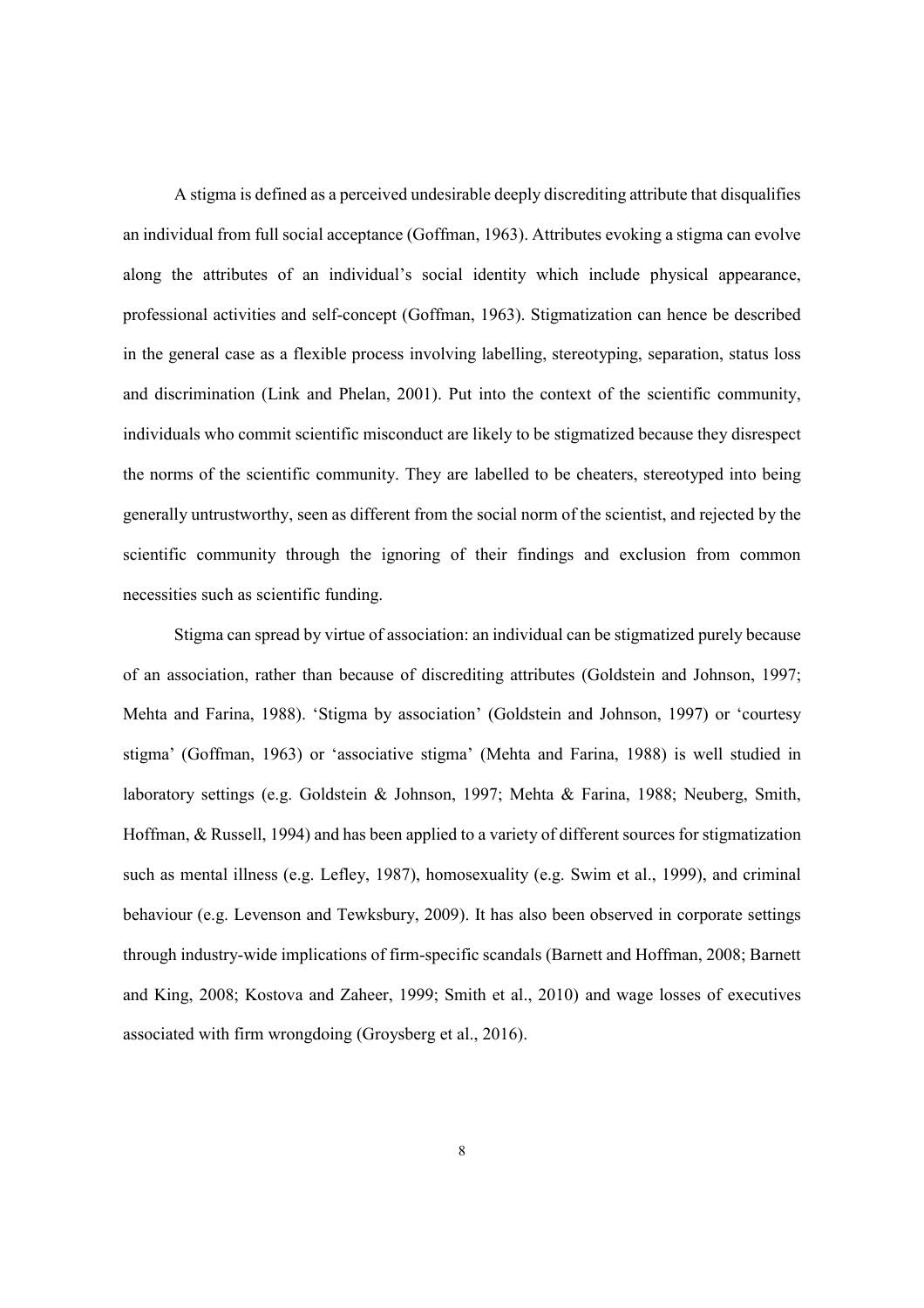Stigma transfers quickly: A single juxtaposition with a stigmatized individual can be enough to create further stereotyping (Risen et al., 2007). Stigma by association occurs for myriad reasons<sup>3</sup> and is persistent. At its core, stigmatization by association is found to exist because of the assumption that individuals choose to associate with the stigmatized individual, thus justifying stereotyping of the associated individual (Pontikes et al., 2010).

Essential to our setting is that stigmatization by association can occur ex post – an individual is stereotyped because he chooses to associate with the stigmatized group – or ex ante – an individual experiences stigmatization because of association with a group before it became stigmatized. The latter case is called stigma by mere association (Pontikes et al., 2010). Pontikes et al. (2010) show the existence of stigmatization by mere association among Hollywood actors in the times of the Red Scare: being merely associated with a blacklisted individual significantly reduced actors' chances of being employed in feature films. The authors conclude that "stigma by association can lead to false positives and harm many innocents" (p.456).

Our setting is one of mere association. Scientists do not expect their collaborators to engage in illicit behaviour. Yet, when a scandal surfaces they see part of their oeuvre tainted by the misconduct stigma. In the worst case, they are not complicit in producing a piece of false science and are stereotyped into fraudsters themselves. Empirical evidence supports this idea: co-authors of retracted studies see their citation rates drop (Jin et al., 2013; Mongeon and Larivière, 2015). In our case, the scientists of interest were not directly involved in false science. However, they can still be stigmatized because of stereotyping: the (original) misconducting author is classified as being a fraudster (even though evidence might exist for only one case of misconduct), which makes all of his collaborators, past, present and future, associated to fraud by mere association. This forms

<sup>&</sup>lt;sup>3</sup> An extreme example of arbitrary stigmatization is found in a study presenting lower expectations of job candidates that sit next to an obese female (Hebl and Mannix, 2003).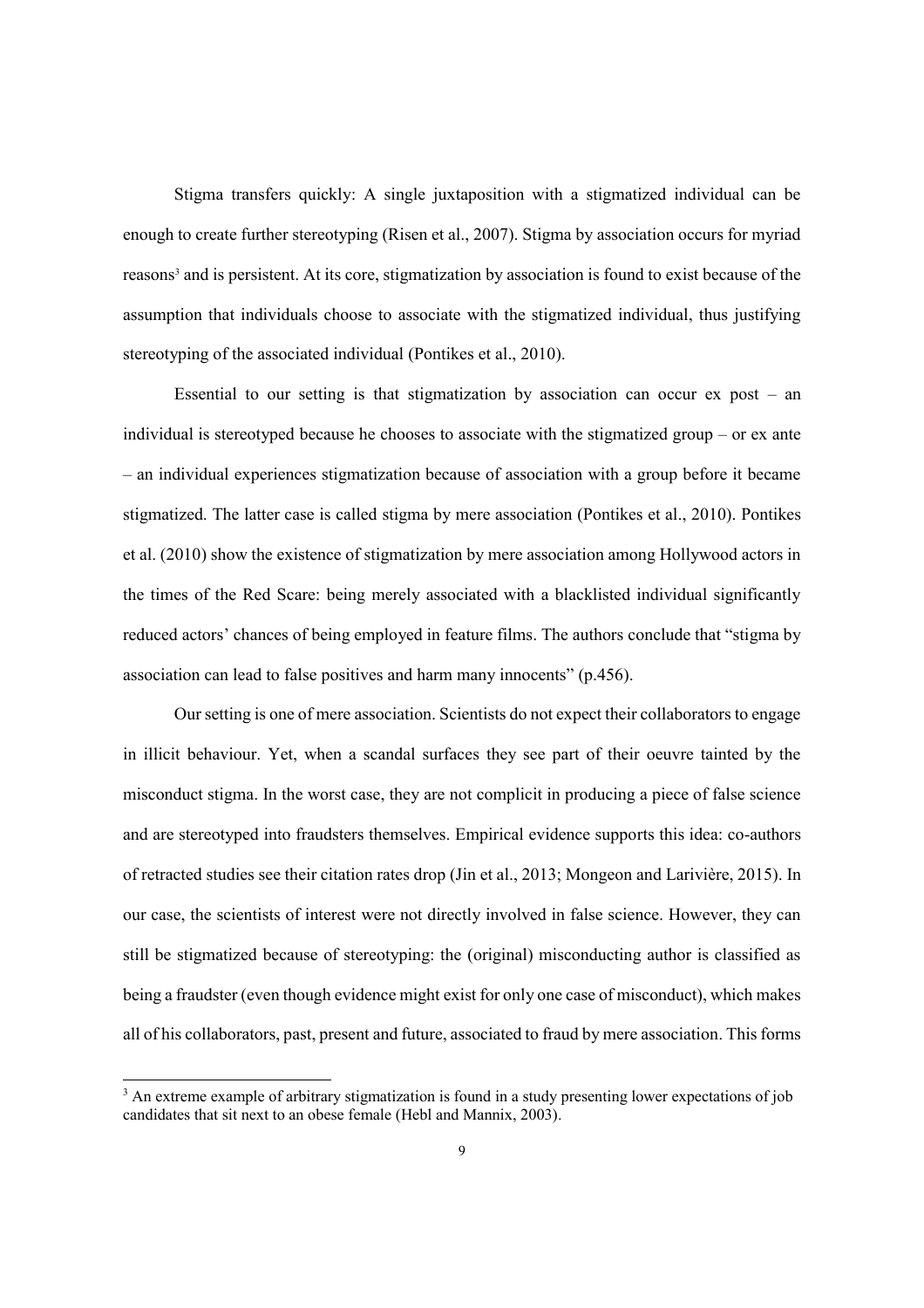the main hypothesis of the paper: mere association with scientific misconduct, through prior collaboration, leads scientists to be caught in misconduct scandals.

The question arises whether such behavior can be seen as rational. In our view, the answer is yes. As scientists need to resort to heuristics, including reputation, to assess the quality of the work of their colleagues (Merton, 1968, p.59), association to misconducting authors can be interpreted as a negative quality signal. Rational herding behavior (Banerjee, 1992) may add to this. If scientists see that peers shy away from a researcher's prior work they may believe that these colleagues have more information about the honesty of the researcher in question and her involvement in the misconduct case.

The next question is whether such behavior is welfare enhancing or destroying. Ignoring research results is welfare enhancing when they are invalid or "shaky" (Azoulay et al, 2014a). Ignoring valid research results is welfare destroying. We believe that the ignorance of research of prior collaborators of a fraudulent scientist is to a large extend welfare destroying, as they are not directly connected to fraudulent research, apart from an indirect association through prior collaboration, and incidental overlaps in topic. Neither of these, however, are informative of the quality of the ignored research.

### **3. Institutional Context**

The empirical analysis is based on Findings of Research Misconduct published by the Office of Research Integrity (ORI) in the U.S. Since 1993, the ORI has the responsibility to oversee and direct activities concerning matters of research integrity within the Public Health Services. This includes intramural and extramural scientific misconduct in research funded by the National Institutes of Health (NIH) and other agencies of the PHS, but does not include activities concerning regulatory research integrity by the Food and Drug Administration.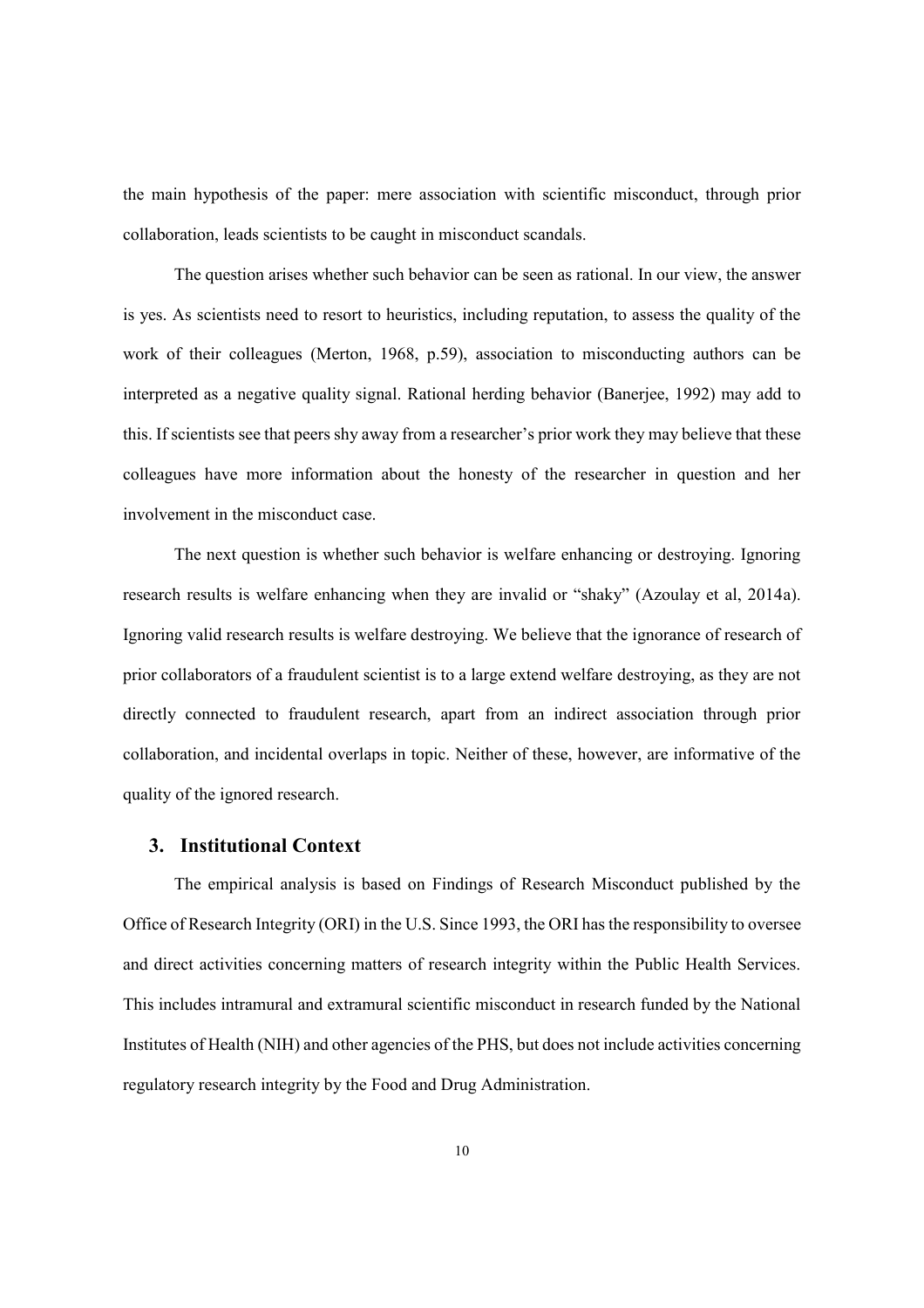When the ORI receives allegations of scientific misconduct, either directly or through the funding institutes, the ORI decides whether or not to pursue the allegation through an inquiry. Note that institutions can also pursue an inquiry independently. If grounds are found to continue, the inquiry becomes an ORI investigation. If evidence of scientific misconduct is found, the ORI publishes the results in its Findings of Research Misconduct, as well as in its annual report.<sup>4</sup> These reports transparently and in great detail describe the misconduct case: the persons involved, where and when misconduct took place, the nature of the misconduct, any publications that are affected by it, and any administrative sanctions taken such as institutional oversight, exclusion from referee or advisory boards, exclusion from government contracting, and/or exclusion from further NIH or PHS funding. This level of transparency allows the identification of scientists found to be guilty of scientific misconduct.<sup>5</sup> The ORI maintains the following definition of research misconduct: "Research misconduct means fabrication, falsification, or plagiarism in proposing, performing, or reviewing research, or in reporting research results. Fabrication is making up data or results and recording or reporting them. Falsification is manipulating research materials, equipment, or processes, or changing or omitting data or results such that the research is not accurately represented in the research record. Plagiarism is the appropriation of another person's ideas, processes, results or words without giving appropriate credit. Research misconduct does not include honest error or differences of opinion" (Office of Research Integrity, 2011).

There are previous studies focusing on the ORI cases of scientific misconduct (Lubalin and Matheson, 1999; Pozzi and David, 2007; Redman and Merz, 2008; Resnik and Dinse, 2012; Reynolds, 2004; Rhoades, 2004; Wright et al., 2008). Earlier studies (Rhoades, 2004, Reynolds,

<sup>&</sup>lt;sup>4</sup> See http://ori.hhs.gov/historical-background. The first ORI annual report was published in 1994.<br><sup>5</sup> A more detailed description of the ORI's course of action in misconduct investigation and statistics on previous investigations can be found in Roades (2004).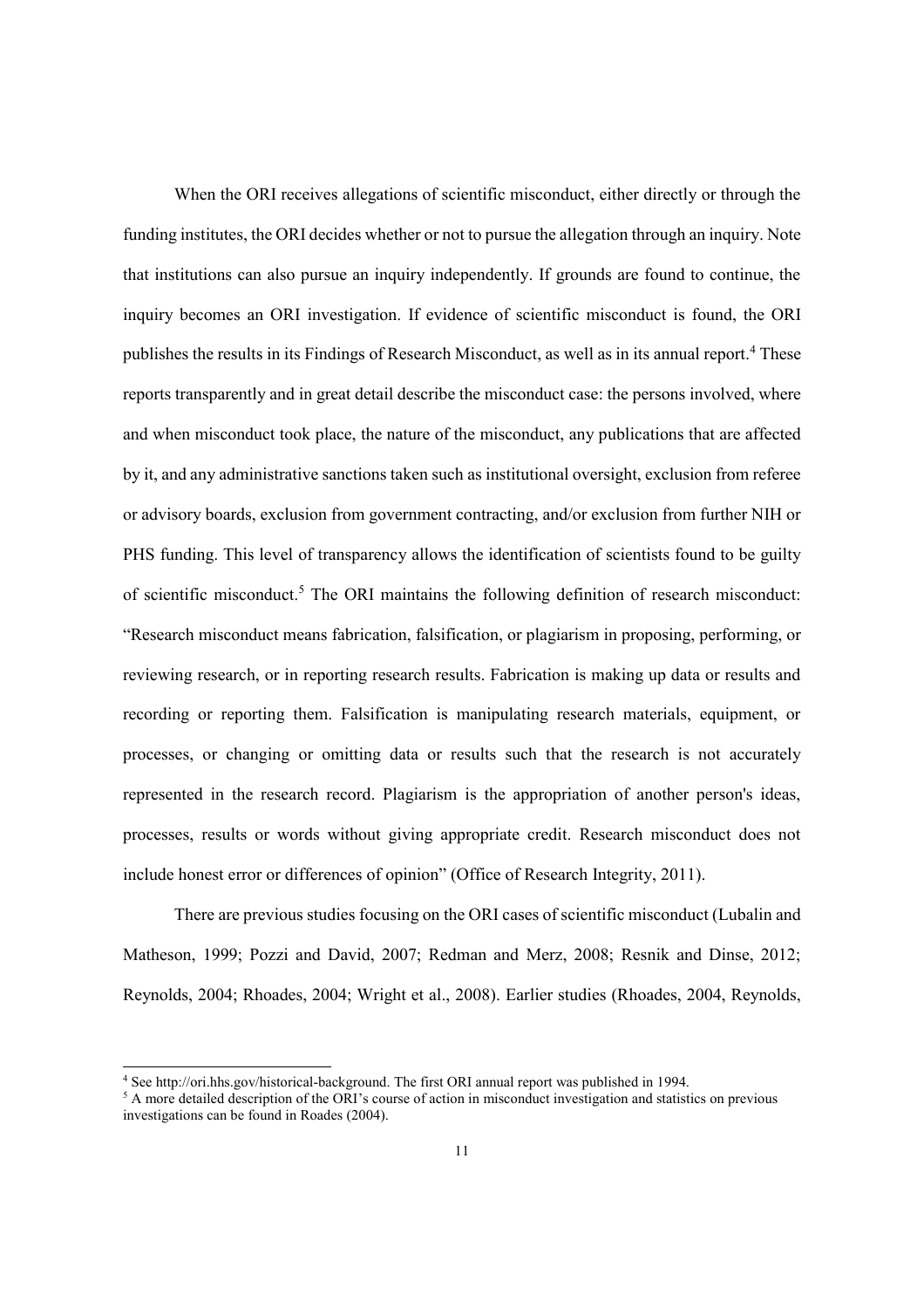2004, Pozzi and David, 2007) provide detailed descriptive evidence on the ORI misconduct cases, looking into the different types of accusations and outcomes, sources of funding, trends over time, etc. Resnik and Dinse (2012) investigate the correlation between information provided by the journal retraction note and the outcome of the ORI investigation. Redman and Merz (2008) consider the career consequences of being found guilty by the ORI, finding that being found guilty of misconduct by the ORI associates with severe drops in publication rates (with approximately a third dropping out of publishing completely), and a high incidence of leaving university employment. Lubalin and Matheson (1999) survey whistle blowers and individuals accused of having been involved in scientific misconduct but exonerated, investigating long-run and shortrun professional and personal consequences for both groups. They find that in the short-run, during the period of investigation, whistleblowers fare worse than those accused of misconduct. While both groups report little long-term impacts, those accused of misconduct report worse consequences in terms of mental and physical health as well as self-esteem and self-identity. Lastly, Wright et al. (2008) point out that the majority of misconduct cases is associated with a lack of oversight by mentors. In more than half of the investigated cases, stress was reported as a main or contributing factor to misconduct.

### **4. Method**

We aim at investigating how scientific misconduct affects the reputation of prior collaborators, as proxied through the accumulation of citations. Citations to publications are a widely used indicator for the importance of scientists and their scientific findings, reflecting to which extent results and insights are used as building stones for future research. They have been shown to correlate with other measures of a scientist's influence such as awards, honours and Nobel laureateships (Cole and Cole, 1967; Inhaber and Przednowek, 2007; Myers, 1970) as well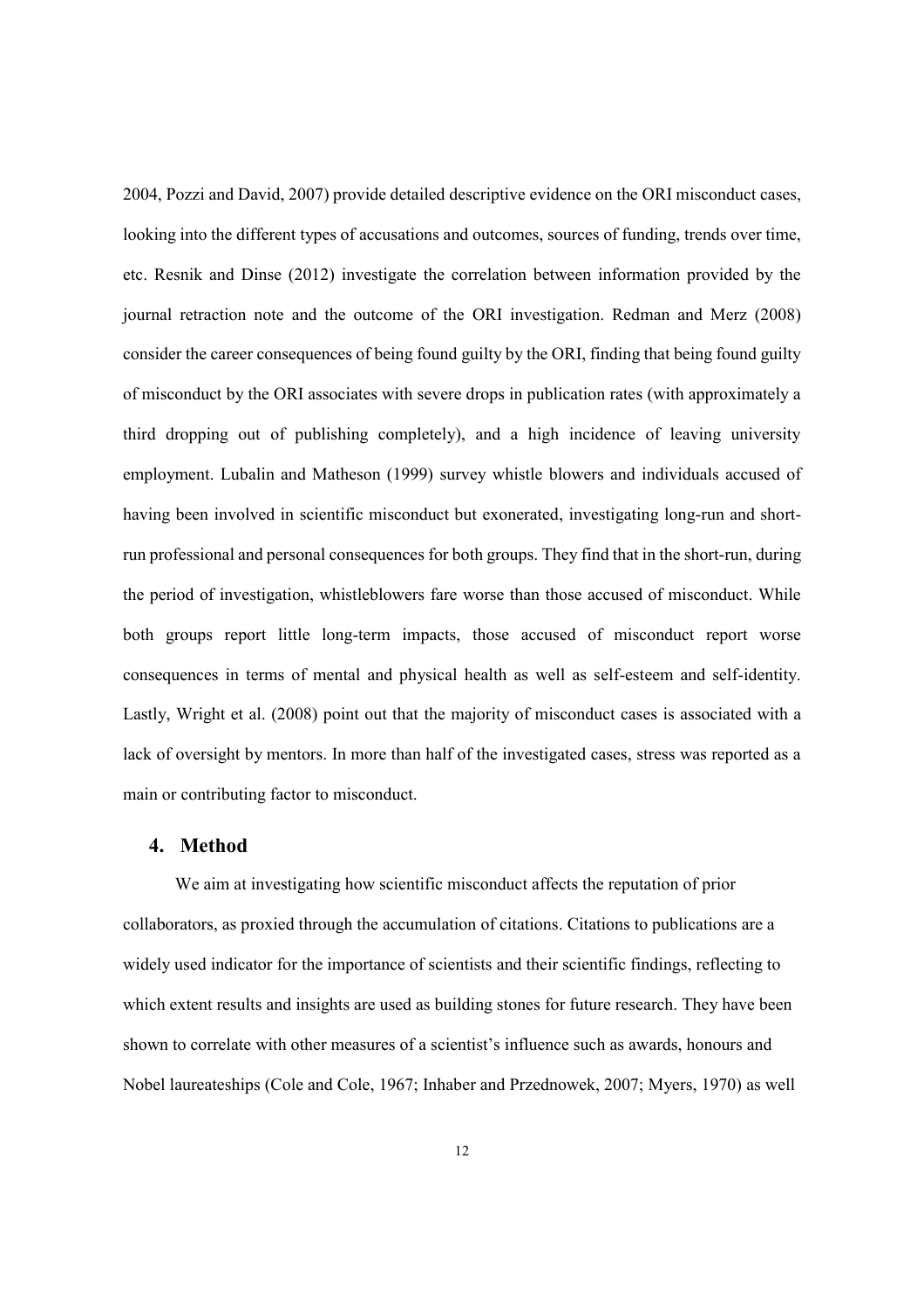as with peer judgements (Aksnes and Taxt, 2004). Keeping the quality of the scientist and other factors constant, a drop in citations reflects a loss of trust in the scientists' work by the scientific community. We start the analysis with a descriptive exercise to detect a change in the time trend of the citations received by an innocent prior collaborator. This shows whether a drop in citations occurs around the point in time when the misconduct case was published. Since a so-detected dip in the trend could be driven by time-varying macro effects we employ a control group of comparable scientists that were not associated to a misconduct case. These scientists serve as a benchmark, a control group, and allow us to abstract from influences other than the publication of the misconduct case that could impact the citations that the publications of a researcher that was collaborating with a misconducting scientist, the treatment group, receive.

To evaluate whether there is a causal effect of the publication of a misconduct case on the citations to prior collaborators, we employ a difference-in-difference method that allows us to compare the evolution of citations to prior collaborators of misconducting scientists relative to citations to the control group of scientists. We control for scientist career age and unobservable ability in a multivariate setting. More specifically, we estimate an equation of the form:

Citations<sub>it</sub> = 
$$
\psi_1 T_t + \psi_2 Pt_i + \psi_3 T_i * Pt_t + \beta \Gamma_i + \varphi_t + \xi_i + \ln(Publications_{it}) + \varepsilon_{it}
$$

Where Citations $s_{it}$  represents the total number of citations accumulated by articles published by author  $i$  in year  $t$  by the time the data were collected. In the remainder of the analysis, we refer to this measure as 'aggregate citations'.<sup>6</sup> As citation counts follow a count

 $6$  The data were collected in late 2014. As we only consider misconduct cases up to 2008, this leaves reasonable time for citations to accumulate, even three years after the *Findings* have been published. We control for any remaining time-driven variation in citations through a set of publication year dummies. We additionally show the robustness of our results to employing a citation flow indicator, representing the number of citations an author received in a year regardless of the year in which the cited article was published.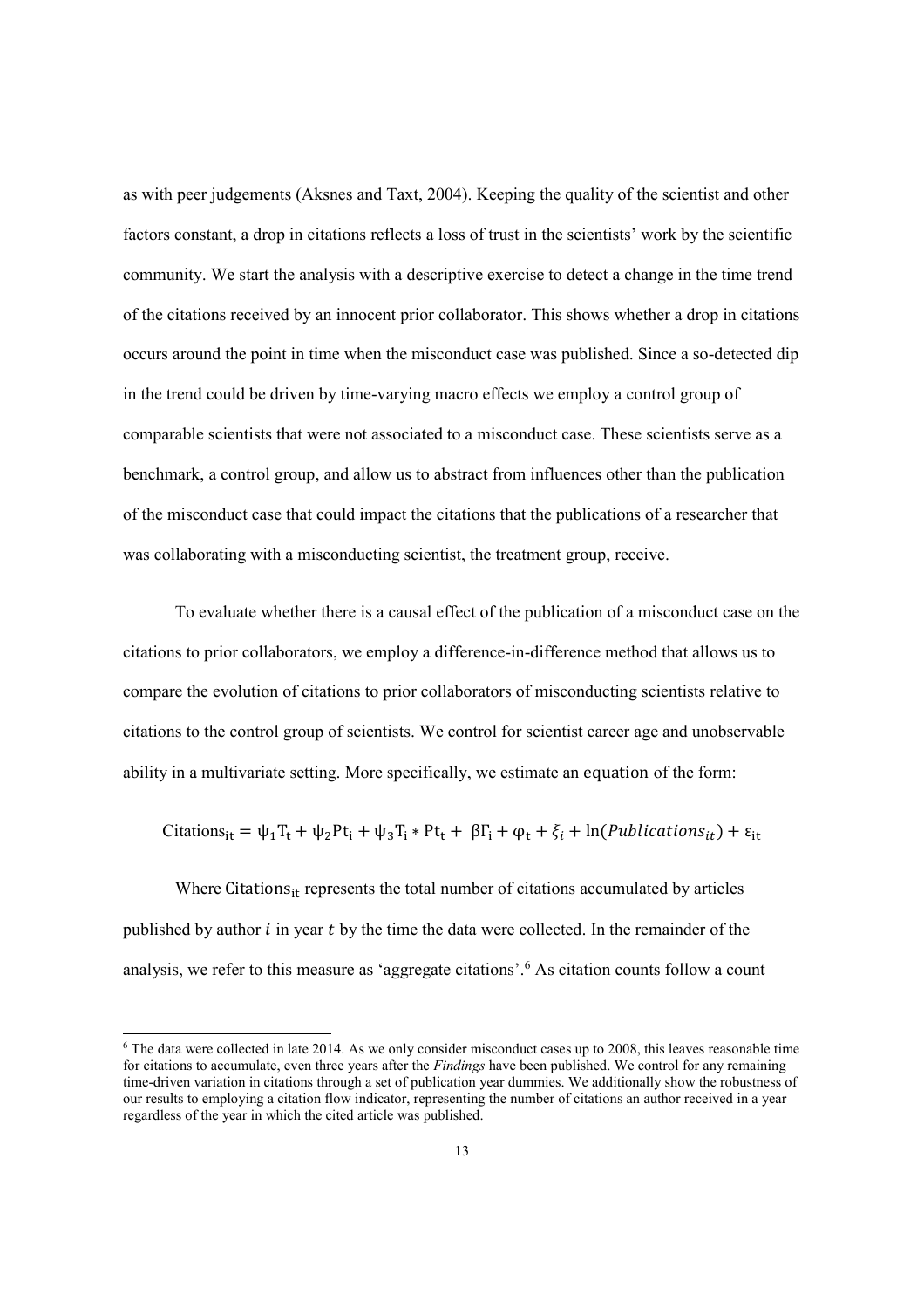distribution, we estimate a Poisson model. We offset aggregate citations by publication output by including the natural logarithm of the number of publications issued by the author in the year, with coefficient constrained to one, to account for differences in publication output.

 $T_t$  and Pt<sub>i</sub> represent the core of the model. The first variable is an indicator variable that takes the value one if the author is in the treatment group, and zero otherwise. The second variable takes value zero in pre-treatment years, and one after treatment. The estimated coefficients of these variables,  $\psi_1$  and  $\psi_2$ , thus capture any systematic differences in aggregate citations between the treatment and control group, and between any shared differences pre- and post-treatment. The main result of the model is provided by  $\psi_3$ , which captures the average difference in change of aggregate citations between control and treatment observations after the misconduct was discovered. If scientists in the treatment group experience a drop in aggregate citation after being associated with scientific misconduct, while scientists in the control group do not,  $ψ_3$  takes a negative and significant coefficient.

 $\Gamma_i$  represents a vector of individual-specific factors that affect citations. One such factor is career age, as measured by the time since the authors' first publication in a scientific journal. This accounts for the fact that authors have changing levels of commitment to publishing as their career progresses (e.g. Stephan and Levin, 1992). We include career age in linear and squared terms to account for possible life time effect of scientific productivity of researchers.

Another factor is talent, or ability. As this is usually impossible to observe directly by the econometrician, we control for inherent differences in citation rates either through unobserved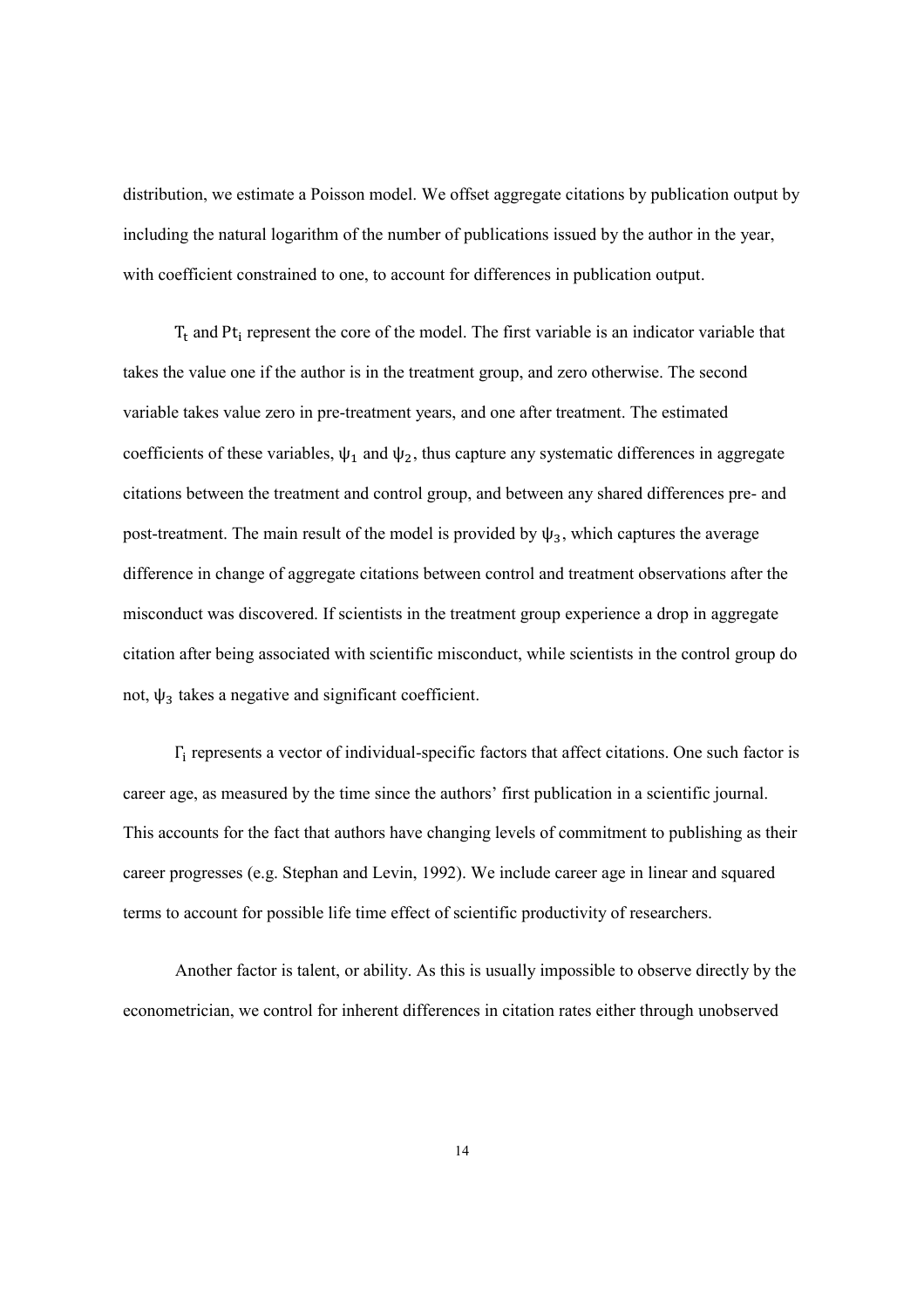(fixed) effects models or by applying a pre-sample average estimator (Blundell et al., 1999). 7 Finally,  $\varphi_t$  captures common time trends through a set of year dummies, and  $\xi_i$  captures that misconduct can have a quite heterogeneous impact through a set of case dummies.

### **5. Data**

#### **5.1.Data sources and construction of the database**

The analysis is based on the *Findings of Research Misconduct* as published by the Office of Research Integrity (ORI). The *Findings* are concerned with misconduct cases of National Institute of Health (NIH) grant recipients and grant recipients at the Public Health Service (PHS). The analysis makes use of the 36 cases published between 1993 and 2008 in which at least one scientific publication with a Pubmed<sup>8</sup> identifier was affected. We focus on misconduct cases involving retractions or corrections only<sup>9</sup> in order to restrict the analysis on misconduct with real scientific impact.

We should note that research funded by the NIH or PHS is not representative of all research performed in biomedicine: given the eminence associated with being NIH-funded, we expect misconduct cases investigated by the ORI to be more high-profile than the average misconduct case. This is corroborated by the fact that these misconduct cases involve significant sanctions, barring researchers temporarily or permanently from NIH funding, contracting with the PHS, or subjecting them to institutional oversight (Redman and Merz, 2008). Given that the

 $^7$  The pre-sample mean estimator suggested by Blundell et al. (1999) accounts for unaccounted heterogeneity due to unobservables by including an additional parameter in the model which contains the pre-sample average outcome. This restrains our models to prior collaborators whose publication outputs has been observed for at least four year at the time the *Findings* were published.

<sup>&</sup>lt;sup>8</sup> Pubmed is a search engine for the bibliometric database MEDLINE (Medical Literature Ananlysis and Retrieval System Online). This database covers more than 5,500 biomedical journals.

<sup>&</sup>lt;sup>9</sup> Others include faking of credentials, of affiliations, and fraud in applications, often occuring in the application phase for an NIH grant.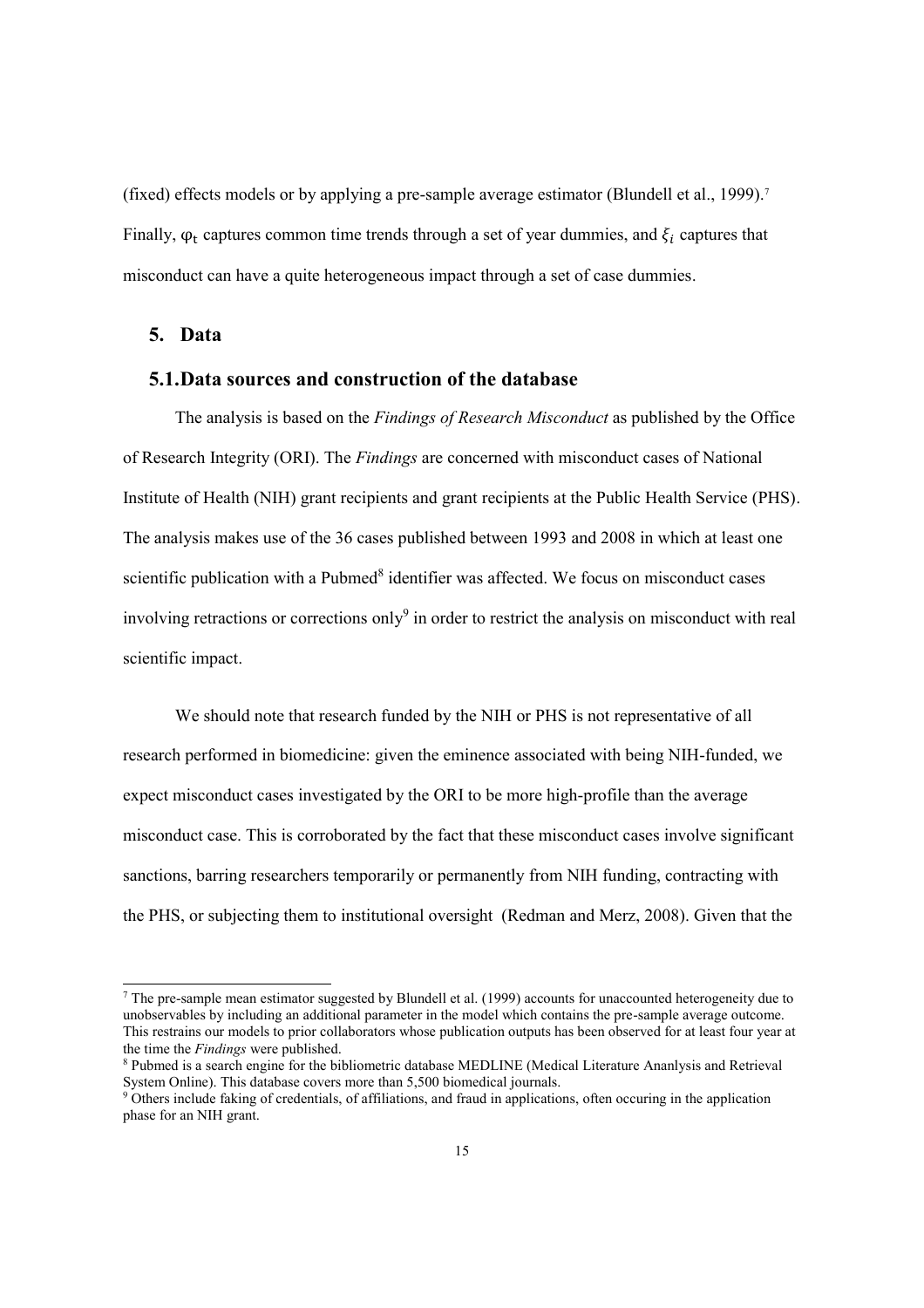NIH accounts for a substantial share of biomedical research funding in the U.S., 28% in 2008 (Dorsey et al., 2010), and that grant recipients constitute top researchers, it is a relevant setting to study nevertheless.

We retrieved all of the misconducting author's publications and citations from the Scopus publication database in late 2014. Through these publications we identified prior collaborators of the misconducting authors in the five years prior to the publication of the case in the *Findings*. Throughout the analysis, we take articles, conference papers, notes, reviews, and short surveys into account. Letters, books, and other document types are not taken into consideration.

Our dependent variable is the aggregate number of citations that the articles published in the focal year receive over the years until late 2014 when the data was collected. As we only consider misconduct cases up to 2008, this leaves reasonable time for citations to accumulate, even three years after the *Findings* have been published. In the robustness check section, we also use the annual citation flow as an alternative dependent variable. This data is available from Scopus from 1996 onwards only.

Authors who also collaborated on work mentioned in the *Findings* were excluded from the set of collaborators to ensure that the effects found only stem from association, and not direct implication. We also removed all articles co-authored with the misconducting scientist, as citations to these articles could be affected by negative attention directed to the misconducting author. Furthermore, we removed authors who were co-authors of more than one misconducting scientist, as these are subject to multiple treatments. After data cleaning we arrived at 929 unique co-authors that published with the misconducting scientists in the five years prior to the publication of the *Findings*. Our final sample is somewhat smaller, consisting of 856 treated co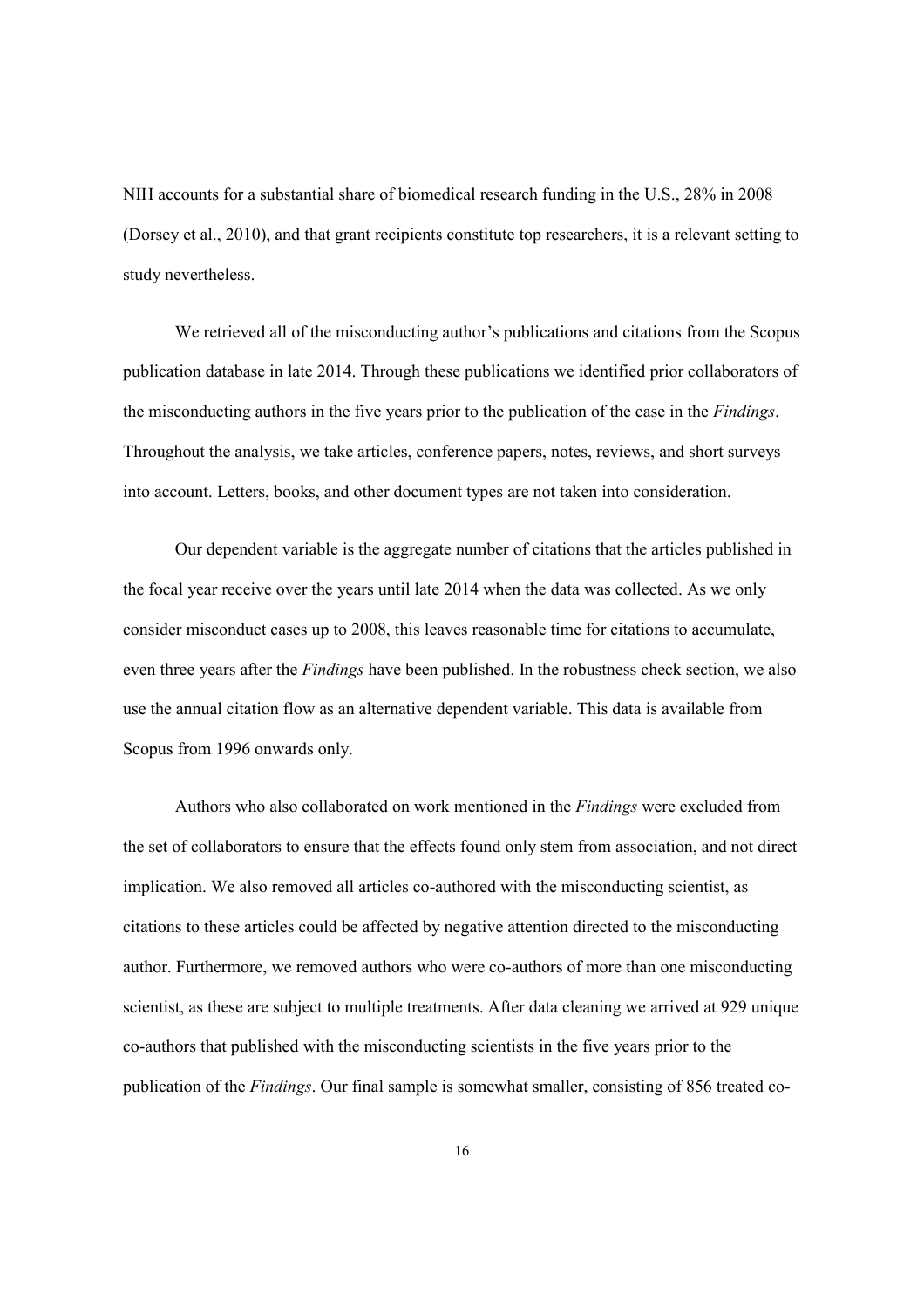authors as we need to observe publication outputs at least four years before the misconduct was published in order to be able to apply a pre-sample correction for unobserved ability.

### **5.2.Construction of control group**

To construct a control group we need to identify prior collaborators comparable to the treated prior collaborators, i.e. those that collaborated with a fraudulent NIH or PSH grant recipient in the past. We achieve this by selecting prior collaborators of a scientist funded by a similar grant of the same agency as the misconducting scientist. Selection based on grant receipt is essential since we observe a positive selection when focusing on scientists that receive grants. To do this, we used the NIH grant database made available by Pierre Azoulay, and is referred to as Grant2pmid database. <sup>10</sup> This database covers NIH grants since 1971, and lists grant numbers, general information about the grant, and any publications (indexed by Pubmed identification numbers) which list the grant as source of funding.

The control group was built as follows. We selected a NIH grant which was listed as funding on the corrected or retracted publication mentioned in the *Findings* ('treatment grant'). We then match a control grant (using the NIH grant database) with similar characteristics in terms of medical research area, type of grant, grant year, and grant duration as the treatment grant ('control grant'). We match on research area by selecting grants issued by the same NIH institute. The National Institutes of Health consist of 27 institutes and centers, which are divided thematically. Thus, grants issued by a center should be in comparable fields. Examples of institutes are the National Cancer Institute (NCI), the National Human Genome Research Institute (NHGRI), and the National Institute of Diabetes and Digestive and Kidney Diseases

 <sup>10</sup> http://pazoulay.scripts.mit.edu/Data.html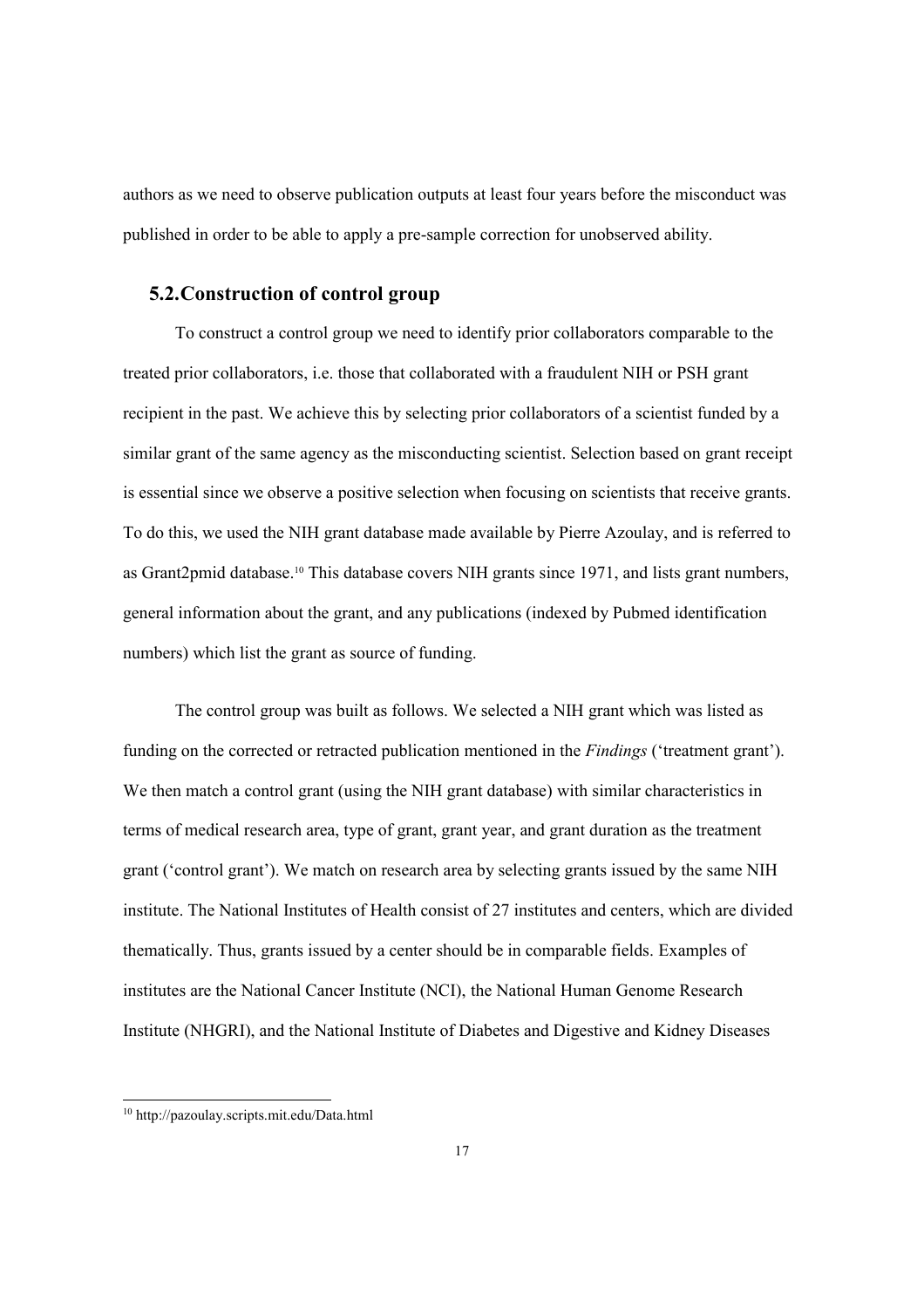(NIDDK). Selecting the grant of a similar type ensures that the grantees are in a comparable career position. While the database does not include information on the size of the grant, we proxy for this through the duration of the grant.

We then selected a random author of a random publication supported by the control grant

to serve as a match for the misconducting grant recipient and used Scopus to identify this

author's prior collaborators in the five years before the *Findings* associated with the corrected or

retracted publication were published. This results in a final control group of 1,149 co-authors.

The process is summarized in Table 1.

#### **Table 1: Summary of Data Gathering Protocol**

- 1. For each misconduct case, select a NIH grant acknowledging funding of one of the papers listed as affected in the *Findings*
	- x Pick the grant on the earliest paper listed in the *Findings* which acknowledges funding
	- Pick the earliest grant in case the paper acknowledges more than one NIH grant
- 2. Match the so retrieved 'treatment' NIH grants to NIH 'control' grants with similar characteristics as the treatment grants, considering granting institute, grant type, grant duration, and grant year as matching parameters.
- 3. For each control grant, select one publication funded by it
	- $\bullet$  In case more than one paper was supported by the control grant, the publication published as closely as possible to the treatment publication was chosen.
- 4. Select a random author of these publications to form the control group of the misconducting authors
- 5. Collect the collaborators of the control authors in the five years before the relevant *Findings* were published.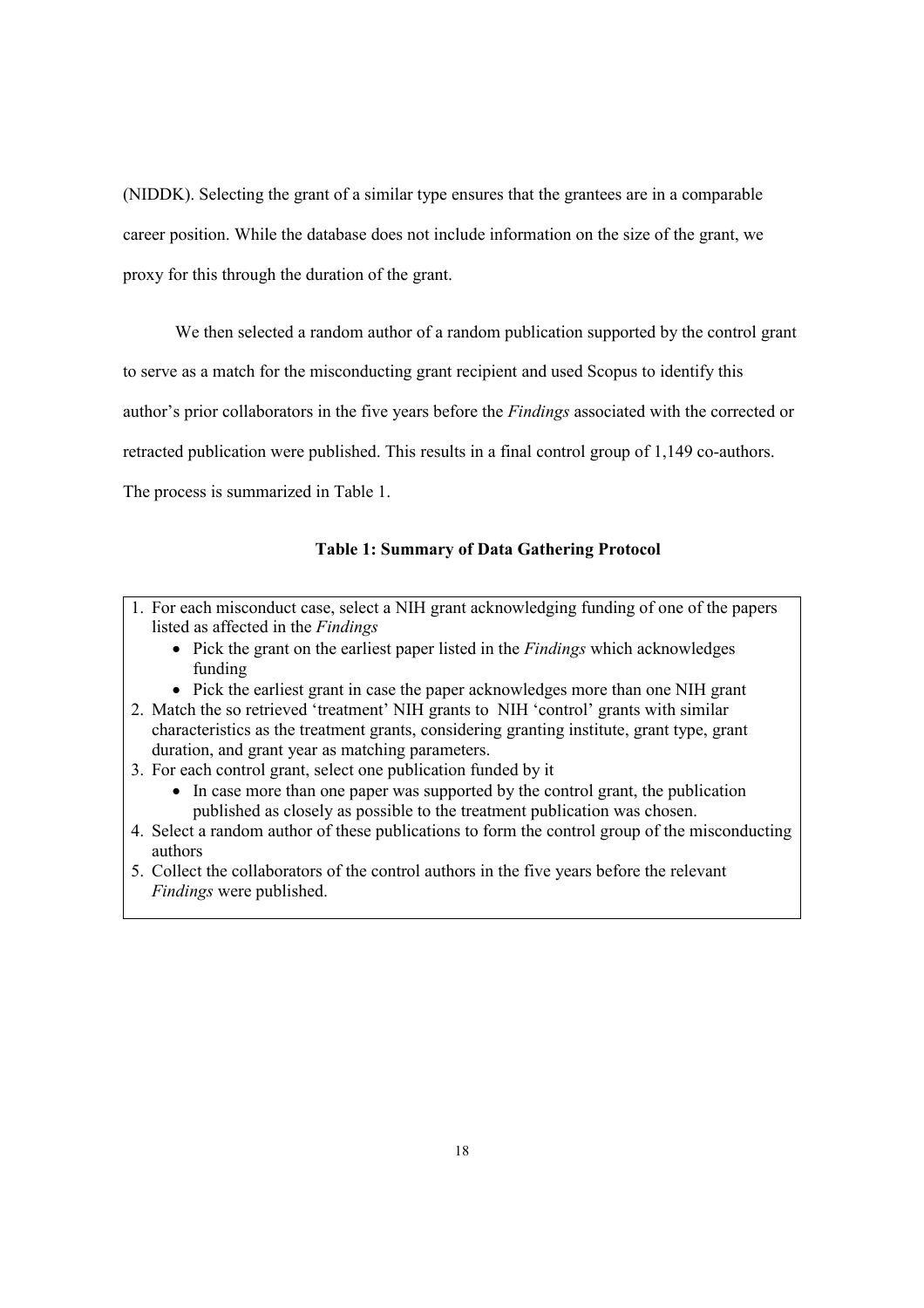### **6. Results**

## **6.1.Visual Inspection**

To start with a visual description of the effect of the publication of the *Findings* on prior collaborators compared to control authors, we estimate the evolution of the aggregate citations over time. To do so, we estimate a Poisson model on the author-year level interacting the treatment indicator with each year relative to the publication of the *Findings*, controlling for calendar year and case effects. We further control for the number of articles published in the year. The resulting coefficients of the interaction terms thus represent the difference between treatment and control collaborators over time.

Figure 1 plots the effects and 95% confidence intervals. Three and two years before the misconduct is revealed, there is no significant difference in aggregate citations between the articles published by treatment and control authors, confirming that the control authors are similar to the treatment authors in that time period. In the year before the misconduct is revealed, aggregate citations drop to 86% compared to those of control authors, and hover around this proportion until *t+3*.

The fact that the aggregate citations start decreasing in *t-1*, i.e. before the scientific misconduct case is published, is likely explained by the presence of rumours of misconduct during the investigation: we take the end of the investigation, the publication of the *Findings*, as treatment, but reputational damage could occur much earlier. The ORI's investigation takes on average approximately half a year to complete, and rumours of potential misconduct could spread throughout the scientific community even before allegations reach the ORI (Rhoades, 2004). The dip in *t-1* is likely to be further deepened by the fact that we plot aggregate citations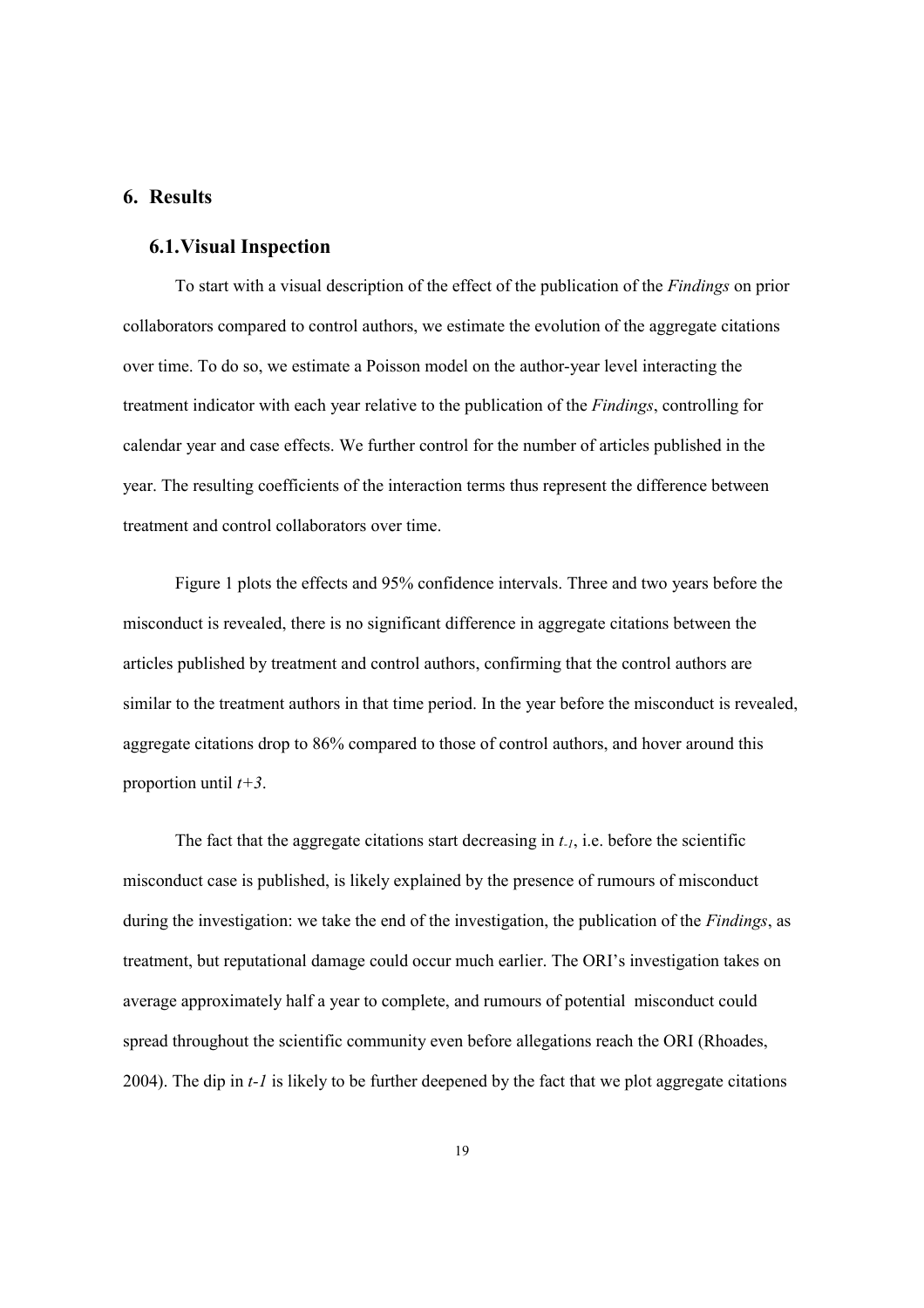and not the flow of citations in *t*: articles published just before the misconduct case was revealed could still be affected, as a large part of their citations would only emerge after the *Findings* have been published.



### **Figure 1: Average aggregate citations to prior collaborators' publications relative to the control group**

Note: This figure represents a plot of coefficients stemming from a Poisson model where prior collaborator's aggregate citations are regressed onto year and case effects, an exposure term capturing publication output in the year, and 7 interaction terms which represent the treatment effect for each year before or after the *Findings* were published. Coefficients are exponentiated and represent Incidence Rate Ratios. Confidence bands represent 95% confidence intervals, calculated based on robust standard errors clustered by misconduct case.

#### **6.2.Descriptive statistics**

Table 2 provides summary statistics and correlations. The average prior collaborator of a grant recipient in the sample publishes 4.39 papers per year, which received 282.23 aggregate citations. The average prior collaborator enters the sample relatively late in her career, 16.94 years after their first publication. It should be underscored here that the sample under study does not form a representative sample of biomedical researchers, but rather of researchers that collaborate with recipients of prestigious NIH grants.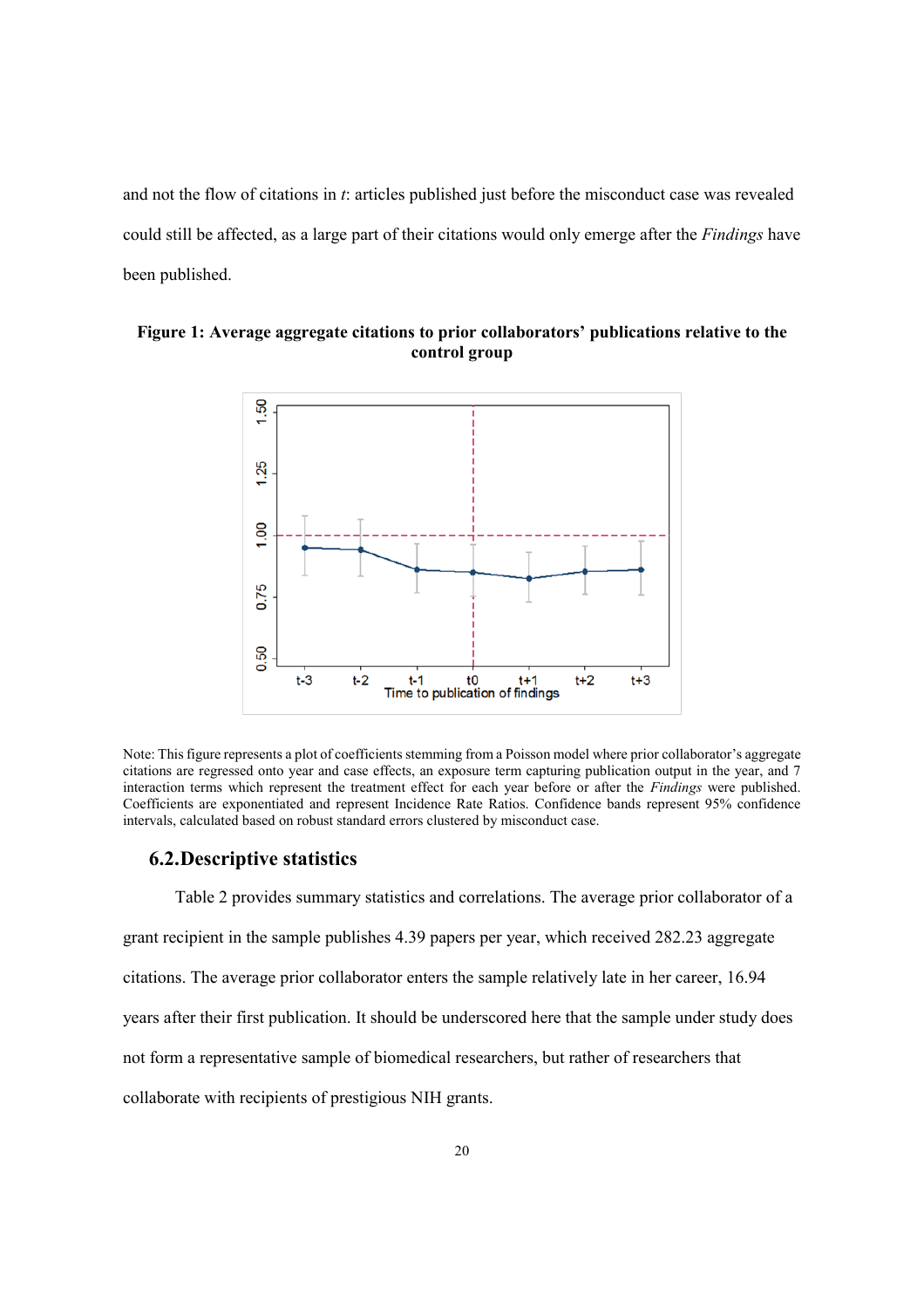Table 3 compares the means between the treatment and control groups for the key variables. Treated prior collaborators publish slightly more than those in the control group (treated: 4.75, control 4.11 difference significant at  $p<0.01$ ), but the control scientists are cited equally often (treatment: 274 aggregate citations per year, control: 288, difference not significant at p<0.1). In terms of control variables, treated authors are approximately half a year younger than control authors (treatment: 16.62 years since first publication, control: 17.18, significant at p<0.01) and tend to have lower measures of pre-sample citations average per publication (treatment:  $41.92$ , control:  $50.78$ , significant at  $p<0.01$ ), which are defined as the average aggregate citations per publication the author received in each observed year before t-3.

|                                                              |        |         | <b>Summary Statistics</b> |              |        | <b>Correlation Matrix</b> |         |         |         |      |    |  |
|--------------------------------------------------------------|--------|---------|---------------------------|--------------|--------|---------------------------|---------|---------|---------|------|----|--|
|                                                              | Mean   | St. Dev | Min                       | Median       | Max    |                           | 2       | 3       | 4       |      | -6 |  |
| 1. Publications                                              | 4.39   | 6.12    | $\mathbf{0}$              | 2            | 121    |                           |         |         |         |      |    |  |
| 2. Aggregate Citations                                       | 282.23 | 492.21  | $\Omega$                  | 91           | 4257   | 0.69                      |         |         |         |      |    |  |
| 3. Years since first publication                             | 16.94  | 9.43    |                           | 16           | 56     | 0.22                      | 0.17    |         |         |      |    |  |
| 4. Pre-sample aggregate citations<br>per publication average | 46.91  | 62.17   | $\Omega$                  | 30.71        | 1046.5 | 0.03                      | 0.15    | $-0.13$ |         |      |    |  |
| 5. Treatment dummy                                           | 0.44   | 0.5     | $\theta$                  | $\mathbf{0}$ |        | 0.05                      | $-0.01$ | $-0.03$ | $-0.07$ |      |    |  |
| 6. After treatment indicator                                 | 0.55   | 0.5     | $\Omega$                  |              |        | 0.02                      | 0.01    | 0.18    | $-0.01$ | 0.02 |    |  |

**Table 2: Summary statistics (2005 prior collaborators, 13206 observations)**

Note: 42 prior collaborators that did not publish between t-3 and t+3 have been dropped from the sample used for the descriptive statistics. Aggregate citations: total number of citations received by papers published in year *t* at time of data extraction.

| Table 3: Mean comparison treated and control samples |  |  |  |
|------------------------------------------------------|--|--|--|
|                                                      |  |  |  |

|                                                        | <b>Treated</b> |         | Control | Diff    |     |
|--------------------------------------------------------|----------------|---------|---------|---------|-----|
|                                                        | Mean           | St. Dev | Mean    | St. Dev |     |
| Publications                                           | 4.75           | 7.08    | 4.11    | 5.23    | *** |
| Aggregate citations                                    | 274.31         | 473.09  | 288.37  | 506.48  |     |
| Years since first publication                          | 16.62          | 9.48    | 17.18   | 9.48    | *** |
| Pre-sample aggregate citations per publication average | 41.92          | 65.17   | 50.78   | 59.46   | *** |
| After treatment indicator                              | 0.56           | 0.50    | .054    | 0.50    | **  |
| Authors                                                | 856            |         | 1149    |         |     |
| <b>Observations</b>                                    | 5769           |         | 7437    |         |     |

**Notes:** Sample restricted to author-years with at least one publication to match baseline estimation sample. Diff: two-sample ttest. Stars indicate significance level of difference: \*:  $p < 0.10$ , \*\*:  $p < 0.05$ , \*\*\*:  $p < 0.01$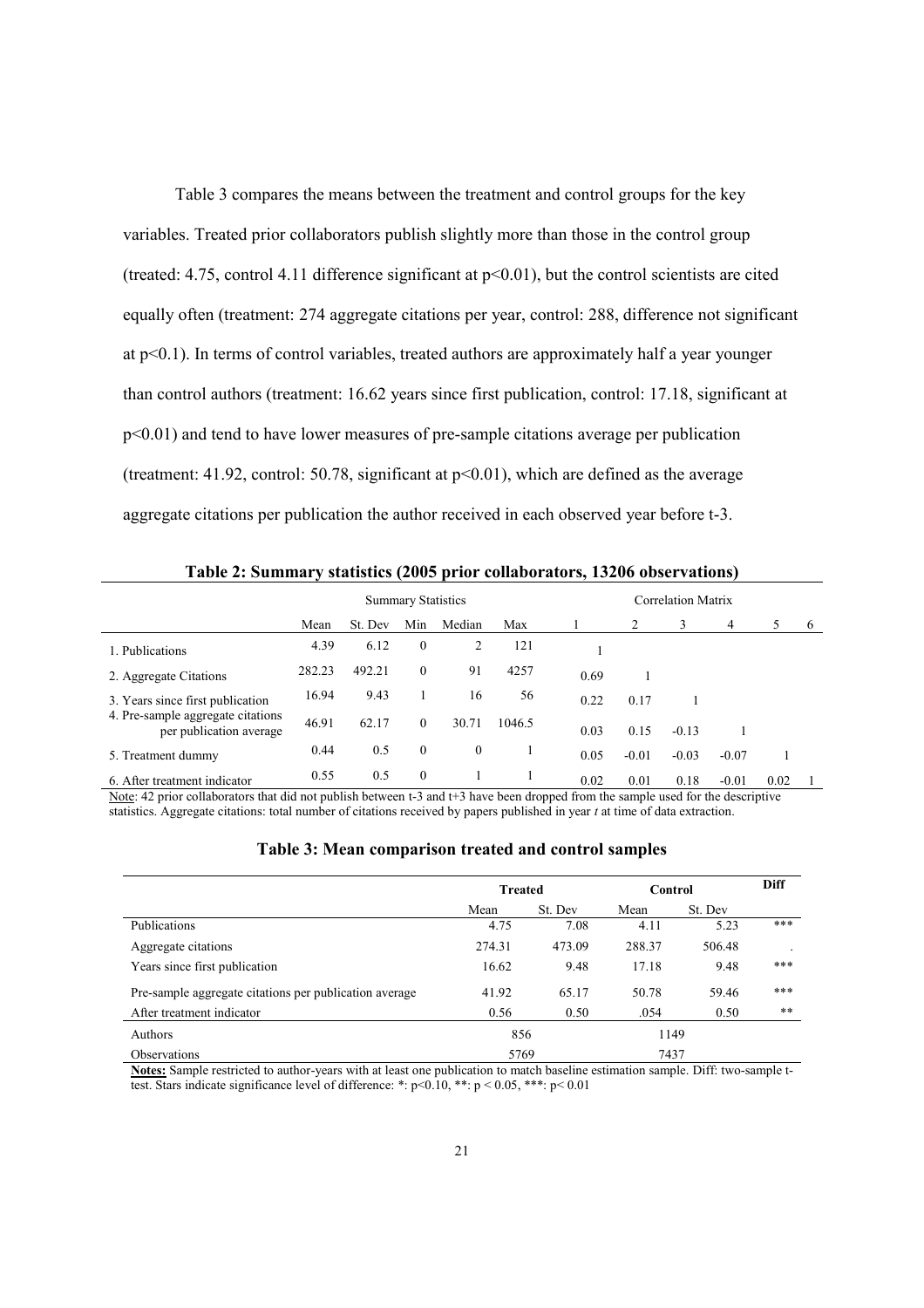## **6.3.Estimation results**

Table 4 presents the results of Poisson regression of prior collaborator's aggregate citations on the treatment effects and controls. In all specifications, we find that the aggregate citations per publication by treated prior collaborators drops compared to prior collaborators in the control group in the years after the *Findings* were published. The point estimates of all specifications are significant at least  $p < 0.05$  and show an average drop between 8% and 9% in the main specifications and up to 12% in the alternate specifications.

The first column shows the model without taking into account any observed or unobserved scientist-specific controls, only controlling for case and common year effects. The former is justified by the idea that cases of misconduct bring about highly heterogeneous amounts of (media) attention in the scientific community and severity. Therefore, the effect on the careers of prior collaborators is also likely to be partly case-specific. The results show that treated prior collaborators' aggregate citations do not differ significantly from control collaborators. We also find positive trend for both groups, which is captured by the dummy indicating the after-treatment. The treatment effect of being a treated prior collaborator (as inferred from the interaction between being in the treated group and the after-treatment indicator) is negative and highly significant, with a marginal effect of  $11.3\%$  at the mean.<sup>11</sup> In other words, prior collaborators suffer a loss of 11.3% in aggregate citations after a scandal is published.

Model 1, however, does not control for publication volume. Therefore, we offset citation counts by publication counts in model  $2<sup>12</sup>$ . This controls for the volume of scientific output and

<sup>&</sup>lt;sup>11</sup> Calculated as the difference in expected incidence rate ratio at the mean, i.e.  $1$ -exp(-0.12).<br><sup>12</sup> In practice, we include the natural logarithm of the number of publications in year *t* as an explanatory variable with its coefficient fixed at one. This thus means that we have to condition on the subsample with at least one publication per year, which is the case for 80% of the sample.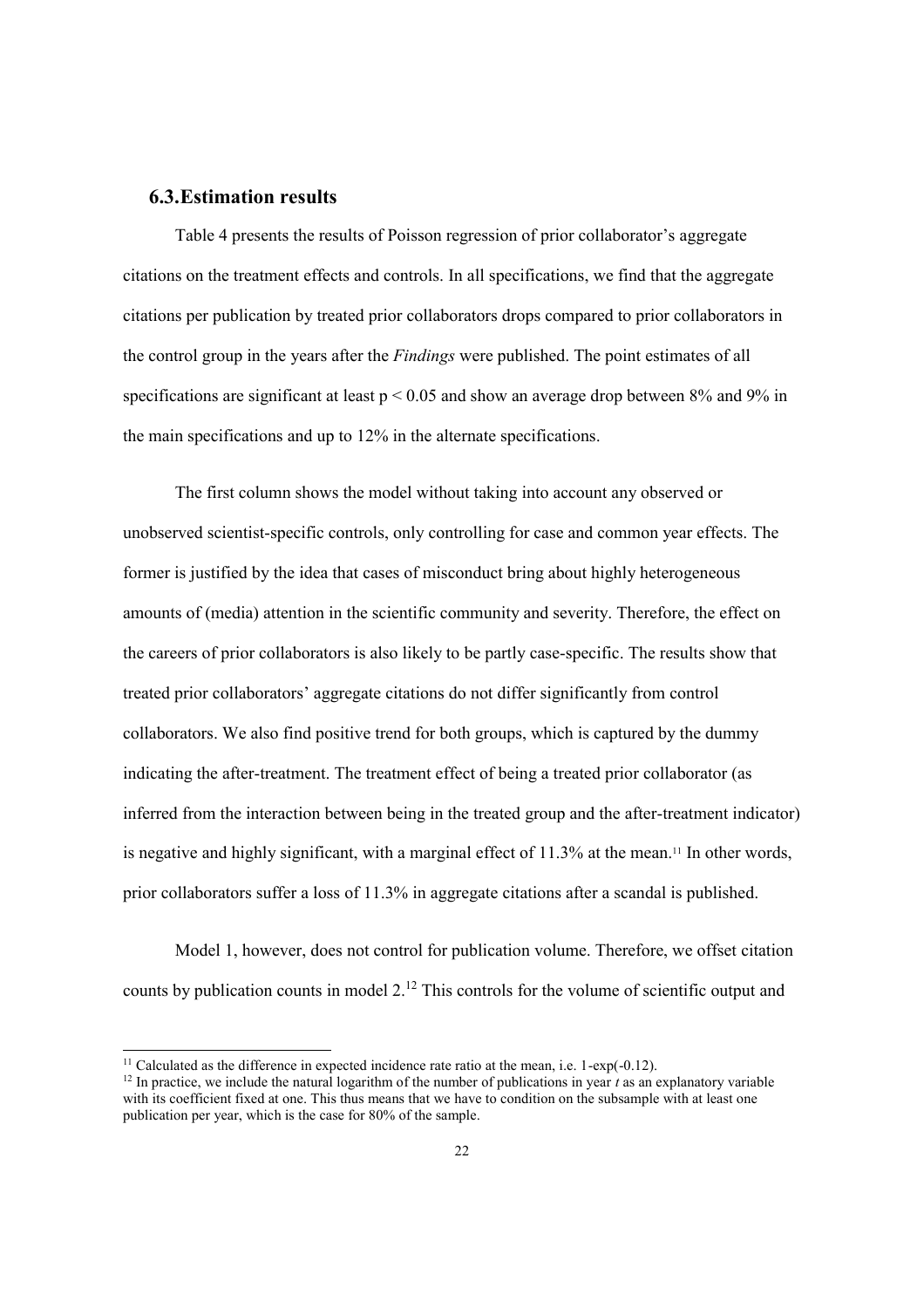allows us to interpret the coefficients as a change in citation rate. Offsetting changes the interpretation of the results: whereas treated prior collaborators gathered weakly significantly more citations than control prior collaborators, they gather fewer per publication. Offsetting also lowers the treatment effect: the drop of 11.3% of citations at the mean translates to a drop of 7.7% in the citation to publication rate.

In model 3 we enrich the offset baseline model by controlling for the career age of the scientist through the time since first publication in linear and quadratic form. We additionally include a proxy for unobserved ability in the form of the pre-sample average aggregate citations per publications. We find an inverted-U shaped relation between career age and citation counts, and a positive significant relationship between pre-sample citations per publications and current citation outputs. Including these factors slightly increases the treatment effect from 7.7% to 8.6%.

The results in columns 2 and 3 are based on the assumption that there is a one-to-one relationship between citations and publications. That is, the model assumes that the coefficient of the natural logarithm of publications is one. In model four, we relax this assumption. We find that the estimated treatment effect is the same as before, and the coefficient of the publication offset is highly significant  $(p<0.01)$  and estimated at 1.02.

Figure 1 showed an initial drop in aggregate citations among treatment prior collaborators, as compared to prior collaborators in the control group, at *t-1*. We speculate that this can be a result of inaccuracy of the treatment effect: while we are certain that the misconduct has been published with the publication of the *Findings*, the misconduct could also have been made public through other channels before then. We test whether this concern explains our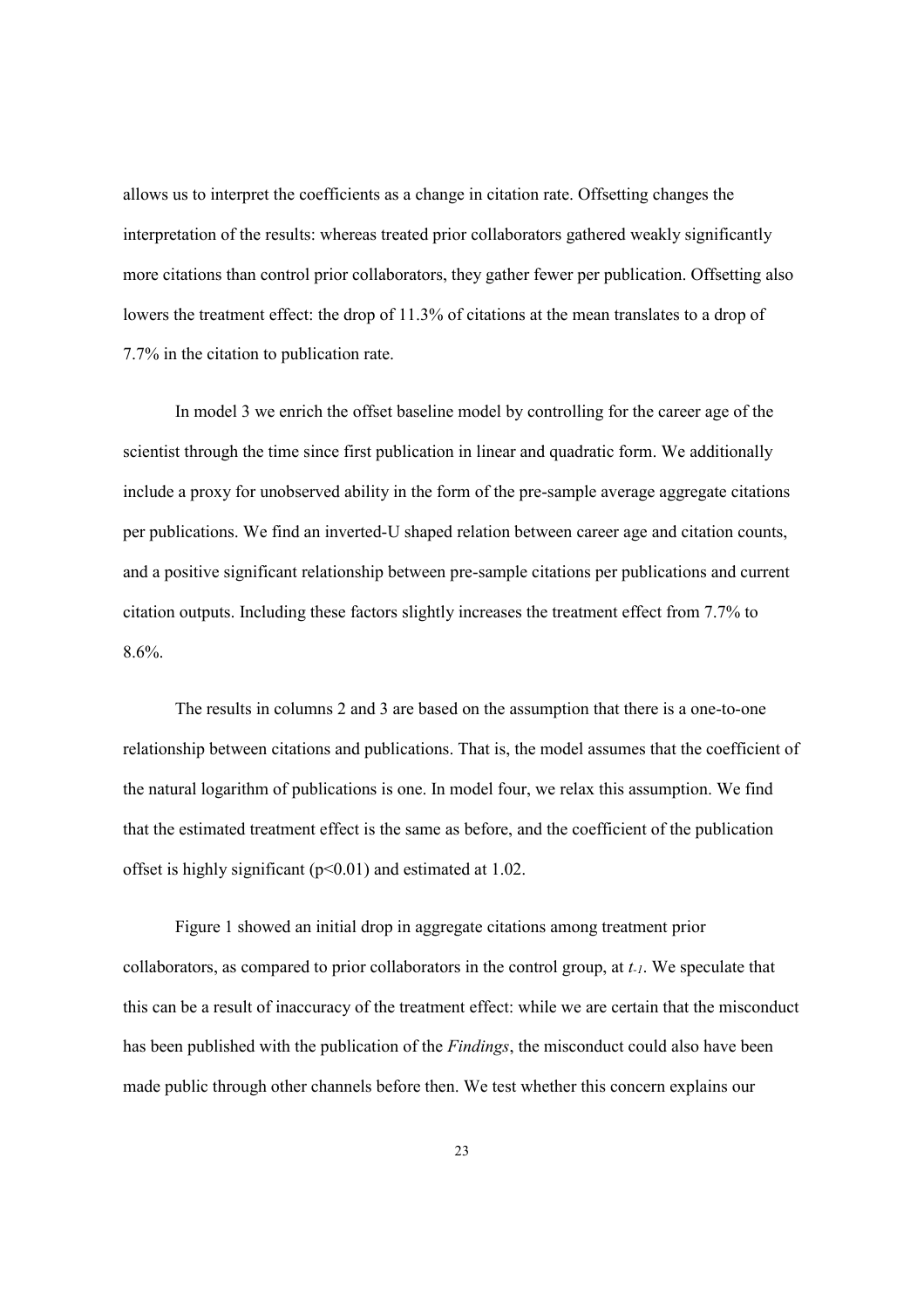findings through model 5, where we move the treatment one year forward, to *t-1*. While the results are qualitatively the same, the treatment effect is estimated slightly higher at 11.3% in this specification. As an alternative robustness test, we provide results when disregarding years *t-1* and *t0* in column 6. We thus compare the aggregate citations three and two years before the findings of misconduct to one to three years after. This shows an even higher estimate of the treatment effect at 12.2%.

Lastly, we present in column 7 the results of fixed effects Poisson estimation with robust standard errors as described in Wooldridge (Wooldridge, 1999). Using fixed effects instead of pre-sample estimators does not yield different conclusions. As in model 2 and 3, the treatment effect is estimated at 8.6%.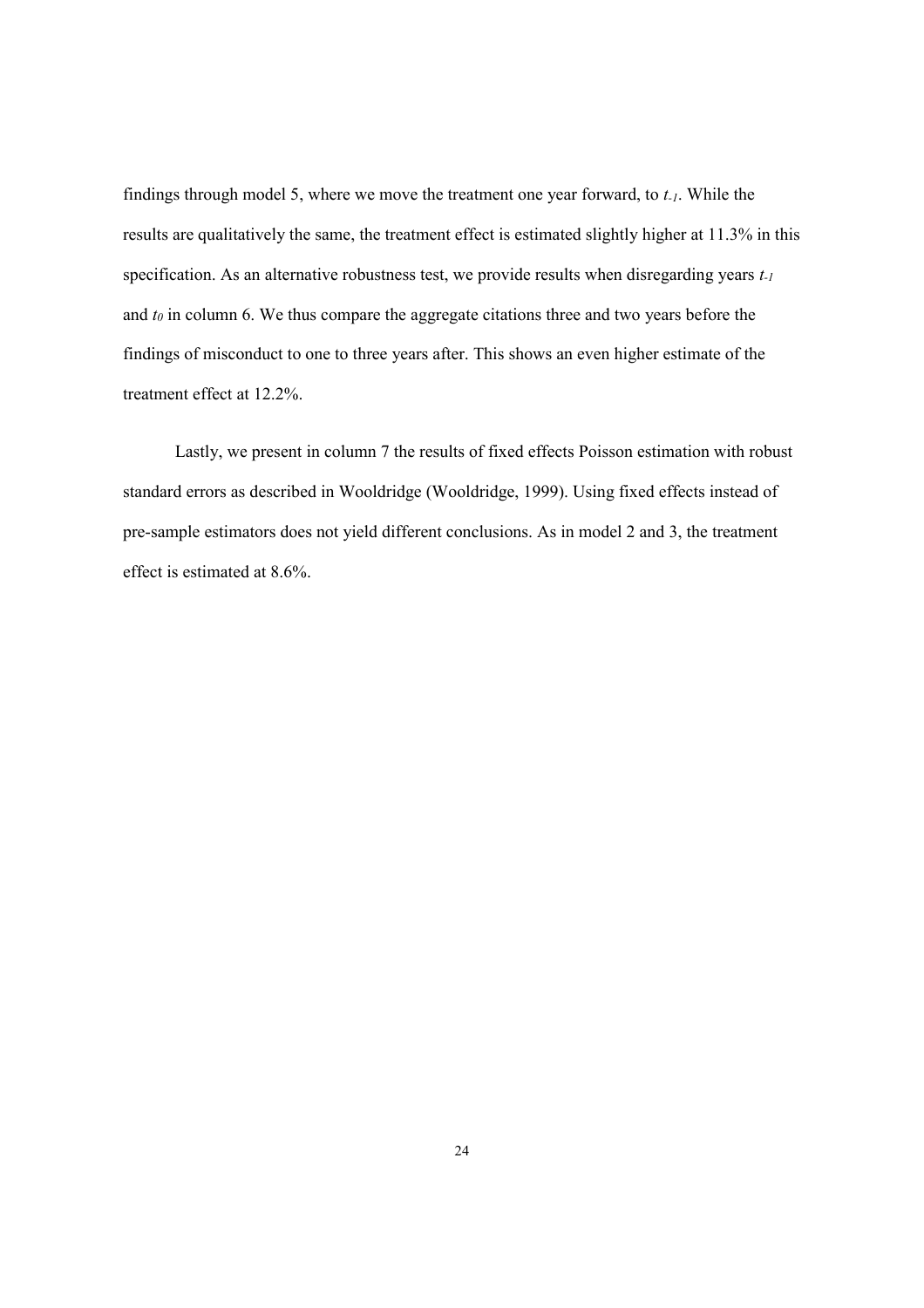| sample aggregate citations per publication scaled down for readability. Cluster-robust standard errors in parentheses. Stars indicate significance level of coefficient: *: p<0.10, **: p<0.05, ***; p<<br>10.0<br>fixed at 1. Model 4 and 7. In(munber of publications) included as control without restriction. Prior author years without publications not mubications not muded in columns 2-7. Years since first publications and pre-<br><b>Notes:</b> Poisson estimation of aggregate citations received by articles published in year. Models 2,3,5,6: Estimates offset by publications in year by including In(number of publications) with coefficient | Number of observations | Individual fixed effect   | Case effects | Year effects | Intercept |           | Ln(number of publications) |           | Pre-sample aggregate citations per publication average/10 |           | Years since first publication <sup>2</sup> /100 |                      | Years since first publication |           | After-treatment period | Treatment group* | After-treatment period |                     | Treatment group |                  |              | Model     | Dependent: Prior collaborator's Aggregate citations |  |
|------------------------------------------------------------------------------------------------------------------------------------------------------------------------------------------------------------------------------------------------------------------------------------------------------------------------------------------------------------------------------------------------------------------------------------------------------------------------------------------------------------------------------------------------------------------------------------------------------------------------------------------------------------------|------------------------|---------------------------|--------------|--------------|-----------|-----------|----------------------------|-----------|-----------------------------------------------------------|-----------|-------------------------------------------------|----------------------|-------------------------------|-----------|------------------------|------------------|------------------------|---------------------|-----------------|------------------|--------------|-----------|-----------------------------------------------------|--|
|                                                                                                                                                                                                                                                                                                                                                                                                                                                                                                                                                                                                                                                                  | 13206                  | g                         | <b>NES</b>   | <b>XES</b>   | (96.9)    | 4.761***  |                            |           |                                                           |           |                                                 |                      |                               |           | (0.05)                 | $-0.12**$        | (0.05)                 | $0.08*$             |                 | 0.13             | Baseline     |           | Ξ                                                   |  |
|                                                                                                                                                                                                                                                                                                                                                                                                                                                                                                                                                                                                                                                                  | 10756                  | $\mathsf{S}$              | <b>NES</b>   | <b>YES</b>   | (0.37)    | $3.95***$ |                            |           |                                                           |           |                                                 |                      |                               |           | $^{(0.04)}$            |                  | $(0.04)$<br>-0.08**    | (0.05)              |                 | $-0.09*$         | Publications | Offset by | $\tilde{c}$                                         |  |
|                                                                                                                                                                                                                                                                                                                                                                                                                                                                                                                                                                                                                                                                  | 10756                  | $\mathsf{S}$              | <b>SHA</b>   | <b>YES</b>   | (0.37)    | $3.71***$ |                            |           | (0.003)                                                   | $0.03***$ | (10.01)                                         | $(0.01)$<br>-0.03*** |                               | $0.02***$ | (0.04)                 | $-0.09**$        | (0.04)                 | $(0.05)$<br>0.10*** |                 | $-0.03$          | controls     | Incl.     | $\widehat{\epsilon}$                                |  |
|                                                                                                                                                                                                                                                                                                                                                                                                                                                                                                                                                                                                                                                                  | 10756                  | $\mathsf{K}^{\mathsf{C}}$ | <b>YES</b>   | <b>YES</b>   | (0.37)    | $3.70***$ | (0.02)                     | $1.02***$ | (0.003)                                                   |           | $(0.01)$<br>$0.03***$                           | $(0.01)$<br>-0.03**  |                               | $0.02***$ | (0.04)                 | $-0.09**$        | (0.04)                 | $0.10***$           | (0.05)          | $-0.04$          | offset       | Relax     | $\hat{4}$                                           |  |
|                                                                                                                                                                                                                                                                                                                                                                                                                                                                                                                                                                                                                                                                  | 10756                  | $\mathsf{S}$              | <b>SHA</b>   | <b>YES</b>   | (0.37)    | $3.70***$ |                            |           | (0.003)                                                   |           | $(0.01)$<br>0.03 ***                            | $0.03***$            | (10.01)                       | $0.02***$ | (0.04)                 | $-0.12***$       | (0.03)                 | $-0.04$             | (0.05)          | <b>SOO.0</b>     | treatment    | Lead      | ତ୍ର                                                 |  |
|                                                                                                                                                                                                                                                                                                                                                                                                                                                                                                                                                                                                                                                                  | 7526                   | š                         | <b>NES</b>   | <b>KES</b>   | (0.39)    | 3.75***   |                            |           | (0.003)                                                   | $0.03***$ | (10.01)                                         | $0.04***$            | (10.0)                        | $0.02***$ | (0.05)                 | $-0.13***$       | (0.08)                 | $\overline{02}$     | (0.05)          | $\overline{0.0}$ | $-1$ and t0  | prop      | $\widehat{e}$                                       |  |
|                                                                                                                                                                                                                                                                                                                                                                                                                                                                                                                                                                                                                                                                  | 10679                  | <b>XES</b>                | š            | <b>NES</b>   |           |           | (0.02)                     | $0.91***$ |                                                           |           |                                                 |                      |                               |           | (0.04)                 | $-0.09**$        | (0.04)                 | $0.08**$            |                 |                  | QML F.E.     |           | Э                                                   |  |

Table 4: Poisson regression estimates of aggregate citations of prior collaborators of misconducting authors and control group **Table 4: Poisson regression estimates of aggregate citations of prior collaborators of misconducting authors and control group**

ud ryd su улиу.<br>К  $\frac{1}{2}$  $\frac{q}{q}$  $\frac{1}{2}$  $-9 - 9.0$  $\frac{1}{\tau}$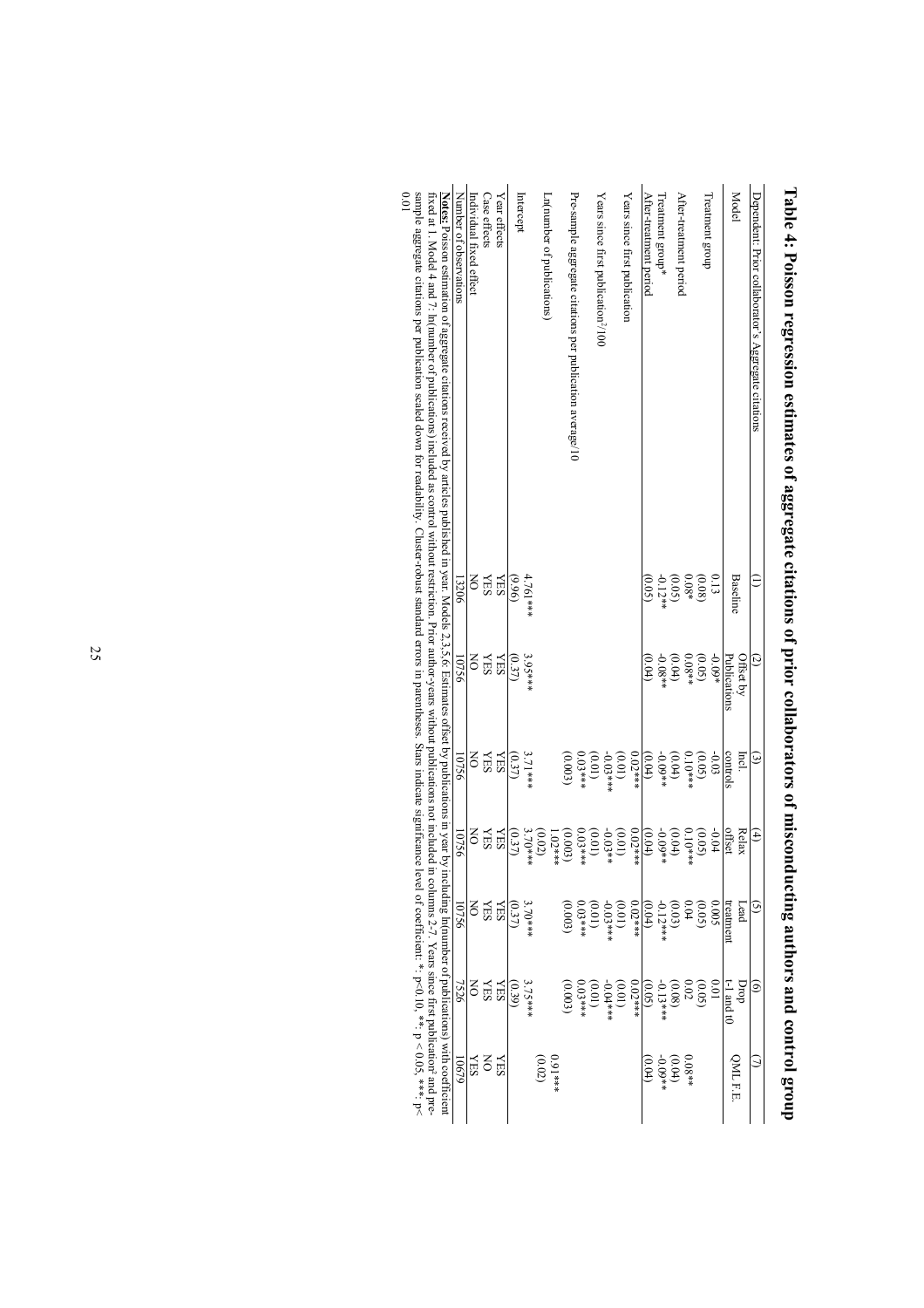## **6.4.Further analysis and robustness checks 6.4.1. Effect on publication output**

Table 5 presents estimation results for Poisson regression models using the volume of scientific output as the dependent variable. The models presented in columns 1-3 do not show a statistically or economically significant drop in the number of papers published by the prior collaborators after the *Findings* were revealed. This strengthens the interpretation of the observed drop in citations being the result of stigmatization – lower perceived quality or reliability of published science, and not of effort exercised by the authors, in which case a drop in publications should also be observed.

| Dependent: Prior collaborator's<br>publication count | (1)             | (2)            | (3)        |
|------------------------------------------------------|-----------------|----------------|------------|
| Model                                                | <b>Baseline</b> | Incl. Controls | OML FE     |
|                                                      | $0.27***$       | $0.18***$      |            |
| Treatment group                                      | (0.07)          | (0.05)         |            |
|                                                      | $-0.02$         | 0.003          | $-0.0005$  |
| After-treatment period                               | (0.03)          | (0.03)         | (0.02)     |
| Treatment group*                                     | $-0.03$         | $-0.02$        | $-0.03$    |
| After-treatment period                               | (0.03)          | (0.03)         | (0.03)     |
|                                                      |                 | $0.07***$      |            |
| Years since first publication                        |                 | (0.01)         |            |
|                                                      |                 | $-0.15***$     |            |
| Years since first publication $\frac{2}{100}$        |                 | (0.02)         |            |
|                                                      |                 | $0.15***$      |            |
| Pre-sample publication average                       |                 | (0.01)         |            |
|                                                      | $0.80***$       | 0.07           |            |
| Intercept                                            | (0.14)          | (0.18)         |            |
| Year effects                                         | <b>YES</b>      | YES            | <b>YES</b> |
| Case effects                                         | <b>YES</b>      | <b>YES</b>     | NO.        |
| Individual fixed effect                              | NO.             | NO.            | <b>YES</b> |
| Number of observations                               | 13206           | 13206          | 13204      |

**Table 5: Poisson regression estimates of publications by prior collaborators of misconducting authors** 

**Notes:** Poisson estimation of yearly publication counts of prior collaborators. Years since first publication²: coefficient scaled down for readability. Cluster-robust standard errors in parentheses. Stars indicate significance level of coefficient: \*:  $p < 0.10$ , \*\*:  $p < 0.05$ , \*\*\*:  $p < 0.01$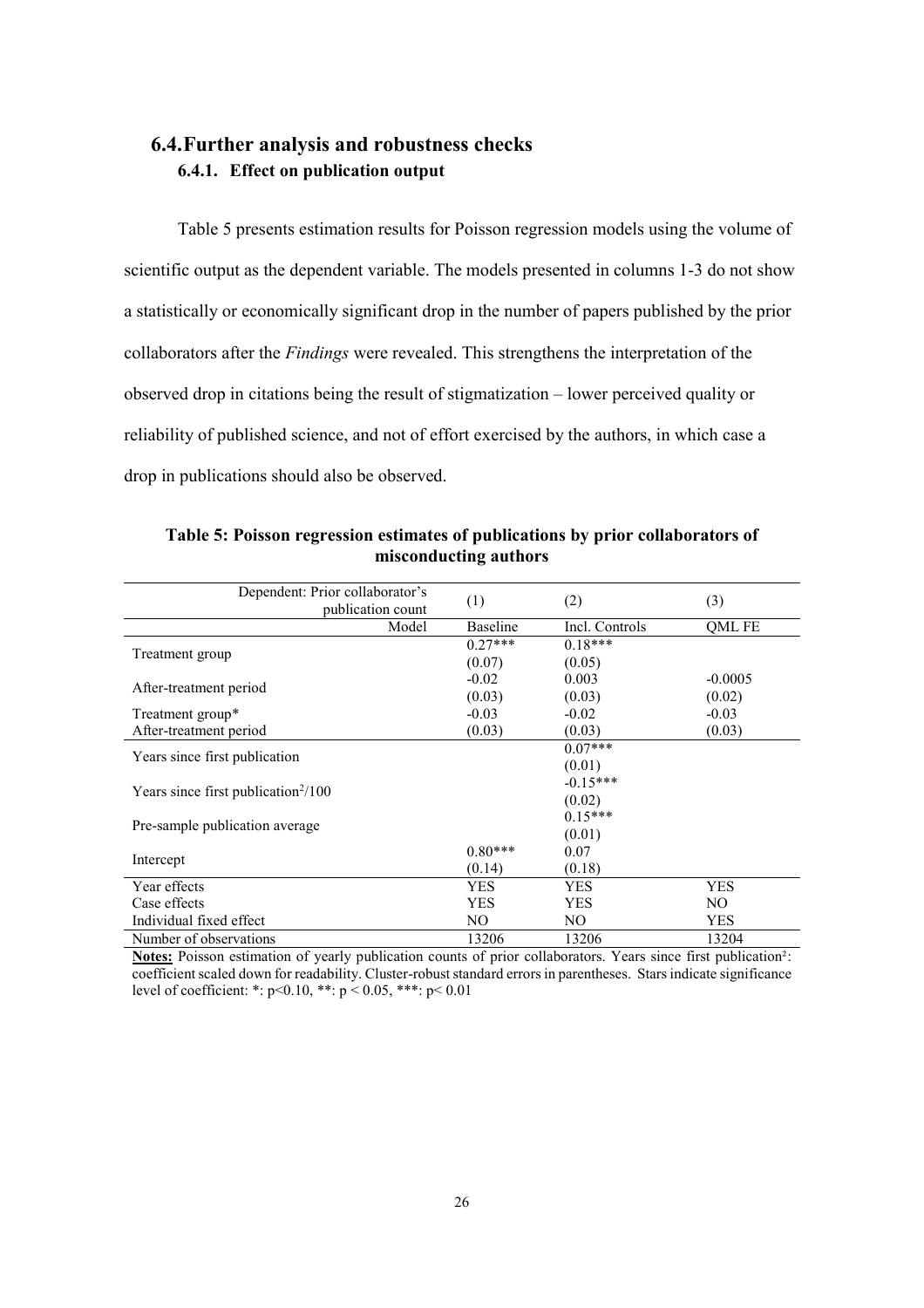#### **6.4.2. Effect on misconducting authors**

Table 6 shows the effects on misconducting authors themselves. The results (columns 1-3) show a negative and weakly significant treatment effect in the range of 26 to 33%. Previous studies focusing on retractions which include scientific misconduct cases along with retractions due to honest mistakes identified a 'career effect' on the order of 10% (Azoulay et al., 2015). In comparison, we are analysing a dataset of investigated and declared misconduct cases of highly eminent researchers. Note also that the statistical significance of these coefficients is hindered by the much smaller estimation sample.

Columns 4 to 6 show estimates of publication output by misconducting authors. In line with previous findings (Redman and Merz, 2008), authors found guilty of scientific misconduct by the ORI have a high chance of dropping out of publishing: 21% of authors do not publish in the three years after treatment, compared to 5% in the three years before. This is a stark increase compared to the control group, which only shows 3% non-publishing authors in the after-treatment period. This pattern is mimicked in the regression estimates, which report drops in publication output by misconducting authors between 36 and 44% (columns 4-6). However, this effect is only statistically significant in the fixed effects specification where we control for author-specific unobserved effects, indicating a strong degree of remaining unobserved heterogeneity.

27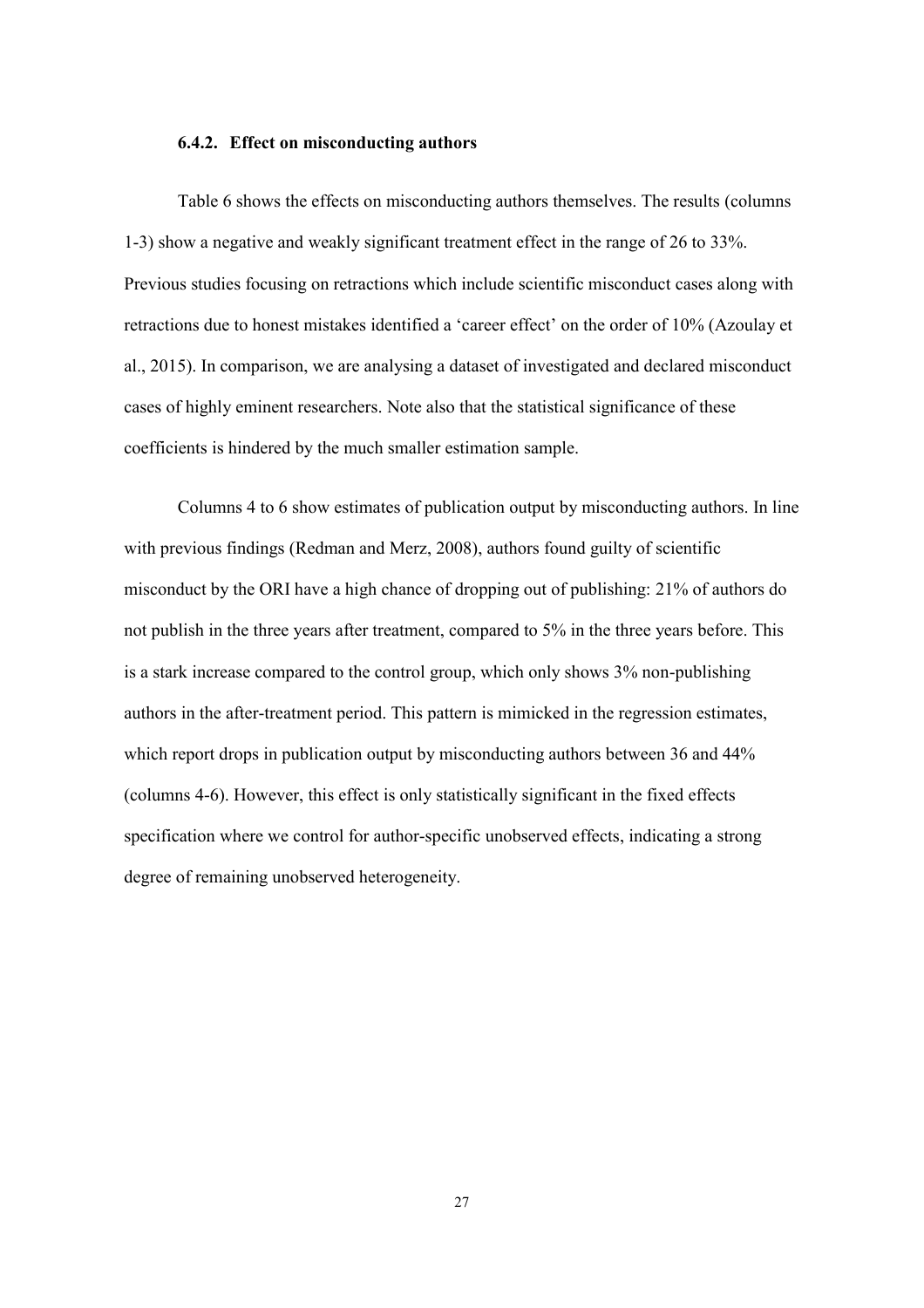|                                                 | (1)             | (2)                    | (3)        | (4)        | (5)                    | (6)        |  |  |  |
|-------------------------------------------------|-----------------|------------------------|------------|------------|------------------------|------------|--|--|--|
| Dependent                                       |                 | Misconducting author's |            |            | Misconducting author's |            |  |  |  |
|                                                 |                 | aggregate citations    |            |            | publications           |            |  |  |  |
| Model                                           | <b>Baseline</b> | Incl.                  | QML        | Baseline   | Incl.                  | QML        |  |  |  |
|                                                 |                 | controls               | FE         |            | controls               | FE         |  |  |  |
|                                                 | $-0.02$         | $-0.01$                |            | $-0.61**$  | $-0.47*$               |            |  |  |  |
| Treatment group                                 | (0.19)          | (0.26)                 |            | (0.25)     | (0.28)                 |            |  |  |  |
|                                                 | $-0.22**$       | $-0.04$                | $-0.08$    | 0.24       | 0.11                   | $-0.11$    |  |  |  |
| After-treatment period                          | (0.11)          | (0.12)                 | (0.13)     | (0.18)     | (0.11)                 | (0.11)     |  |  |  |
| Treatment group*                                | $-0.65***$      | $-0.49**$              | $-0.30$    | $-0.47$    | $-0.44$                | $-0.59**$  |  |  |  |
| After-treatment period                          | (0.23)          | (0.25)                 | (0.19)     | (0.33)     | (0.32)                 | (0.27)     |  |  |  |
|                                                 |                 | $-0.02$                |            |            | $-0.02$                |            |  |  |  |
| Years since first publication                   |                 | (0.04)                 |            |            | (0.04)                 |            |  |  |  |
|                                                 |                 | 0.03                   |            |            | 0.02                   |            |  |  |  |
| Years since first publication <sup>2</sup> /100 |                 | (0.06)                 |            |            | (0.08)                 |            |  |  |  |
| Pre-sample aggregate citations per              |                 | $0.12***$              |            |            |                        |            |  |  |  |
| publication average/10                          |                 | (0.04)                 |            |            |                        |            |  |  |  |
|                                                 |                 |                        |            |            | $0.27***$              |            |  |  |  |
| Pre-sample publications average                 |                 |                        |            |            | (0.04)                 |            |  |  |  |
|                                                 |                 |                        | $0.96***$  |            |                        |            |  |  |  |
| Ln(number of publications)                      |                 |                        | (0.10)     |            |                        |            |  |  |  |
|                                                 | $3.59***$       | $3.63***$              |            | $2.29***$  | 0.73                   |            |  |  |  |
| Intercept                                       | (0.07)          | (0.54)                 |            | (0.64)     | (0.53)                 |            |  |  |  |
| Year effects                                    | <b>YES</b>      | <b>YES</b>             | <b>YES</b> | <b>YES</b> | <b>YES</b>             | <b>YES</b> |  |  |  |
| Case effects                                    | <b>YES</b>      | <b>YES</b>             | NO.        | <b>YES</b> | <b>YES</b>             | NO.        |  |  |  |
| Individual fixed effect                         | NO              | NO                     | <b>YES</b> | NO         | NO                     | <b>YES</b> |  |  |  |
| Number of observations                          | 255             | 255                    | 253        | 331        | 331                    | 331        |  |  |  |

### **Table 6: Poisson regression estimates of citations rates and publication output of misconducting authors**

Notes: Poisson estimation of yearly aggregate citation counts of misconducting authors (columns 1-3) and annual citation output (columns 4-6). Aggregate citation count estimates offset by publications in year by including ln(number of publications) with coefficient fixed at 1 (QML F.E: not fixed). Prior author-years without publications not included in citation estimates sample. Years since first publication<sup>2</sup> and pre-sample aggregate citations per publication average scaled down for readability. Cluster-robust standard errors in parentheses. Stars indicate significance level of coefficient: \*: p<0.10, \*\*: p < 0.05, \*\*\*: p < 0.01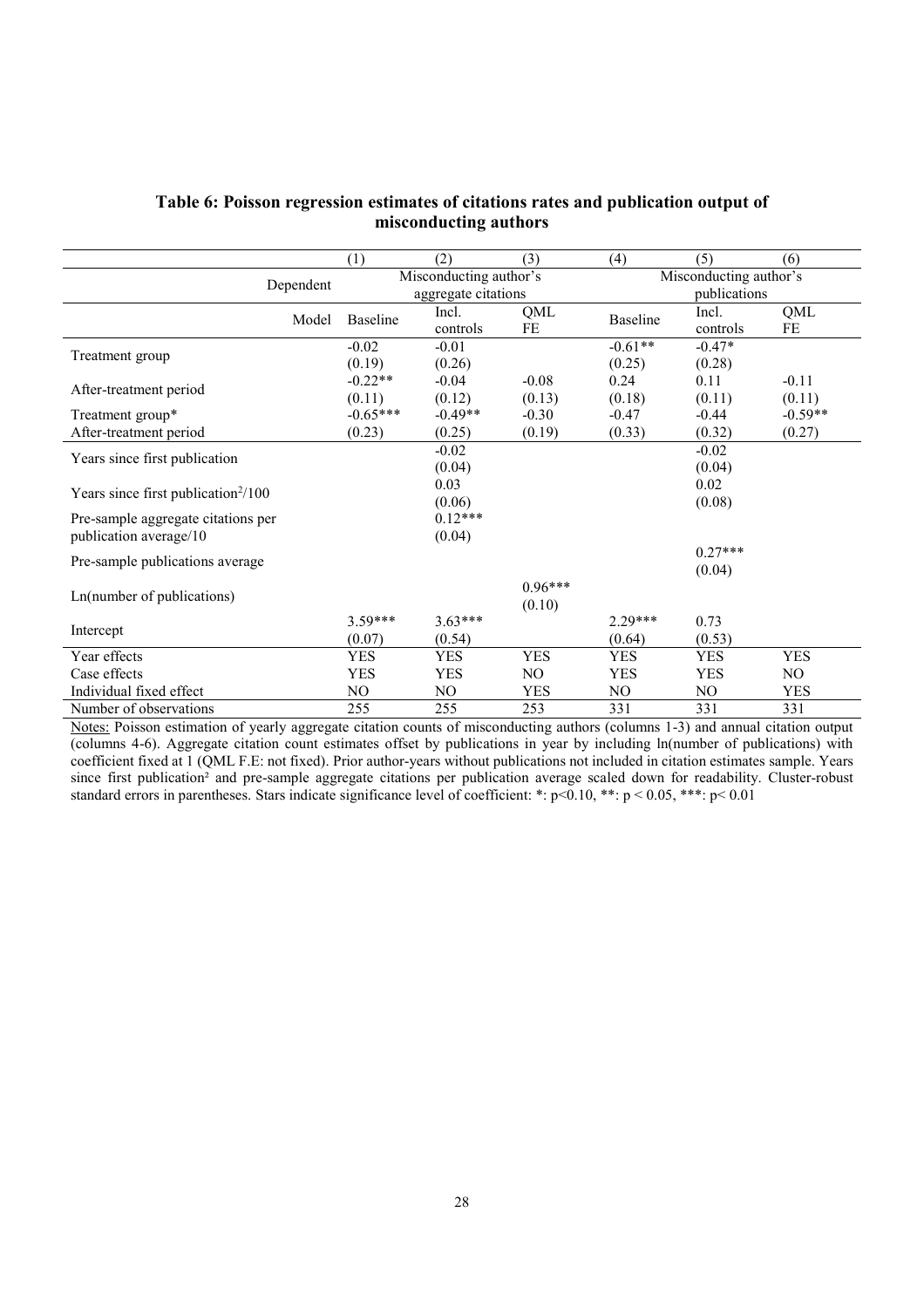#### **6.4.3. Robustness Checks**

## **6.4.3.1. Robustness Check I: Exiting misconducting authors as a driver of the citation drop**

As a first robustness check, we explore the possibility that part of the drop in aggregate citations might be caused by the fact that misconducting authors leave the scientific community (Redman and Merz, 2008). The results presented in the previous section indicated that misconducting authors publish significantly less after the misconduct case surfaces. Since the likelihood to cite a prior collaborator might be disproportionately high, the drop of misconducting authors can be an alternative explanation for the patterns observed. Whereas our dataset does not allow us to assess the origin of every individual citation, we perform a back-of-the-envelope calculation as a robustness check. We first estimate a publication trend for each misconducting author, based on pre-treatment observations, as a proxy of the counterfactual publication pattern had the author not been caught committing scientific misconduct. We then make the most conservative assumption that all of these publications (observed in the pre-treatment and estimated counterfactual situation in the posttreatment period) cite all prior publications of the collaborators. We then subtract this maximum amount of potential citations that the collaborator could have received from the misconducting scientist from the dependent variable and re-run our regressions. <sup>13</sup> If the citation drop would be caused by the misconducting author leaving academia our previously found treatment effect should disappear.

The results, shown in column 1 of table 5, however, display that the treatment effect is still significant and negative. This exercise should be seen as an upper limit estimate of the potential citation relation between misconducting author and prior collaborator, it indicates that the effect is not driven by the misconducting author dropping out of scientific publishing.

<sup>&</sup>lt;sup>13</sup> Due to the fact that we use estimated citations for the counterfactual situation it can happen that the aggregate citations minus the estimated value turn negative. In this case we set them to 0.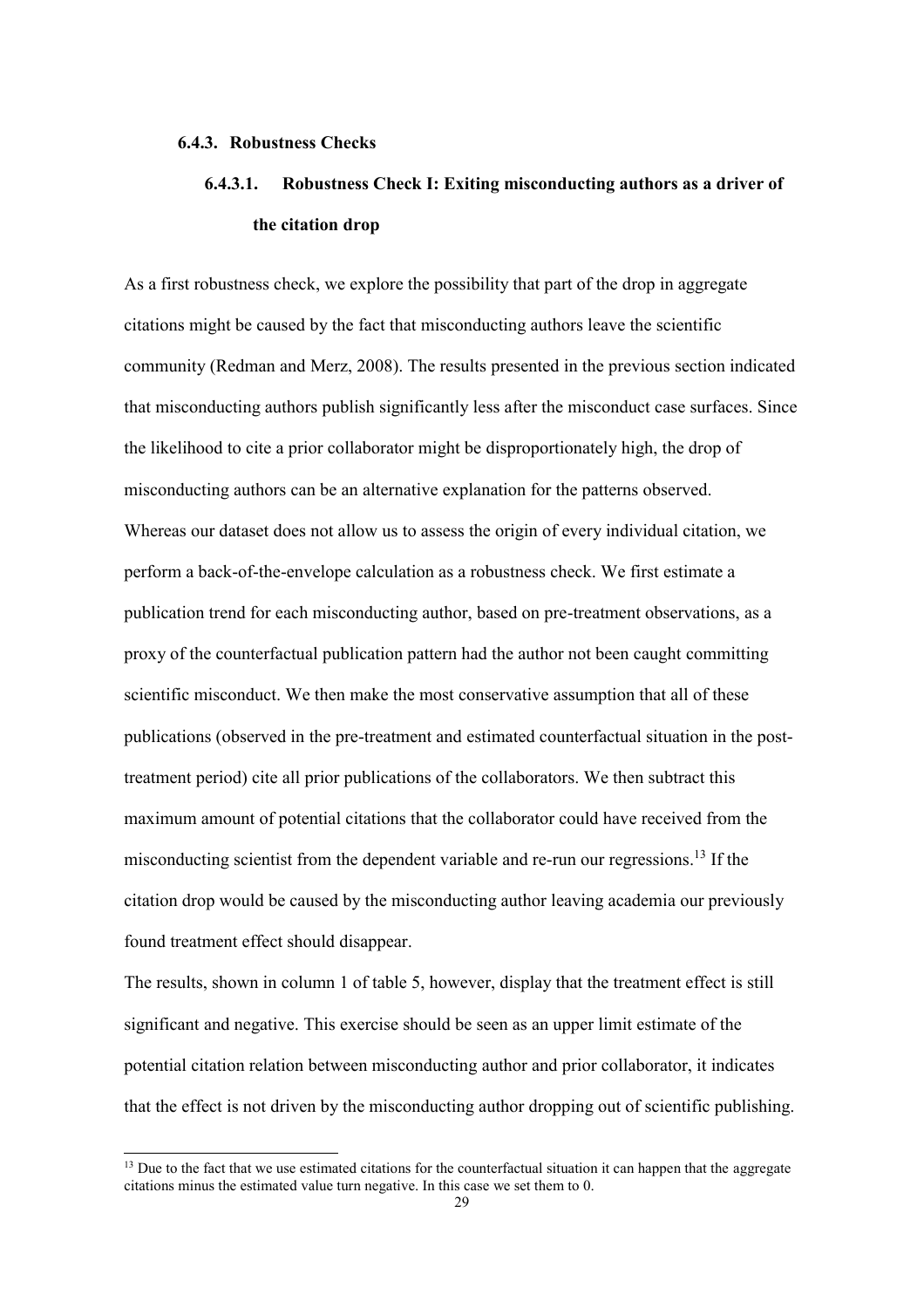| Dependent: Prior collaborator's                 | (1)             | (2)        | (3)        |
|-------------------------------------------------|-----------------|------------|------------|
| aggregate citations                             |                 |            |            |
| Model                                           | <b>Baseline</b> | Incl.      | QML        |
|                                                 |                 | Controls   | FE         |
|                                                 | $0.33***$       | $0.39***$  |            |
| Treatment group                                 | (0.07)          | (0.07)     |            |
|                                                 | $0.24***$       | $0.25***$  | $0.23***$  |
| After-treatment period                          | (0.05)          | (0.05)     | (0.05)     |
| Treatment group*                                | $-0.24***$      | $-0.25***$ | $-0.27***$ |
| After-treatment period                          | (0.05)          | (0.05)     | (0.05)     |
|                                                 |                 | $0.02**$   |            |
| Years since first publication                   |                 | (0.01)     |            |
|                                                 |                 | $-0.03*$   |            |
| Years since first publication $\frac{2}{100}$   |                 | (0.02)     |            |
|                                                 |                 | $0.03***$  |            |
| Pre-sample citations per publication average/10 |                 | (0.004)    |            |
|                                                 | $3.14***$       | 2.88***    | $0.88***$  |
| Intercept                                       | (0.60)          | (0.61)     | (0.03)     |
| Year effects                                    | YES             | <b>YES</b> | <b>YES</b> |
| Case effects                                    | YES             | YES        | NO.        |
| Individual fixed effect                         | NO              | NO.        | <b>YES</b> |
| Number of observations                          | 10756           | 10756      | 10144      |

#### **Table 7: Robustness checks: excluding citations by misconducting authors**

Notes: Poisson estimation of yearly aggregate citation counts, excluding citations by misconducting authors. Citations by misconducting authors have been estimated post-treatment by extrapolating pretreatment trend and assuming that every publication by misconducting author cites entire body of prior collaborator's work at that time. Aggregate citation count estimates offset by publications in year by including ln(number of publications) with coefficient fixed at 1. Prior collaborator-years without publications not included in sample. Years since first publication<sup>2</sup> and pre-sample citations per publication scaled down for readability. Cluster-robust standard errors in parentheses. Stars indicate significance level of coefficient: \*:  $p < 0.10$ , \*\*:  $p < 0.05$ , \*\*\*:  $p < 0.01$ 

#### **6.4.3.2. Robustness Check II: Citation flows**

We acknowledge the fact that a drop of aggregate citations does not necessarily coincide with a drop in the citation flow. Hence, we replicate the regressions for aggregate citations reported above for the citation flow in Table 8. We take a three-year fixed overlapping citation window (Rehn et al., 2014, p. 19) and offset for the volume of publications that might be cited through the number of articles published in the same time window. As Scopus only offers detailed information on citation flows from 1996 onwards (Rehn et al., 2014 p. 16) we restrict the estimation sample to this period. We do not include a pre-sample mean estimator in these models as it imposes a particularly strong constraint on the sample, and instead focus on the QML F.E. Poisson model to control for unobserved heterogeneity. While the models without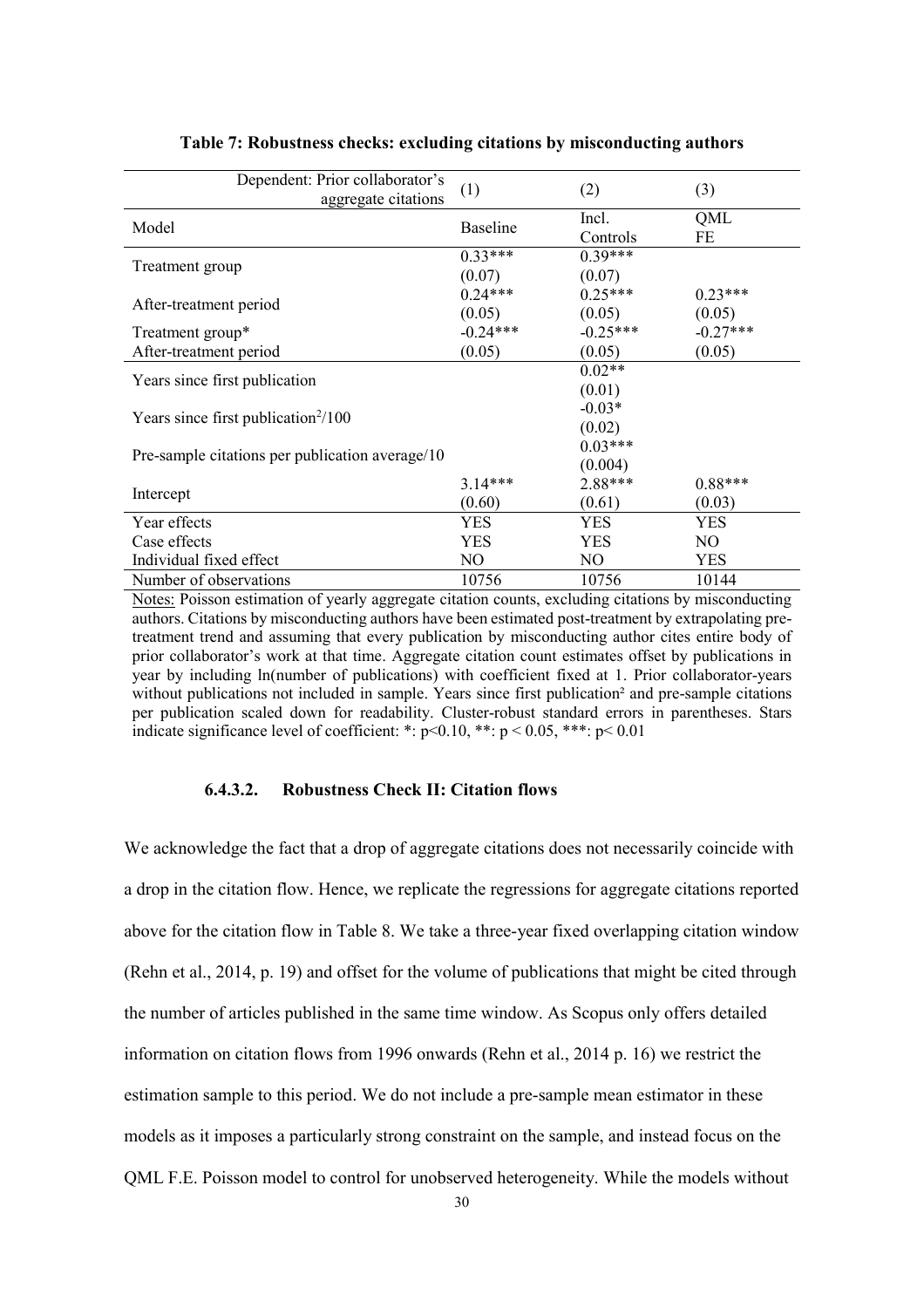controls or offset (Table 8, column 1), with offset but without controls (column 2), or with offset and controls (column 3) show little effect, the results from a QML F.E. Poisson regression shows an estimated drop of 9% in citation flow after publication of the Findings (column 4), which is statistically significant at p<0.05. The difference between the QML F.E. specification and the others highlights the importance of controlling for unobserved individual-specific effects in this specification.

| Dependent: Prior collaborator's citation flow   | (1)             | (2)       | (3)            | (4)         |
|-------------------------------------------------|-----------------|-----------|----------------|-------------|
| Model                                           | <b>Baseline</b> | Offset    | Controls       | QML<br>F.E. |
|                                                 | 0.09            | $-0.06$   | $-0.06$        |             |
| Treatment group                                 | (0.10)          | (0.07)    | (0.07)         |             |
| After-treatment period                          | $-0.04$         | 0.03      | 0.03           | 0.04        |
|                                                 | (0.05)          | (0.03)    | (0.03)         | (0.03)      |
| Treatment group*                                | 0.02            | $-0.02$   | $-0.01$        | $-0.09**$   |
| After-treatment period                          | (0.07)          | (0.05)    | (0.05)         | (0.04)      |
| Years since first publication                   |                 |           | 0.01           |             |
|                                                 |                 |           | (0.01)         |             |
| Years since first publication <sup>2</sup> /100 |                 |           | $-0.02$        |             |
|                                                 |                 |           | (0.02)         |             |
| Ln(Publication stock)                           |                 |           |                | $1.00***$   |
|                                                 |                 |           |                | (0.04)      |
| Intercept                                       | $3.74***$       | $1.24***$ | $1.12***$      |             |
|                                                 | (0.59)          | (0.31)    | (0.32)         |             |
| Year effects                                    | <b>YES</b>      | YES       | YES            | YES         |
| Case effects                                    | YES             | YES       | <b>YES</b>     | NO          |
| Individual fixed effect                         | NO.             | NO.       | N <sub>O</sub> | <b>YES</b>  |
| Number of observations                          | 10235           | 9731      | 9731           | 9479        |

**Table 8: Robustness checks: Citation flow**

Notes: Poisson estimate of prior collaborator's yearly citation flow. Citation flow calculated in a three year citation window. Publication Stock: number of articles published in same window. Model 2-3: estimates offset by ln(Publication Stock) with coefficient fixed at 1. Model 4: ln(Publication Stock) included as control without restriction. Model 2-4: author-years with 0 publication stock not included. Years since first publication<sup>2</sup> scaled down for readability. Cluster-robust standard errors in parentheses. Stars indicate significance level of coefficient: \*:  $p$  < 0.10, \*\*:  $p$  < 0.05, \*\*\*:  $p$  < 0.01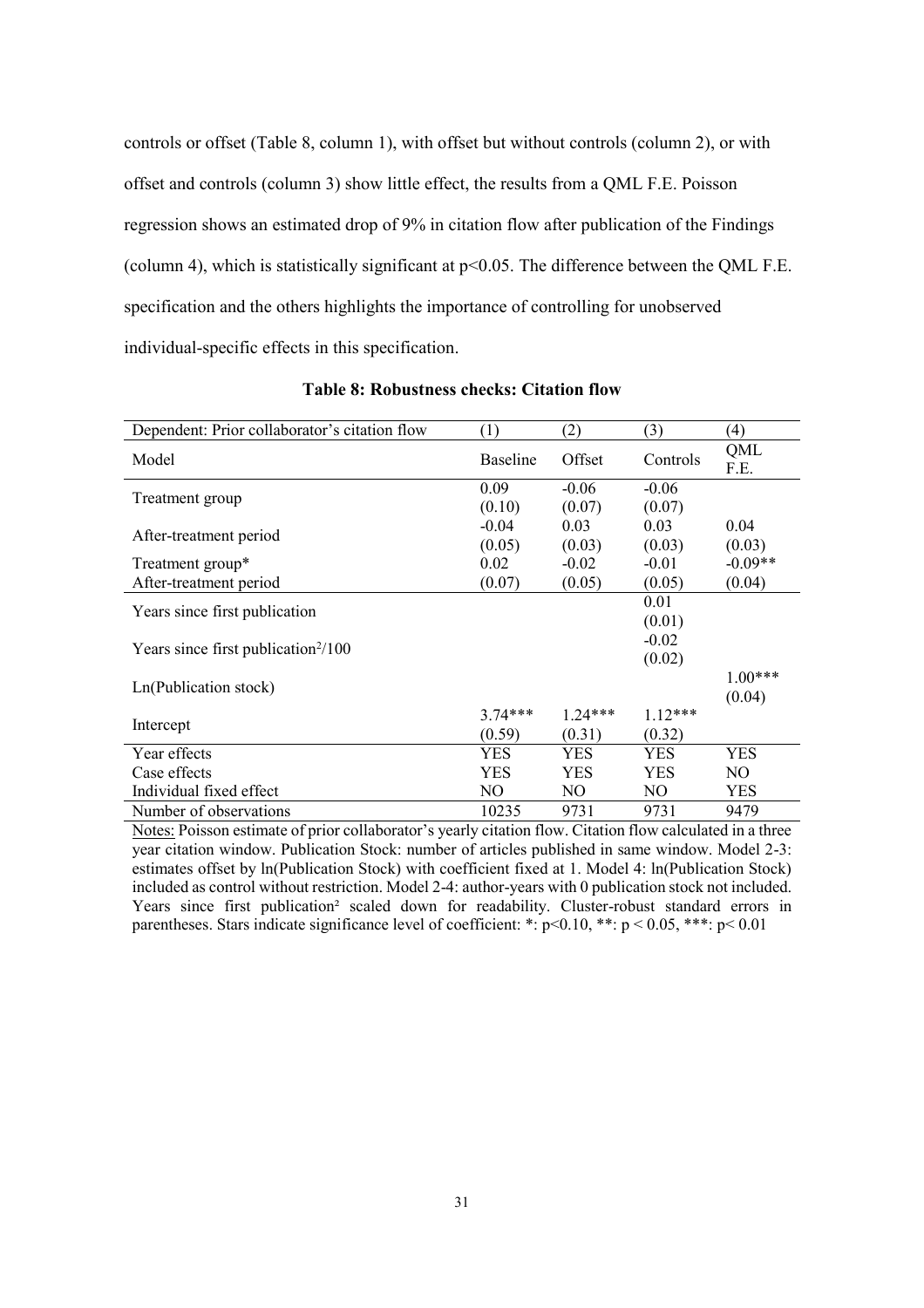#### **6.4.3.3. Effect heterogeneity: author reputation and scandal size**

Finally, we explore two sources of potential heterogeneity in the effects documented above. We consider the standing of the prior collaborators before the misconduct case surfaces and the scope of the scandal. One could expect that scientists with a better standing are more affected by stigmatization and that also a scandal with a broader scope would have more significant negative effects. On the other hand, previous work has shown that the most eminent authors seem to be able to mostly avoid the fallout associated with retractions, whereas less eminent author suffer disproportionally (Jin et al., 2013)

Starting with the standing of scientists, we estimated differential effects by the citation stock of either the misconducting author or the prior collaborator, along their location in the citation stock distribution of the sample in the year before treatment. Citations proxy the standing or the visibility of the scientist within the academic community. The results are shown in Figure 2, for heterogeneity along the misconducting author's pre-treatment citation stock, and in Figure 3 for that of prior collaborators. The regression output can be found in table A.1. As Figure 2 shows, the negative effects shown above are driven by the bottom half of the misconducting authors' citation distribution. For the third and fourth quartile, the point estimates turn positive but statistically nonsignificant at  $p < 0.05$ . In other words, stigmatization of prior collaborators seems to occur mainly when the misconducting author has (comparatively) low reputation himself.

Figure 3 plots the results when differentiating by the prior citation stock of the prior collaborator herself. Here too, the results show that the effects are strongest for authors in the lower quartile, who experience a  $34\%$  drop in citations ( $p<0.01$ ). The second quartile is estimated at a drop of  $20\%$  (p<0.01). For the third quartile the effect is estimated at 11%  $(p<0.10)$ , and the fourth quartile shows no significant drop at  $p<0.10$ . These results confirm the "reverse Matthew effect" documented previously by Jin et al. (2013) also for prior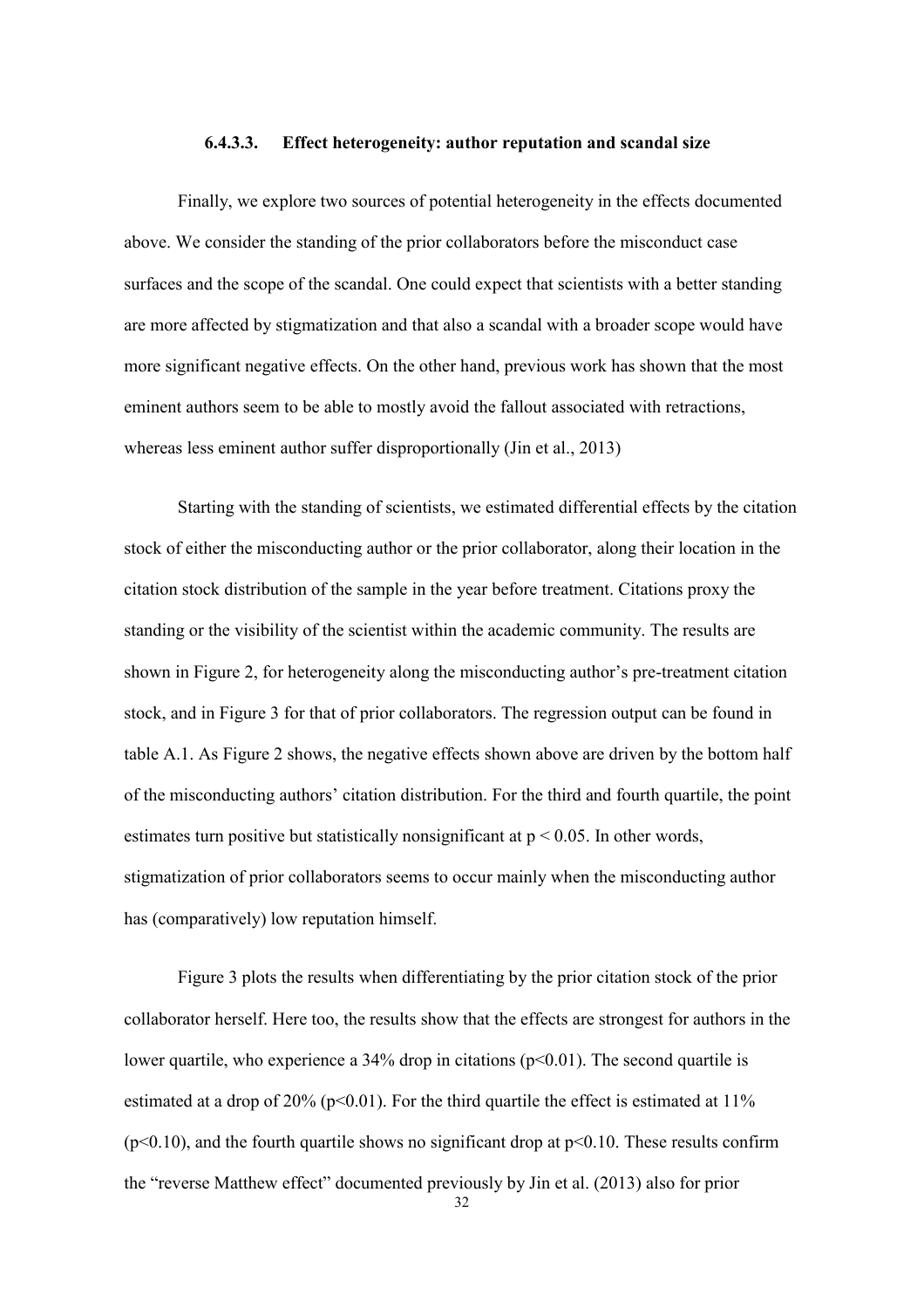collaborators. The main effects thus seem to be strongly moderated by, on the one hand, the prior reputation of the misconducting author, and, on the other, the prior reputation of the potential stigmatization victim. This is in line with the interpretation of the results presented here as social stigmatization: especially those prior collaborators who lack a well-established reputation suffer from the stereotyping inherent to stigmatization by mere association. The effects are at their worst when both are on the left tail of the distribution.

**Figure 2: Treatment effect on prior collaborator by pre-treatment citation quartile of misconducting author**



**Note:** This figure represents a plot of coefficients stemming from a Poisson model where prior collaborator's aggregate citations are regressed onto year and case effects, years since first publication in linear and squared terms, pre-sample aggregate citations per publication average, and an exposure term capturing publication output in the year. The plot shows the treatment effect interacted with 4 quartile indicators of misconducting author's pretreatment citation stock. Coefficients are exponentiated and represent Incidence Rate Ratios. Confidence bands represent 95% confidence intervals, calculated based on robust standard errors clustered by misconduct case. Full regression output is presented in table A.1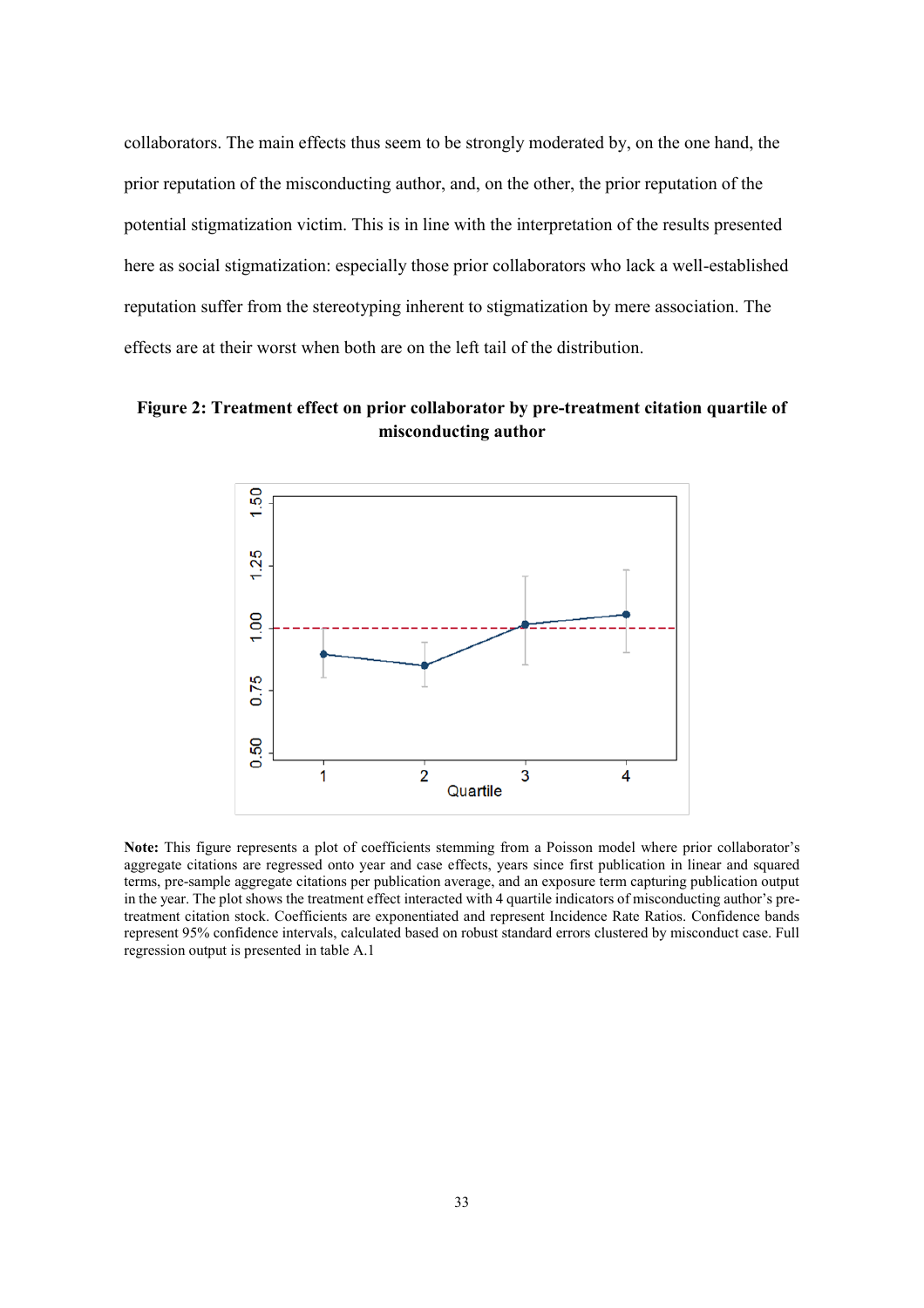#### **Figure 3: Treatment effect on prior collaborator by pre-treatment citation quartile of prior collaborator**



**Notes:** This figure represents a plot of coefficient estimates stemming from Poisson model where prior collaborator's aggregate citations is regressed onto year and case effects, years since first publication in linear and squared terms, pre-sample aggregate citations per publication average , and an exposure term capturing publication output in the year. The plot shows the treatment effect interacted with 4 quartile indicators of prior collaborator's pre-treatment citation stock. Coefficients are exponentiated and represent Incidence Rate Ratios. Confidence bands represent 95% confidence intervals, calculated based on robust standard errors clustered by misconduct case. Full regression output is presented in table A.1

In a second set of estimations we compare the effects across the scope of the scandal.

Ceteris paribus, it is reasonable to expect a stronger impact on reputation of a larger misconduct scandal. To conceptualize the scope of a scandal, we make use of the number of papers corrected or retracted, the number of citations received by papers which were corrected in the wake of the scandal, and the highest impact factor associated with a paper which was corrected or retracted in the wake of the scandal. One to ten papers were affected by the misconduct cases included in the study.<sup>14</sup>

Figures 4 through 6 show the results of estimations differentiating between different scopes of the scandal. The full results are presented in table A.2. Along all three measures, we cannot detect a substantial trend in effect size along the scope of the scandal. This result might

<sup>&</sup>lt;sup>14</sup> The median case involved the retraction or correction of 2 articles. Approximately 75% of the articles affected were retracted, the others corrected. The results presented in this section are similar when differentiating between retracted and corrected articles.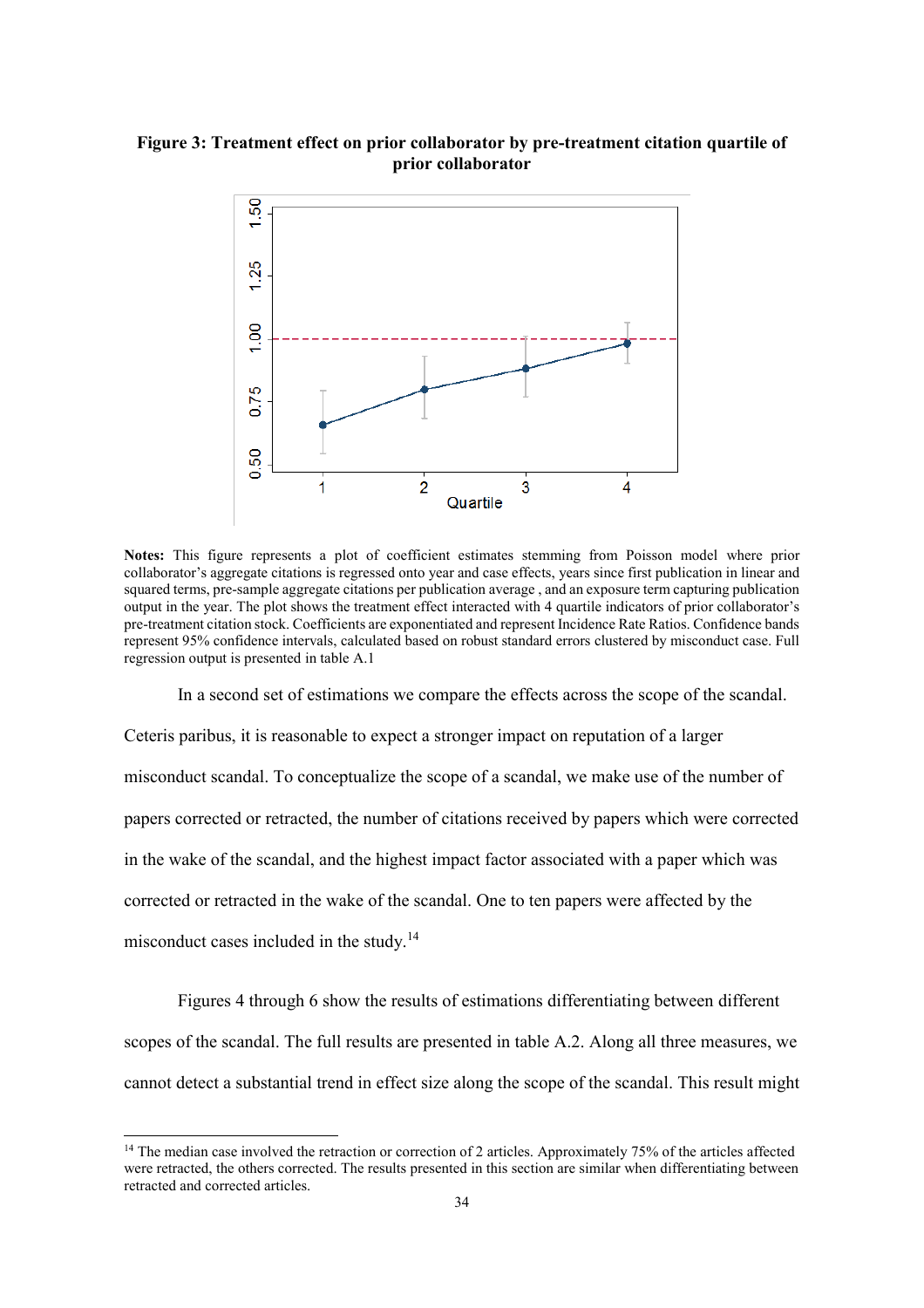be explained by the fact that our analysis is based on a positive selection in terms of scandal scope since all our cases have been formally investigated and found guilty by the ORI, which in all but a few cases in the sample led to exclusion from highly prestigious NIH grant funding. There might be a stronger link between scandal scope and consequences (for prior collaborators) among the broader range of misconduct cases outside of the ORI.

**Figure 4: Treatment effect on prior collaborator by size of scandal number of articles affected**



**Note:** This figure represents a plot of coefficients stemming from a Poisson model where prior collaborator's aggregate citations are regressed onto year and case effects, years since first publication in linear and squared terms, pre-sample aggregate citations per publication average, and an exposure term capturing publication output in the year. The plot shows the treatment effect interacted with 4 groups of the number of articles retracted or corrected in the wake of the scandal. Coefficients are exponentiated and represent Incidence Rate Ratios. Confidence bands represent 95% confidence intervals, calculated based on robust standard errors clustered by misconduct case. Full regression output is presented in table A.2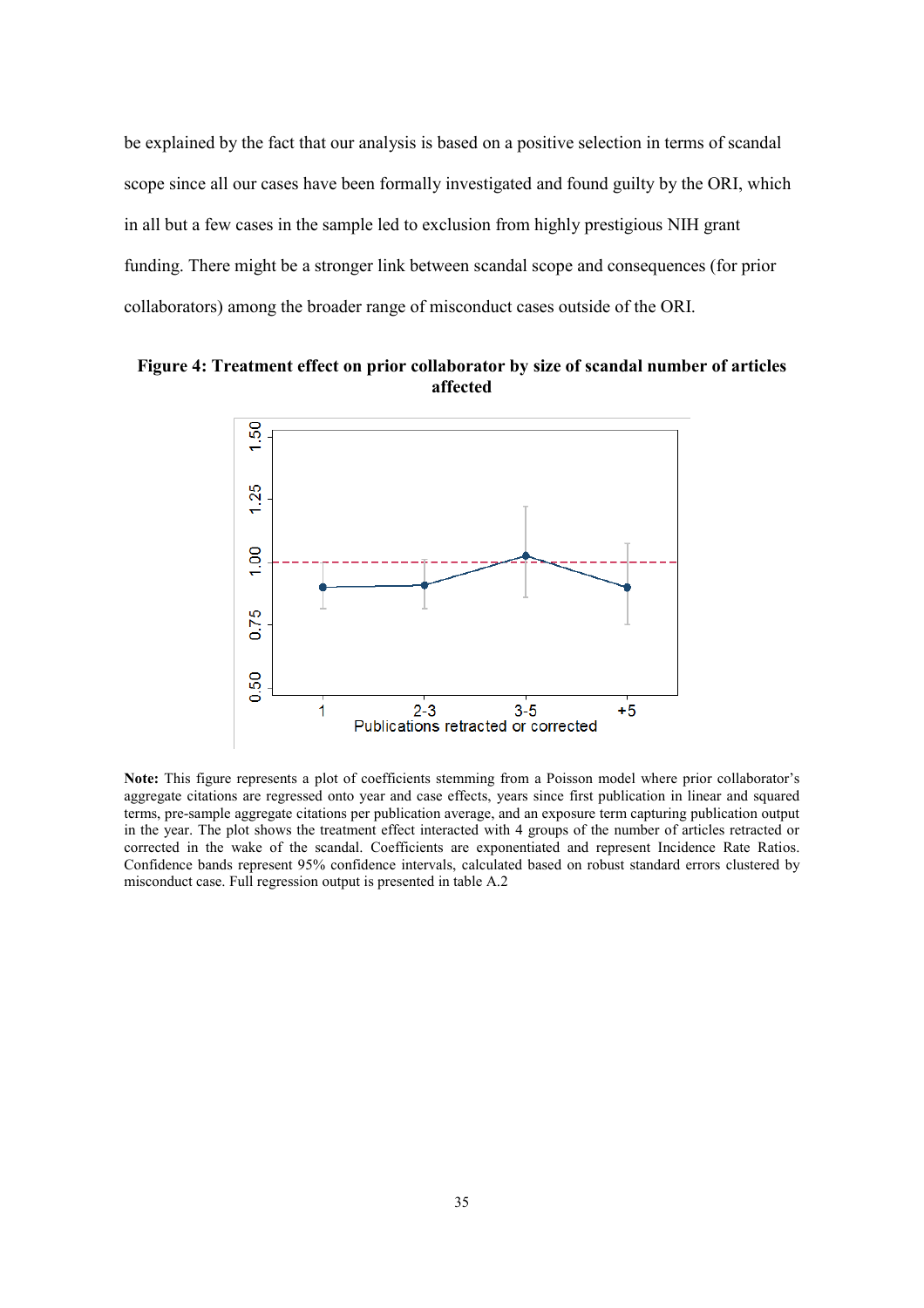**Figure 5: Treatment effect on prior collaborator by size of scandal: total citation impact**



**Note:** This figure represents a plot of coefficients stemming from a Poisson model where prior collaborator's aggregate citations are regressed onto year and case effects, years since first publication in linear and squared terms, pre-sample aggregate citations per publication average, and an exposure term capturing publication output in the year. The plot shows the treatment effect interacted with 4 quartile indicators of the importance of the affected work, as measured through the total number of citations received by the work. Coefficients are exponentiated and represent Incidence Rate Ratios. Confidence bands represent 95% confidence intervals, calculated based on robust standard errors clustered by misconduct case. Full regression output is presented in table A.2

**Figure 6: Treatment effect on prior collaborator by size of scandal: highest impact factor**



**Note:** This figure represents a plot of coefficient estimates stemming from a Poisson model where prior collaborator's aggregate citations are regressed onto year and case effects, years since first publication in linear and squared terms, pre-sample aggregate citations per publication average, and an exposure term capturing publication output in the year. The plot shows the treatment effect interacted with 4 quartile indicators of importance of the affected work, as measured through the highest impact factor among the articles retracted or corrected in the wake of the misconduct scandal. Coefficients are exponentiated and represent Incidence Rate Ratios. Confidence bands represent 95% confidence intervals, calculated based on robust standard errors clustered by misconduct case. Full regression output is presented in table A.2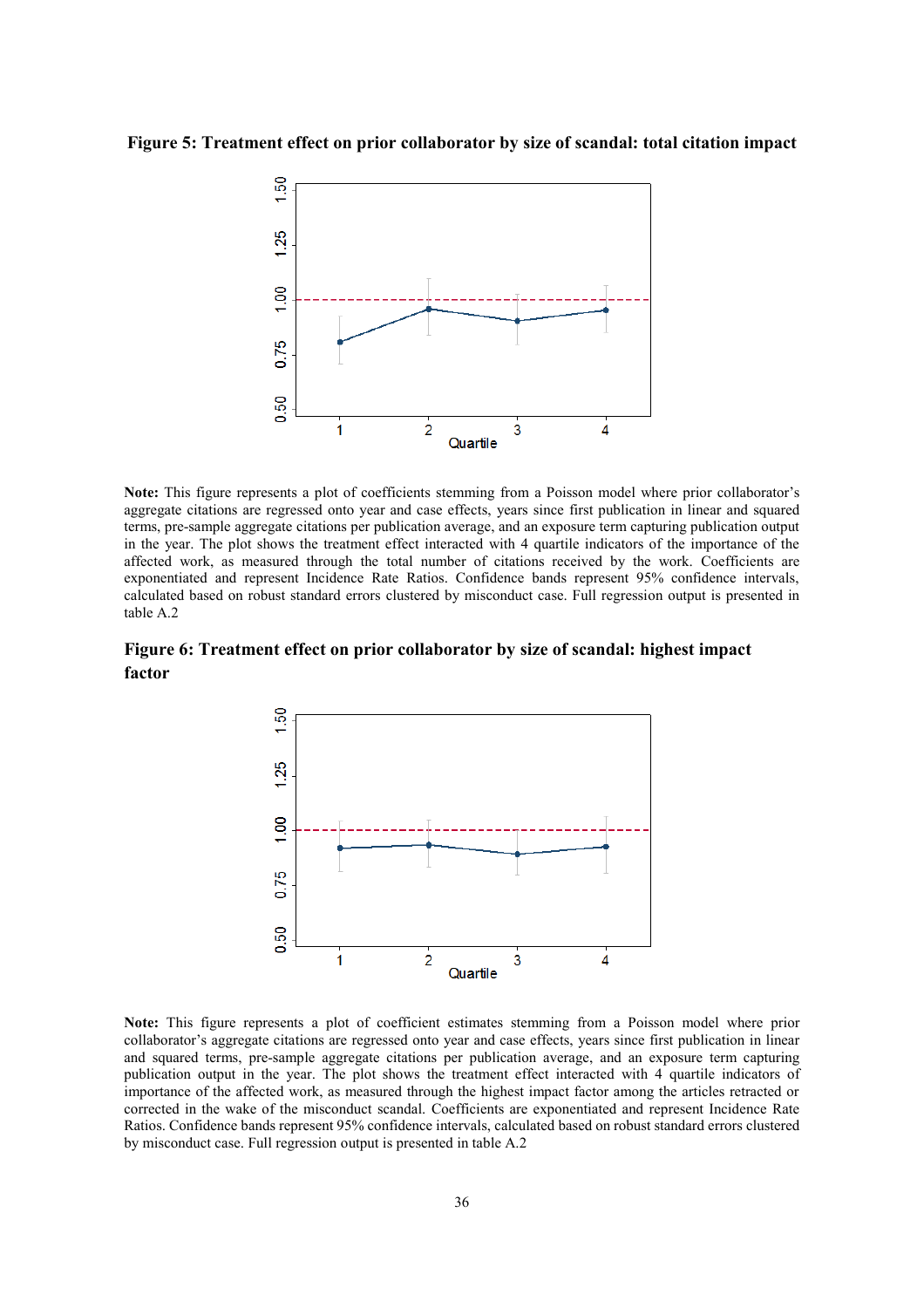#### **7. Conclusions and discussion**

The fact that we can detect the impact of misconduct in prior collaborators suggests that scientific misconduct affects many more than previously imagined. By documenting negative consequences of scientific misconduct for innocent prior collaborators, our results show that the implications of scientific misconduct spread beyond the fraudulent researcher, suggesting that articles by prior collaborators are less often used as building blocks for future research. This is an unwarranted and wasteful disregard of valid research findings, which slows down scientific progress and represents a cost to society. These findings are consistent with the theory of stigmatization through mere association (Goffman, 1963; Goldstein and Johnson, 1997; Mehta and Farina, 1988; Pontikes et al., 2010).

Why would stigmatization through mere association happen in the scientific setting? The answer, in our opinion, lies in the reliance on trust in the scientific enterprise. While misconduct should in principle be detected during the peer review process or through scrutiny by readers, it is prohibitively costly – in terms of money and time - to verify some results to a sufficient degree, and scientists need to a certain extent assume honesty of their peers (Dewald et al., 1986). At the same time, scientific research is becoming ever more complex and multidisciplinary so that scientists need to rely more on the expertise of their collaborators (Jones, 2009; Wuchty et al., 2007). Not in the least, researchers do not have strong incentives to perform replication studies, as they receive relatively little attention and are unlikely to change thinking (Hamermesh, 2007). Yet these studies are important. One recent replication study reported that of 100 replication attempts in psychology, only 39 were successful (Baker, 2015). Another study found that 47 out of 53 'landmark' studies in cancer research could not be replicated (Begley and Ellis, 2012). Given that scientists need to assume the honesty of their colleagues and are hard pressed for testing it, it should come as no surprise that they fall back on heuristics and stereotyping for appraising the reliability of their colleagues.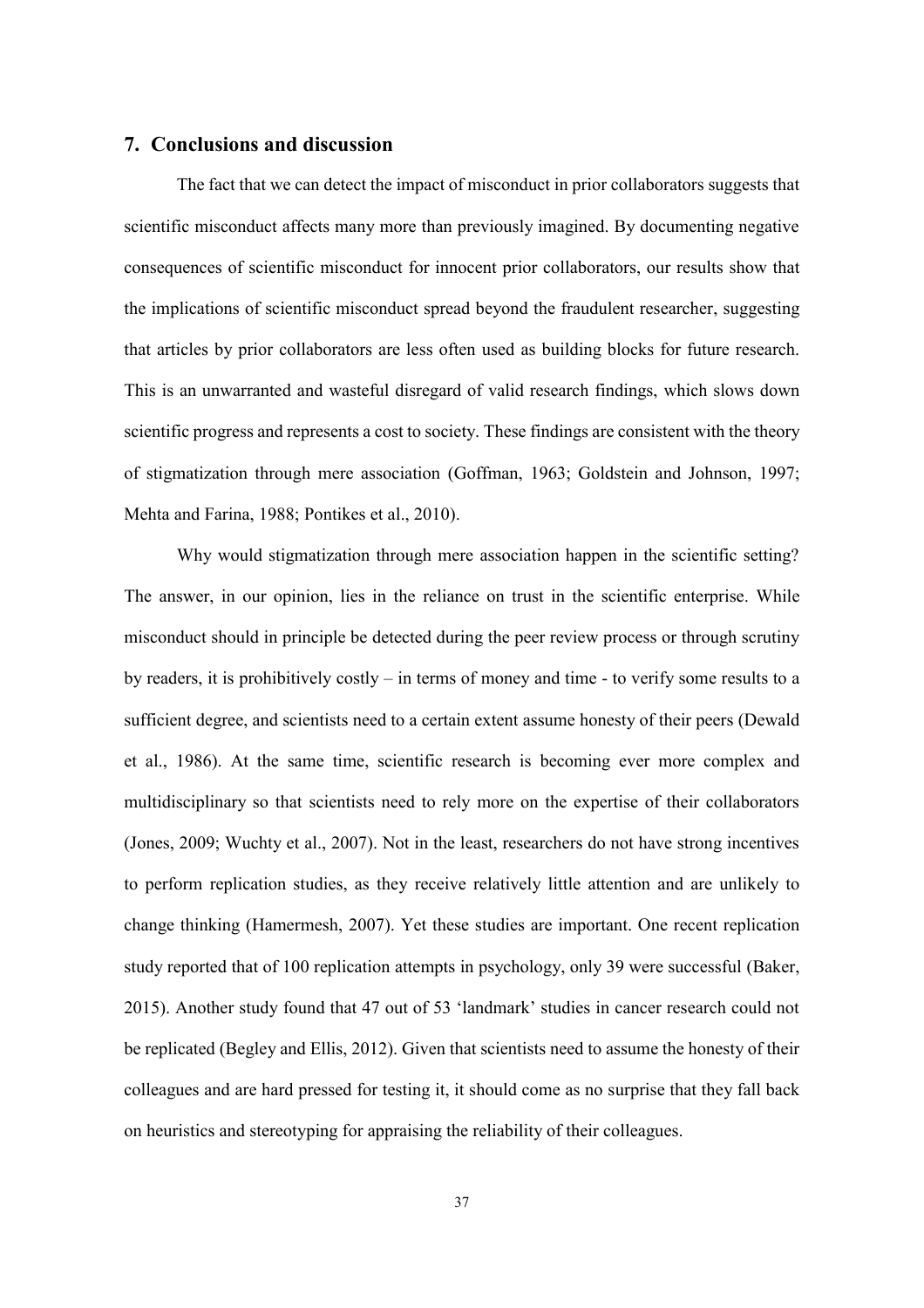Whereas some evidence exists that those accused but not found guilty of misconduct can at least mend their reputation through exoneration (Greitemeyer and Sagioglou, 2015), there seem to be no clear course of action for dealing with the indirect reputational effects documented here. The problem becomes even clearer when one notes that in this setup, misconducting scientists were clearly named, and the nature of their misdoings was transparently reported. Other, less transparent contexts might lead to even worse effects for prior collaborators.

Since means to counteract stigma at the institutional level are limited, we turn to options that the stigmatized collaborator themselves might have. Psychiatric research discusses three ways of responding to stigma:<sup>15</sup> protest, education, and contact (Corrigan and Watson, 2002). Evidence suggests those who know more about the "disease" – in our context the association of misconduct – tend to stigmatize less than others (Corrigan and Penn, 1999). Contact with stigmatized persons also reduces stigmatization (Kolodziej and Johnson, 1996). In the present context, this means that prior collaborators of colleagues found guilty of scientific misconduct should actively take part in the scientific community. Attempting to suppress the stigma can however also worsen stigmatization (Monteith et al., 1998).

Given these findings, we believe that it is important to create awareness within the scientific community about guilt by association. Stigmatized scientists may for instance proactively use scientific conferences as a forum to discuss their case with the scientific community. This is in line with the psychiatric recommendation to "transform the person from a patient to an advocate" (e.g. Byrne, 2000). Such efforts could also be supported by scientific journals by providing a forum for innocent scientists with indirect ties to misconducting colleagues. At least in case of stigma related to mental disease, education campaigns have been proven to be successful (Wolff et al., 1996).

<sup>&</sup>lt;sup>15</sup> This research is mostly concerned with stigmatization associated with mental disease.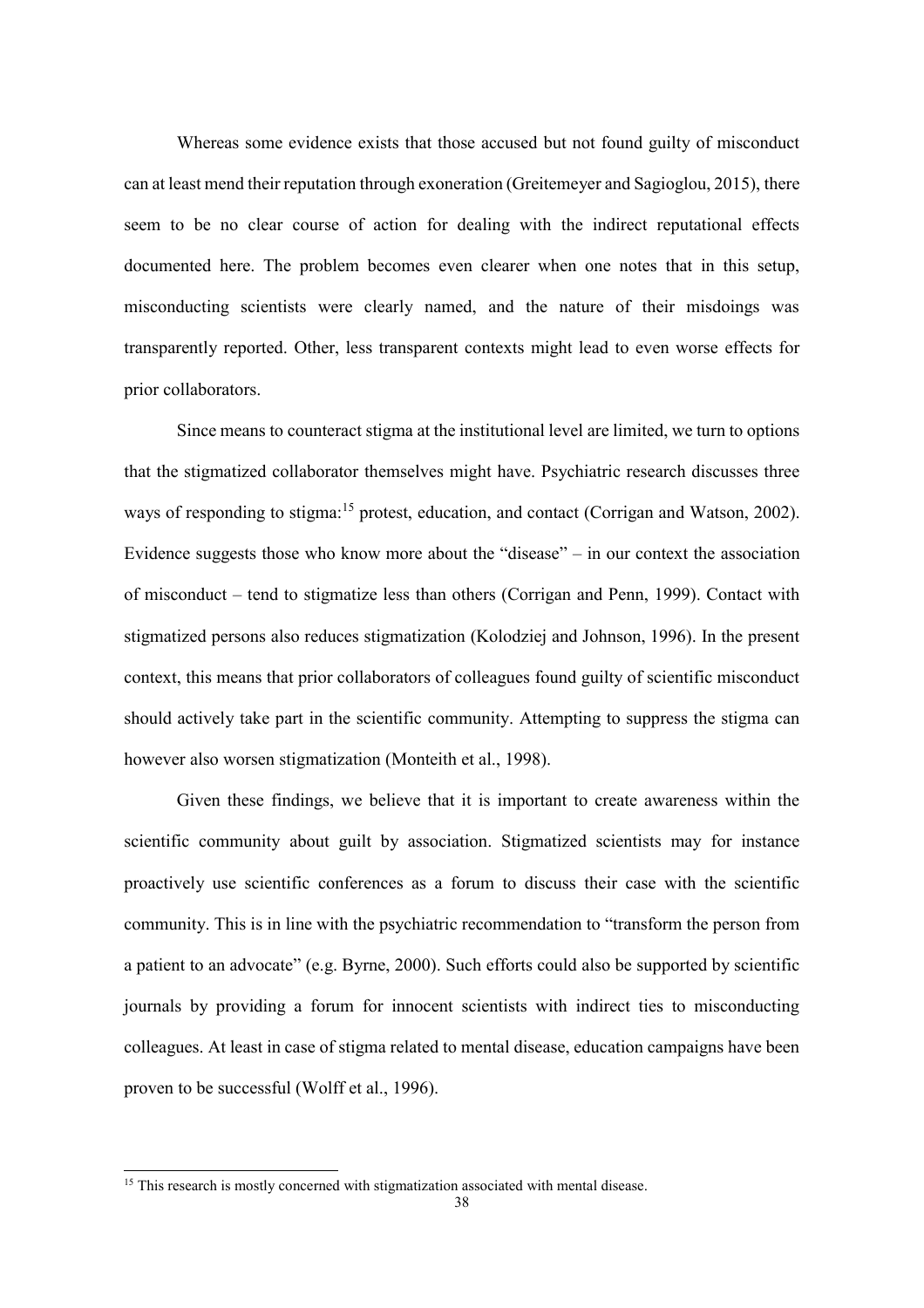One alarming implication of our findings is that scientists might refrain from whistleblowing on their colleagues if they know to expect a backlash through association. Such behaviour would stand in sharp contrast to the self-correction function that science relies on. A survey or 68 whistle-blowers at the ORI (Lubalin and Matheson, 1999) supports that a majority of whistle-blowers experiences negative outcomes of their whistleblowing, affecting their career advancement, professional activities, mental health and personal life. The question arises whether self-correction suffices as a mechanism to ensure validity of research results; or whether in times of increased pressure on scientists to publish paired with unpreceded levels of complexity and multidisciplinarity of research call for different quality control mechanisms. Some have proposed that stigmatization might serve a function as a deterring factor for future misconduct. However, the effectiveness of stigma for deterrence is debated in the broader criminal setting (Funk, 2004; Harel and Klement, 2007; Rasmusen, 1996), with some evidence indicating that, while inducing deterrence effects for non-offenders, stigmatization increases the crime rate for offenders (Funk, 2004). In our setting, stigmatization might make future misconduct more attractive by reducing its costs for the already stigmatized innocent collaborators. In this sense, modelling the effect of stigmatization and stigma by association and scientific misconduct, might make for an interesting avenue for future theoretical research.

Our study makes several contributions to the small, but developing literature on the consequences of scientific misconduct. First of all, we contribute to prior studies providing possible explanations for citation penalties for scientists around the misconducting scientist himself. Mechanisms proposed previously include the Bayesian updating of beliefs (Azoulay et al., 2014a; Jin et al. 2013), a loss of trust (Lu et al, 2012) and the ambition to protect the own scientific integrity (Azoulay et al., 2014a). We introduce the concept of social stigmatization which we borrowed from sociology as an overarching concept to explain the three mechanisms. Caused by a *loss of trust*, social stigmatization can be the reason for an *Bayesian updating of*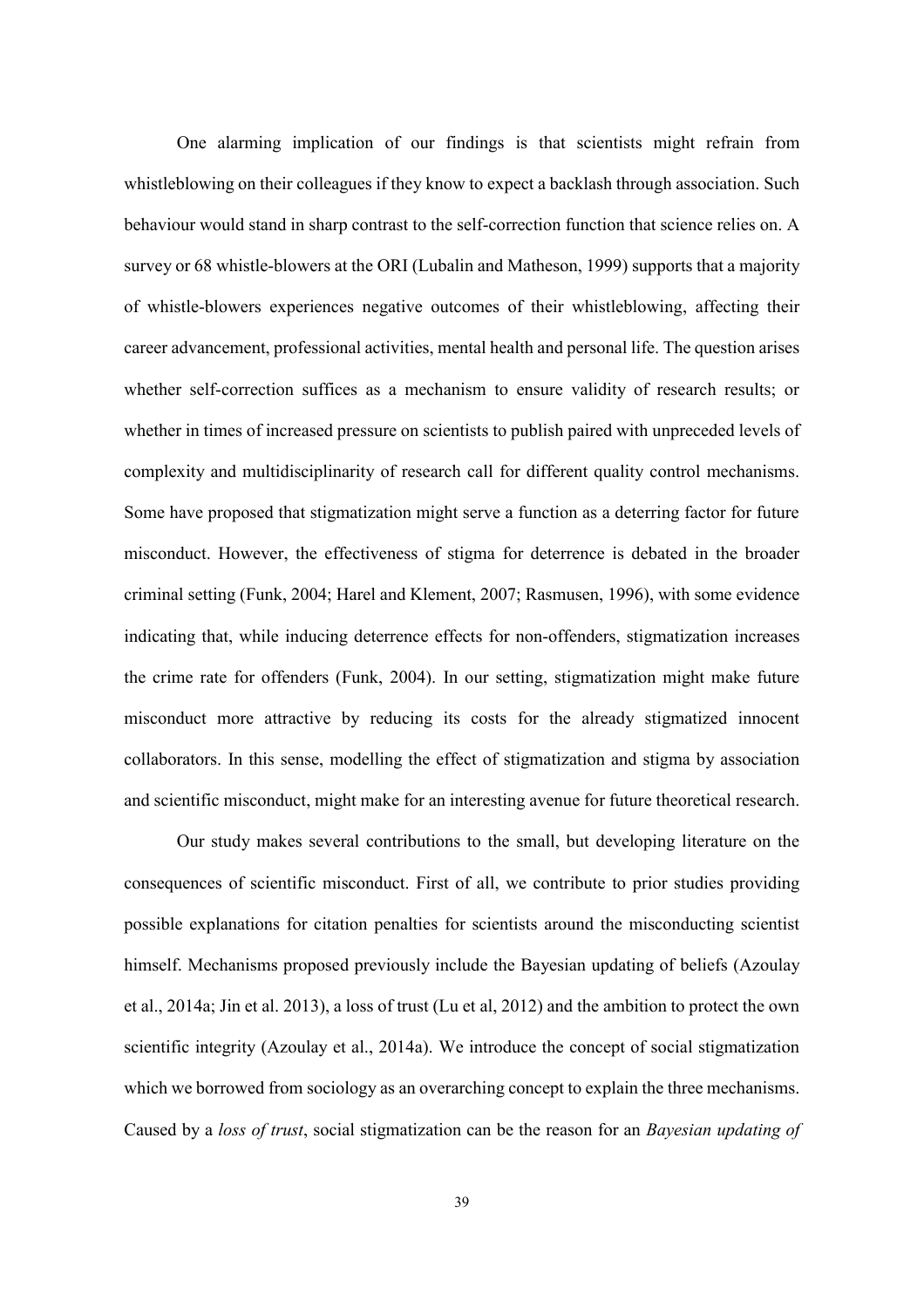*beliefs* about the "quality" of prior collaborators and the way for the members of the scientific community too *protect the own scientific integrity*.

Second, we show that the ripple effect of scientific misconduct reaches further than the fraudulent author's close collaborators or colleagues. Given the significance of the citation penalty that these distantly related scientists experience and the increasing trend of collaboration in science, our results show that the costs of scientific misconduct have been underestimated so far. This seems to be especially the case for scholars who have not developed a strong reputation for themselves yet, as these seem to be hit particularly hard by stigmatization through mere association.

Third, we present the first study to analyse a clean sample of scientific misconduct cases in this context. Prior studies often focus on retraction which are readily available from publication databases such as the Web of Science or Scopus and include scientific misconduct cases along with retractions due to honest mistakes (Azoulay et al., 2012, 2104a). The difference in magnitude of the effects on misconduct authors (robustness check 2) that we present as compared to prior studies should remind us of the important difference between both.

From a more general perspective, our result is related to research about 'superstar extinction' in that it confirms that shocks to coauthorship networks seem to ripple out (Azoulay et al., 2014b, 2010). Our results can also be interpreted as an extreme case of negative citations, which have been shown to prelude a future decline in citations (Catalini et al., 2015).

Our study is not free of limitations. The downside of using a clean sample of misconduct cases for quantitative analysis is a smaller number of cases. In our context, where we are interested in the effects of misconduct on prior collaborators this however is of minor importance because of the large number of collaborators NIH grant recipients have. A more important point to stress is that the NIH grant recipients are a positive selection and might not have a lot in common with the average scientists. This implies that our results represent upper limit estimates and should be treated as such. An interesting avenue for follow-up studies could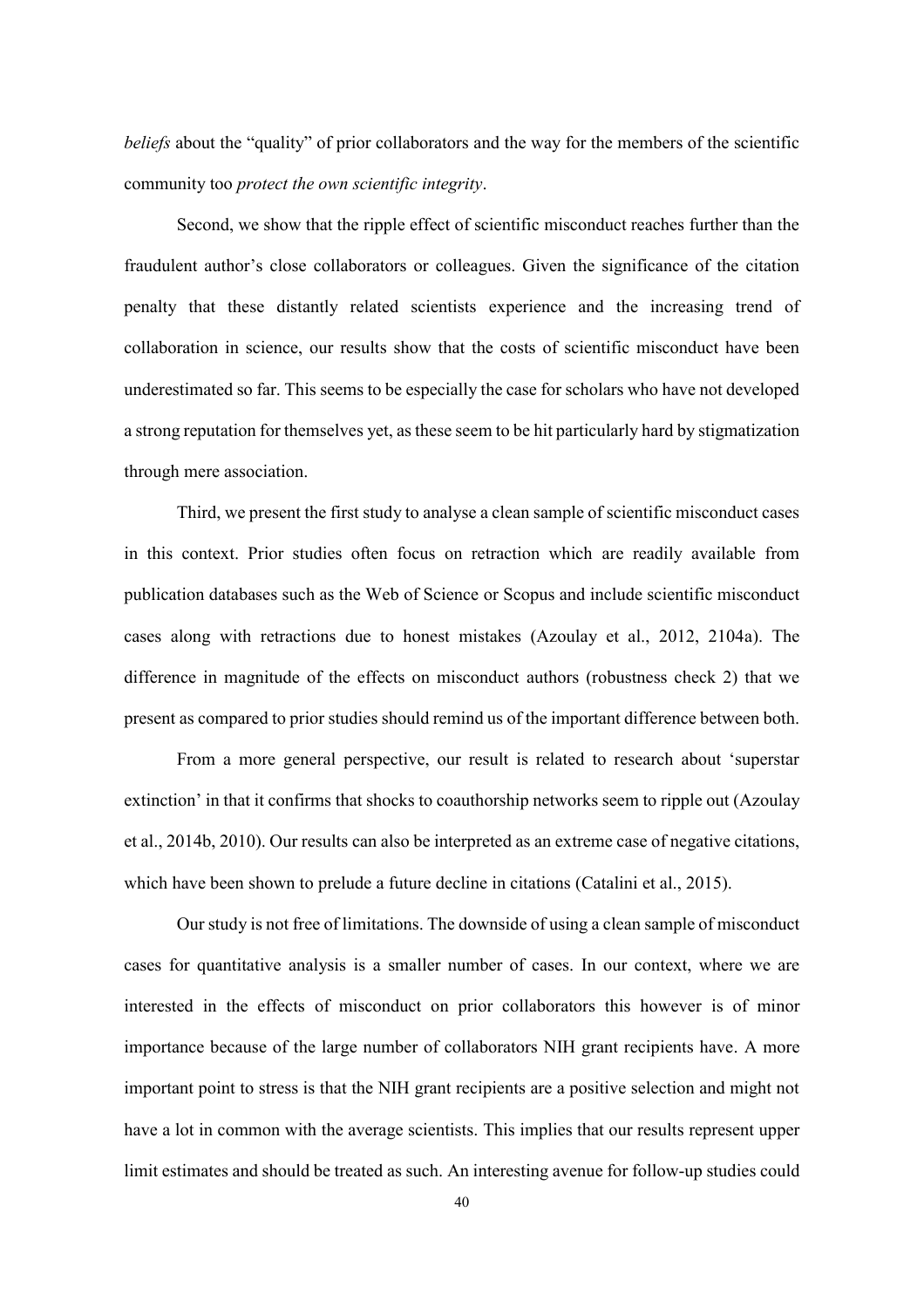be to employ network methods for a network of co-authors in order to investigate how far the

effect of scientific misconduct reaches.

## **References**

Aghion, P., Dewatripont, M., Stein, J., 2008. Academic freedom, private sector focus and the process of innovation. RAND J. Econ. 39, 617–635. doi:10.1111/j.1756-2171.2008.00031.x

Aksnes, D.W., Taxt, R.E., 2004. Peer reviews and bibliometric indicators: a comparative study at a Norwegian university. Res. Eval. 13, 33–41. doi:10.3152/147154404781776563

Azoulay, P., Bonatti, A., Krieger, J.L., 2015. The career effects of scandal: evidence from scientific retractions. NBER Work. Pap. No. 21146.

Azoulay, P., Fons-Rosen, C., Zivin, J.S.G., 2014b. Does Science Advance One Funeral at a Time ? Barcelona GSE Work. Pap. No. 857.

Azoulay, P., Furman, J.L., Krieger, J.L., Murray, F.E., 2014a. Retractions. Rev. Econ. Stat. doi:10.1162/REST\_a\_00469

Azoulay, P., Graff Zivin, J.S., Wang, J., 2010. Superstar Extinction. Q. J. Econ. 125, 549– 589. doi:10.1162/qjec.2010.125.2.549

Baker, M., 2015. Over half of psychology studies fail reproducibility test. Nature. doi:10.1038/nature.2015.18248

Banerjee, A. V, 1992. a Simple Model of Herd Behavior. Q. J. Econ. 107, 797–817. doi:10.2307/2118364

Barnett, M.L., Hoffman, A.J., 2008. Beyond Corporate Reputation: Managing Reputational Interdependence. Corp. Reput. Rev. 11. doi:10.1007/s10994-011-5260-9

Barnett, M.L., King, A.A., 2008. Good Fences Make Good Neighbors: a Longitudinal Analysis of an Industry Self-Regulatory Institution. Acad. Manag. J. 51, 1150–1170.

Begley, C.G., Ellis, L.M., 2012. Drug development: Raise standards for preclinical cancer research. Nature 483, 531–3. doi:10.1038/483531a

Blundell, R., Griffith, R., Van Reenen, J., 1999. Market share, market value and innovation in a panel of British manufacturing firms. Rev. Econ. Stud. 66, 529–554. doi:10.1111/1467- 937X.00097

Byrne, P., 2000. Stigma of Mental Illness and ways of diminishing it. Adv. Psychiatr. Treat. 6, 65–72.

Catalini, C., Lacetera, N., Oettl, A., 2015. The incidence and role of negative citations in science. Proc. Natl. Acad. Sci. 112, 13823–13826. doi:10.1073/pnas.1502280112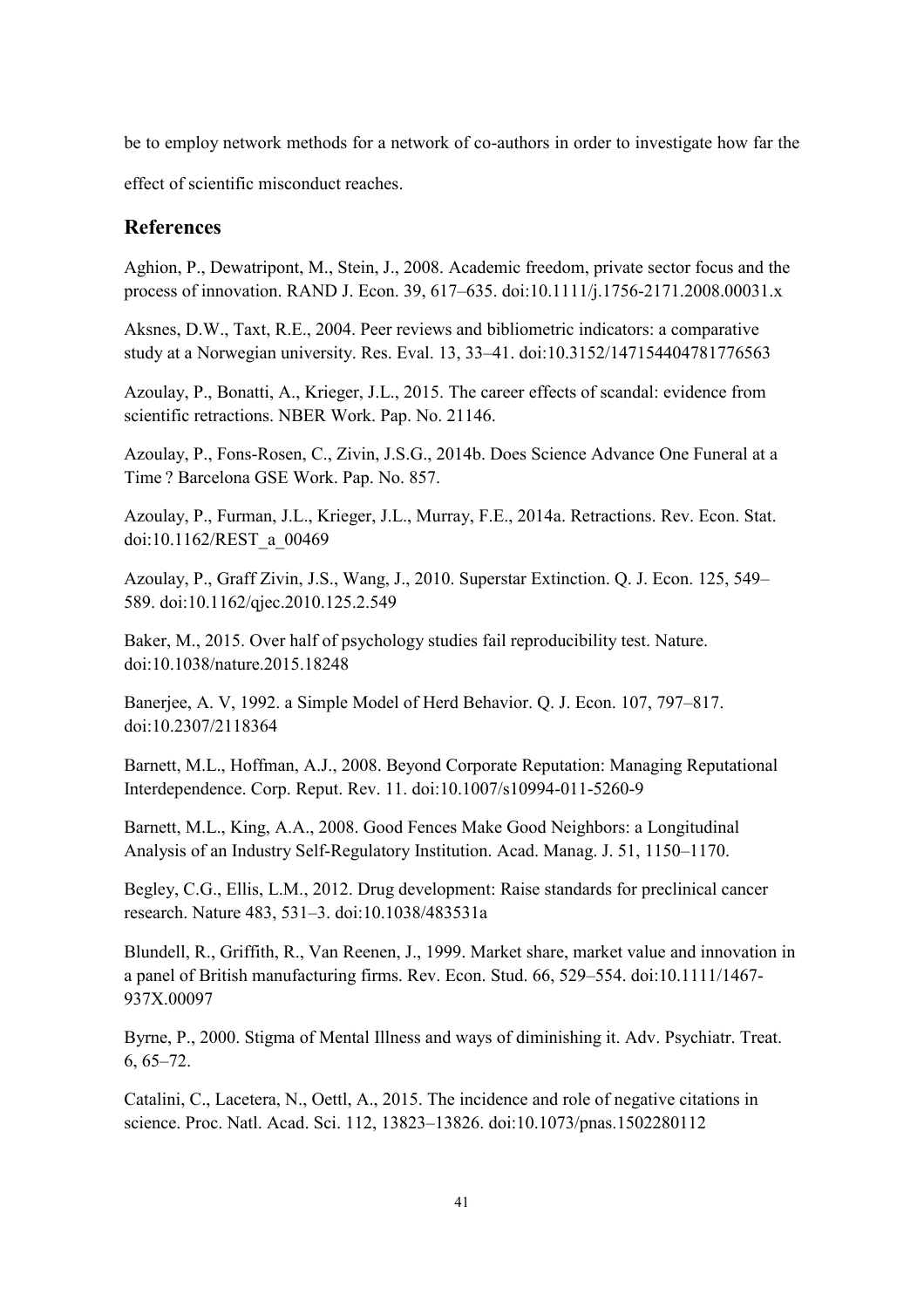Cole, S., Cole, J.R., 1967. Scientific Output and Recognition : A Study in the Operation of the Reward System in Science. Am. Sociol. Rev. 32, 377–390.

Corrigan, P.W., Penn, D.L., 1999. Lessons from social psychology on discrediting psychiatric stigma. Am. Psychol. 54, 765–776. doi:10.1037/0003-066X.54.9.765

Corrigan, P.W., Watson, A.C., 2002. The paradox of self-stigma and mental illness. Clin. Psychol. Sci. Pract. doi:10.1093/clipsy/9.1.35

Cyranoski, D., 2015. Collateral Damage: how a case of misconduct brought a leading Japanese biology institute to its knees. Nature 520, 600–603.

Dasgupta, D., David, P., 1994. Towards a new economics of science. Res. Policy 23, 487– 521.

Dewald, W.G., Thursby, J.G., Anderson, R.G., 1986. Replication in Empirical Economics: The Journal of Money, Credit and Banking Project. Am. Econ. Rev. 76, 587–603. doi:10.2307/1806061

Dorsey, E.R., de Roulet, J., Thompson, J.P., Reminick, J.I., Thai, A., White-Stellato, Z., Beck, C.A., George, B.P., Moses, H., 2010. Funding of US biomedical research, 2003-2008. Jama 303, 137–43. doi:10.1001/jama.2009.1987

Fang, F.C., Steen, R.G., Casadevall, A., 2012. Misconduct accounts for the majority of retracted scientific publications. Proc. Natl. Acad. Sci. 109, 17028–17033. doi:10.1073/pnas.1220833110

Fleming, L., Sorenson, O., 2004. Science as a map in technological search. Strateg. Manag. J. 25, 909–928. doi:10.1002/smj.384

Fuchs, S., Westervelt, S.D., 1996. Fraud and trust in science. Perspect. Biol. Med. 39, 248– 269.

Funk, P., 2004. On the Effective Use of Stigma as a Crime Deterrence. Eur. Econ. Rev. 48, 715–728.

Goffman, E., 1963. Stigma: Notes on a spoiled identity. Jenkins, JH & Carpenter.

Goldstein, S.B., Johnson, V. a., 1997. Stigma by Association: Perceptions of the Dating Partners of College Students With Physical Disabilities. Basic Appl. Soc. Psych. 19, 495–504. doi:10.1207/s15324834basp1904\_6

Greitemeyer, T., Sagioglou, C. (2015). Does exonerating an accused researcher restore the researcher's credibility? PLoS ONE 10(5): e0126316. Doi.10.1371/journal.pone.0126316.

Groysberg, B., Lin, E., Serafeim, G., Abrahams, R., 2016. The Scandal Effect. Harv. Bus. Rev.

Hamermesh, D.S., 2007. Replication in Economics. Can. J. Econ. 40, 715–733.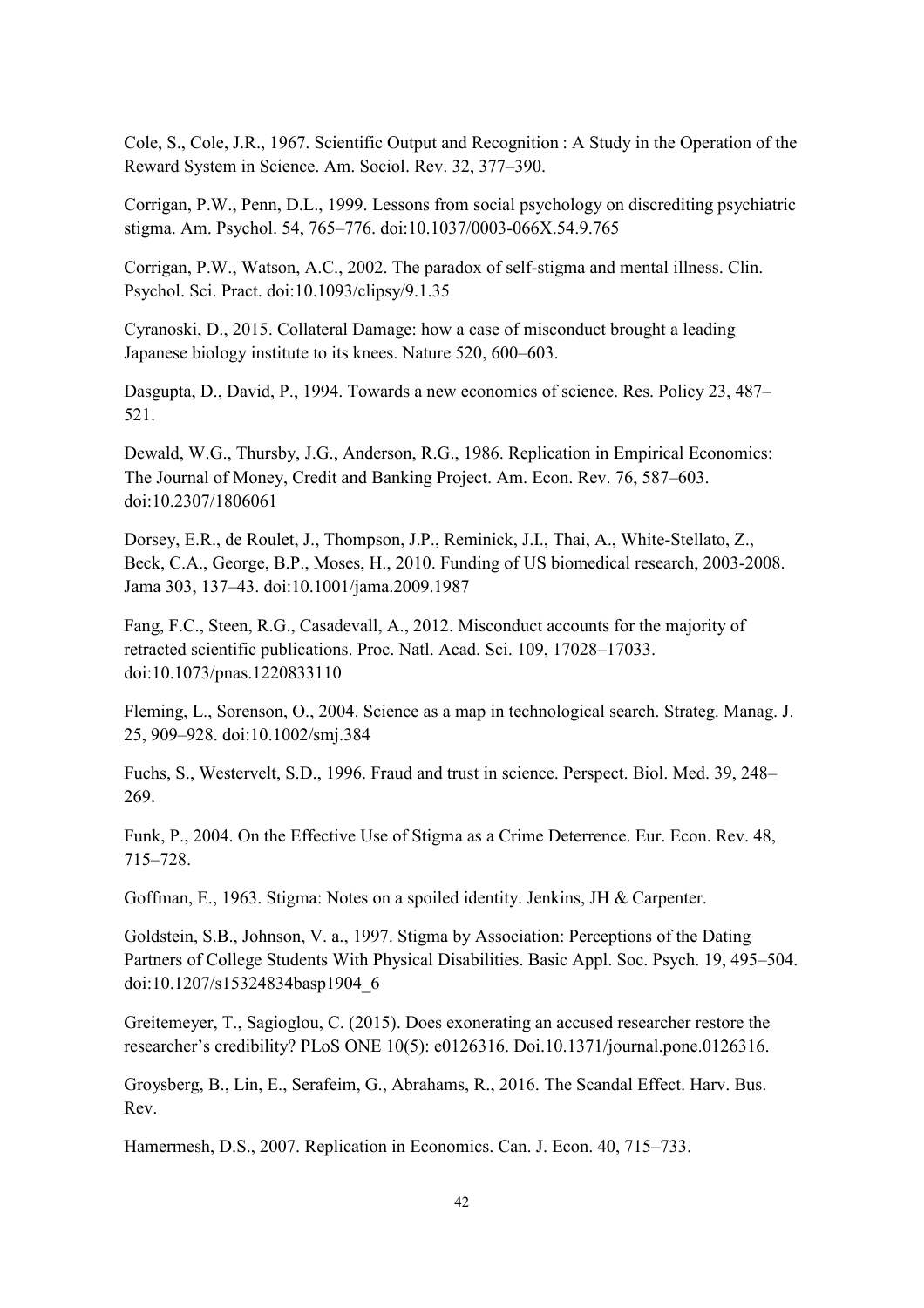Harel, A., Klement, A., 2007. The Economics of Stigma: Why More Detection of Crime May Result in Less Stigmatization. J. Legal Stud. 36, 355–377.

Hebl, M.R., Mannix, L.M., 2003. The weight of obesity in evaluating others: A mere proximity effect. Personal. Soc. Psychol. Bull. 29, 28–38. doi:10.1177/0146167202238369

Inhaber, H., Przednowek, K., 2007. Quality of Research and the Nobel Prizes. Soc. Stud. Sci. 6, 33–50. doi:10.1177/030631277600600102

Jin, G. Z., Jones, B., Lu, S. F., Uzzi, B. (2013). The Reverse Matthew Effect: Catastrophe and Consequence in Scientific Teams. NBER working paper no. 19489.

Jones, B.F., 2009. The Burden of Knowledge and the "Death of the Renaissance Man": Is Innovation Getting Harder? Rev. Econ. Stud. 76, 283–317. doi:10.1111/j.1467- 937X.2008.00531.x

Kiri, B., Lacetera, N., Zirulia, L., 2015. Above a Swamp: A Theory of High-Quality Scientific Production. NBER Work. Pap. 21143.

Kolodziej, M.E., Johnson, B.T., 1996. Interpersonal contact and acceptance of persons with psychiatric disorders: a research synthesis. J. Consult. Clin. Psychol. doi:10.1037/0022- 006X.64.6.1387

Kostova, T., Zaheer, S., 1999. Organizational legitimacy under conditions of complexity: The case of the multinational enterprise. Acad. Manag. Rev. 24, 64–81. doi:10.5465/AMR.1999.1580441

Lacetera, N., Zirulia, L., 2011. The economics of scientific misconduct. J. Law, Econ. Organ. 27, 568–603. doi:10.1093/jleo/ewp031

Lefley, H., 1987. Impact of mental illness in families of mental health professionals. J. Nerv. Ment. Dis. 175, 613–619.

Levelt Committee, Noort Committee, Drenth Committee, 2012. Flawed science: Fraud. Res. Pract. Soc. Psychol. Diederik Stapel 1–104.

Levenson, J., Tewksbury, R., 2009. Collateral damage: family members of registered sex offenders. Am. J. Crim. Justice 34, 54–68.

Link, B.G., Phelan, J.C., 2001. Conceptualizing Stigma. Annu. Rev. Sociol. 27, 363–385.

Lu, S.F., Jin, G.Z., Uzzi, B., Jones, B., 2013. The retraction penalty: evidence from the Web of Science. Sci. Rep. 3, 3146. doi:10.1038/srep03146

Lubalin, J.S., Matheson, J., 1999. The Fallout: What Happens to Whistleblowers and Those Accused But Exonerated of Scientific Misconduct? Sci. Eng. Ethics 5, 229–250.

Mehta, S.I., Farina, A., 1988. Associative Stigma: Perceptions of the Difficulties of College-Aged Children of Stigmatized Fathers. J. Soc. Clin. Psychol. 7, 192–202. doi:10.1521/jscp.1988.7.2-3.192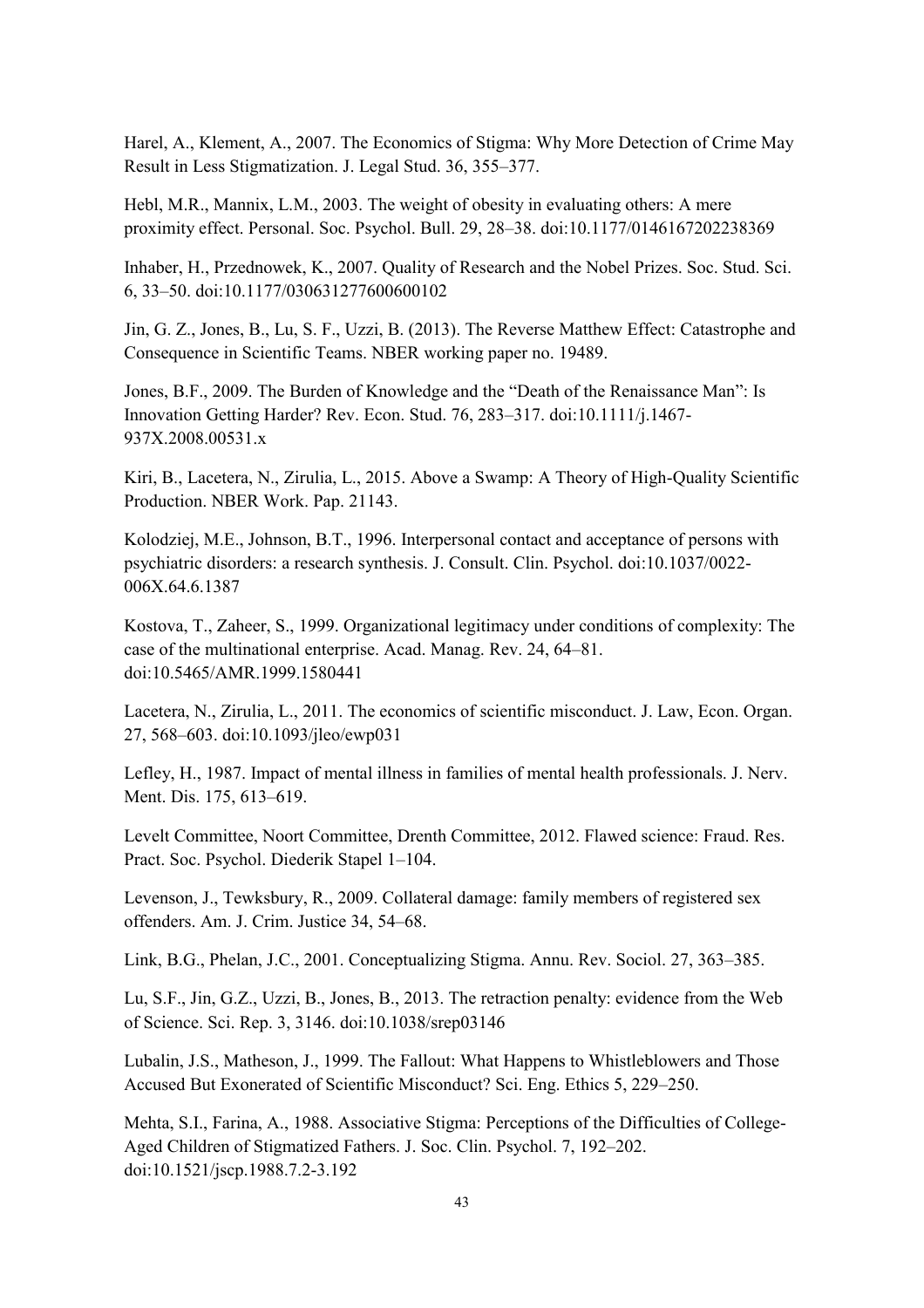Merton, R.K., 1973. The sociology of science. The University of Chicago Free Press, Chicago, IL.

Merton, R.K., 1968. The Matthew Effect in Science. Science (80-. ). 159, 56–63.

Mokyr, J., 2002. The Gifts of Athena: Historical Origins of the Knowledge Economy. Princeton University Press, Princeton, NJ.

Mongeon, P., Larivière, V., 2015. Costly Collaborations : The Impact of Scientific Fraud on Co-authors' Careers. J. Assoc. Inf. Sci. Technol. 67, 535–542.

Monteith, M.J., Sherman, J.W., Devine, P.G., 1998. Suppression as a stereotype control strategy. Personal. Soc. Psychol. Rev. 2, 63–82. doi:10.1207/s15327957pspr0201\_4

Murray, F., O'Mahony, S., 2007. Exploring the Foundations of Cumulative Innovation: Implications for Organization Science. Organ. Sci. 18, 1006–1021. doi:10.1287/orsc.1070.0325

Myers, C.R., 1970. Journal citations and scientific eminence in contemporary psychology. Am. Psychol. 25, 1041–1048. doi:10.1037/h0030149

Nalebuff, B.J., Stiglitz, J.E., 1983. Prizes and Incentives: Towards a General Theory of Compensation and Competition. Bell J. Econ. 14, 21–43. doi:10.2307/3003535

Pontikes, E.G., Negro, G., Rao, H., 2010. Stained red: A study of stigma by association to blacklisted artists during the "Red Scare" in Hollywood, 1945 to 1960. Am. Sociol. Rev. 75, 456–478. doi:10.1177/0003122410368929

Pozzi, A., David, P.A., 2007. Empirical realities of scientific misconduct in publicly funded tesearch: What can we learn from ORI investigations of U.S. cases in the biomedical and behavioral sciences? ESF-ORI first world Conf. Res. Integr. Foster. responsible Res. 1–88.

Rasmusen, E., 1996. Stigma and Self-Fulfilling Expectations of Criminality. J. Law Econ. 39, 519–543. doi:10.1086/467358

Redman, B.K., Merz, J.F., 2008. Scientific misconduct: do the punishments fit the crime? Science 321, 775. doi:10.1126/science.1158052

Resnik, D.B., Dinse, G.E., 2012. Scientific retractions and corrections related to misconduct findings. J. Med. Ethics 46–50. doi:10.1136/medethics-2012-100766

Reynolds, S.M., 2004. ORI findings of scientific misconduct in clinical trials and publicly funded research, 1992-2002. Clin. Trials 1, 509–516. doi:10.1191/1740774504cn048oa

Rhoades, L., 2004. ORI closed investigations into misconduct allegations involving research supported by the Public Health Service: 1994-2003. Investig. pdf 1–50.

Risen, J.L., Gilovich, T., Dunning, D., 2007. One-shot illusory correlations and stereotype formation. Personal. Soc. Psychol. Bull. 33, 1492–1502. doi:10.1177/0146167207305862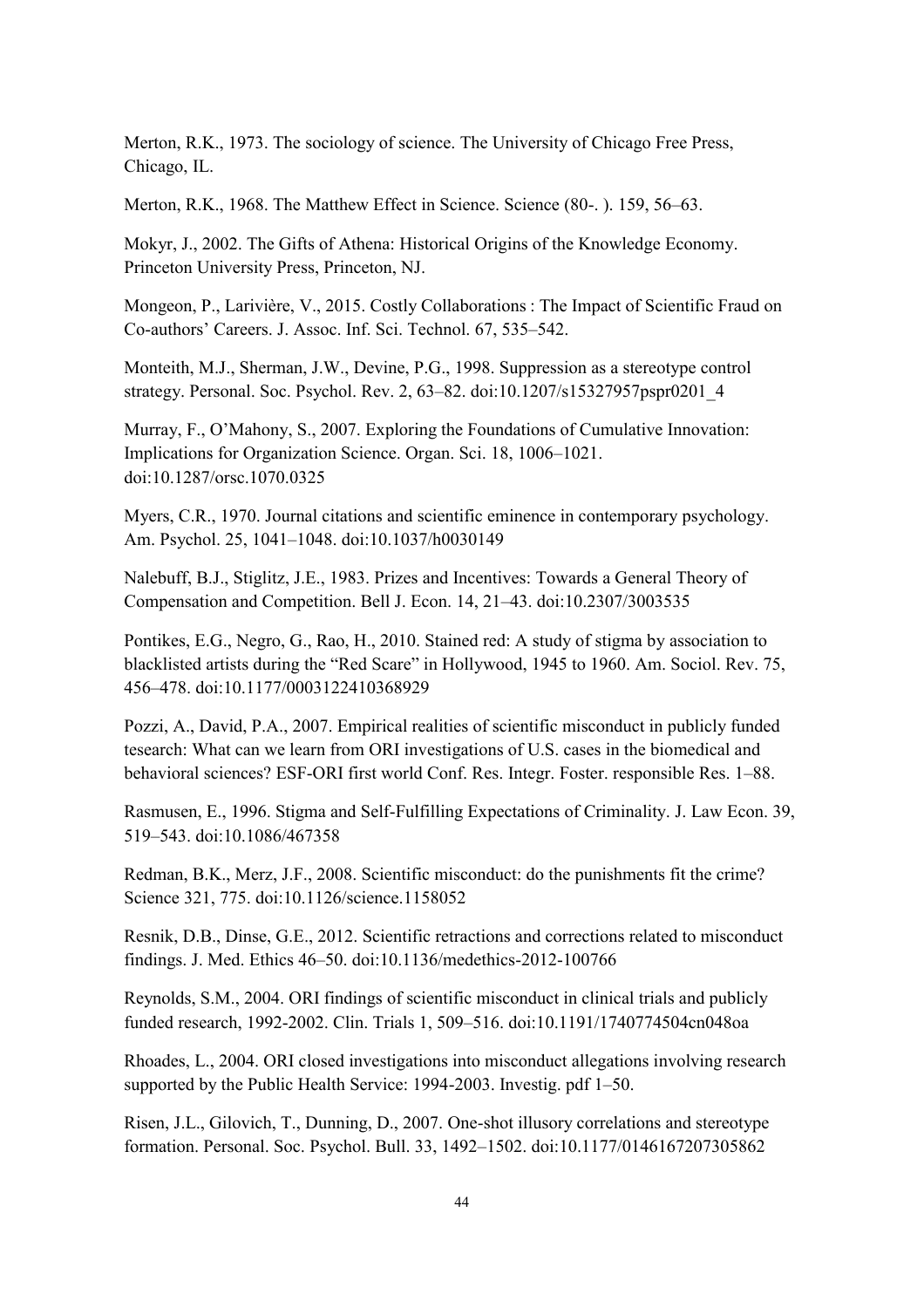Smith, R.H., Corredoira, R., Goldfarb, B., Greenwood, B., Hallen, B., 2010. Managing the Message: The Effects of Firm Actions and Industry Spillovers on Media Coverage Following Wrongdoing. Acad. Manag. J. 55, 1079–1101.

Stephan, P., 2012. How Economics Shapes Science. Harvard University Press, Cambridge, MA.

Stern, S., 2004. Do Scientists pay to be scientists? Manage. Sci. 50, 835–853. doi:10.1287/mnsc.1040.0241

Swim, J.K., Ferguson, M.J., Hyers, L.L., 1999. Avoiding Stigma by Association: Subtle Prejudice Against Lesbians in the Form of Social Distancing. Basic Appl. Soc. Psych. 21, 61– 68.

Van Noorden, R., 2011. The Trouble with Retractions. Nature 478, 26–28.

Wolff, G., Pathare, S., Craig, T., Leff, J., 1996. Public education for community care. A new approach. Br. J. Psychiatry 168, 441–447.

Wooldridge, J.M., 1999. Distribution-free estimation of some nonlinear panel data models. J. Econom. 90, 77–97. doi:10.1016/S0304-4076(98)00033-5

Wright, D.E., Titus, S.L., Cornelison, J.B., 2008. Mentoring and research misconduct: An analysis of research mentoring in closed ORI cases. Sci. Eng. Ethics 14, 323–336. doi:10.1007/s11948-008-9074-5

Wuchty, S., Jones, B.F., Uzzi, B., 2007. The increasing dominance of teams in production of knowledge. Science (80-. ). 316, 1036–1040.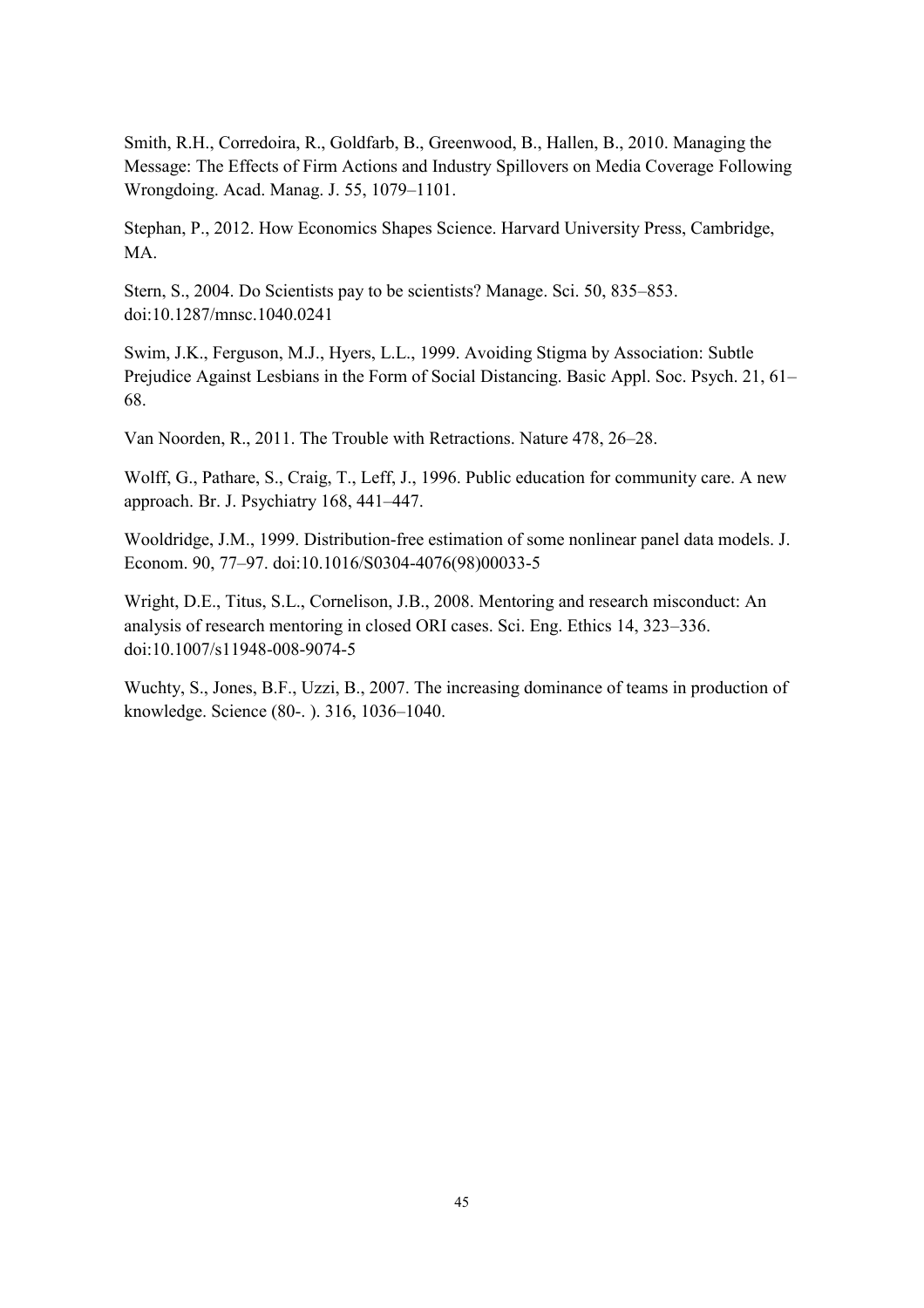## **Appendix**

**Table A.1: Poisson regression estimates of citations rates of misconducting authors interacted with prior citation stock of misconducting author or prior collaborator** 

| Dependent: Prior collaborators' aggregate citations | (1)                        | (2)                                        |
|-----------------------------------------------------|----------------------------|--------------------------------------------|
| Model                                               | By prior citation<br>stock | By prior citation stock<br>of collaborator |
|                                                     | of misconducting           |                                            |
|                                                     | authors                    |                                            |
|                                                     | $-0.02$                    | $-0.03$                                    |
| Treatment group                                     | (0.05)                     | (0.05)                                     |
|                                                     | $0.09**$                   | $0.10***$                                  |
| After-treatment period                              | (0.04)                     | (0.04)                                     |
| Treatment group*                                    | $-0.11**$                  | $-0.42***$                                 |
| After-treatment period*                             |                            |                                            |
| quartile 1                                          | (0.06)                     | (0.10)                                     |
| Treatment group *                                   | $-0.16***$                 | $-0.22***$                                 |
| After-treatment period*                             |                            |                                            |
| quartile 2                                          | (0.05)                     | (0.08)                                     |
| Treatment group *                                   | 0.02                       | $-0.12*$                                   |
| After-treatment period*                             |                            |                                            |
| quartile 3                                          | (0.09)                     | (0.07)                                     |
| Treatment group *                                   | 0.05                       | $-0.02$                                    |
| After-treatment period*                             | (0.08)                     | (0.04)                                     |
| quartile 4                                          |                            |                                            |
| Years since first publication                       | $0.02***$                  | $0.02***$                                  |
|                                                     | (0.01)                     | (0.01)                                     |
| Years since first publication $2/100$               | $-0.03**$                  | $-0.03**$                                  |
|                                                     | (0.01)                     | (0.01)                                     |
| Pre-sample citations per publication/10             | $0.03***$                  | $0.03***$                                  |
|                                                     | (0.00)                     | (0.00)                                     |
| Intercept                                           | $3.71***$                  | $3.76***$                                  |
|                                                     | (0.37)                     | (0.36)                                     |
| Year effects                                        | <b>YES</b>                 | <b>YES</b>                                 |
| Case effects                                        | <b>YES</b>                 | <b>YES</b>                                 |
| Individual fixed effect                             | N <sub>O</sub>             | N <sub>O</sub>                             |
| Number of observations                              | 10756                      | 10756                                      |

**Notes:** Poisson estimation of prior collaborator's aggregate citations. Aggregate citation count in year offset by publications in year by including ln(number of publications) with coefficient fixed at 1. Quartile indicates quartile of citation stock at t-1 of respectively misconducting author and prior collaborator. Author-years without publications not included in citation estimates sample. Years since first publication<sup>2</sup> and pre-sample citations per publication scaled down for readability. Cluster-robust standard errors in parentheses. Stars indicate significance level of coefficient: \*: p<0.10, \*\*: p < 0.05, \*\*\*: p < 0.01